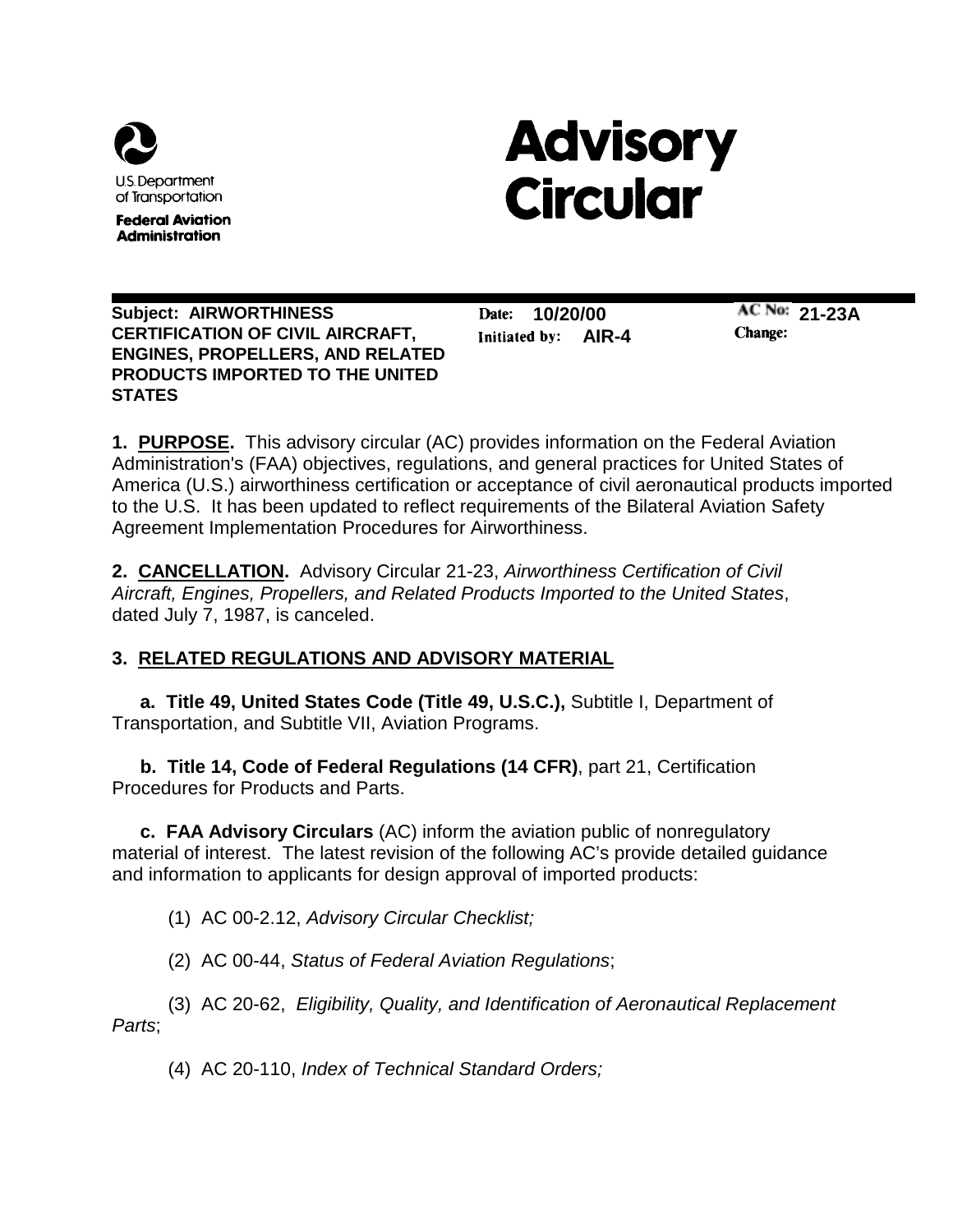(5) AC 21.12, *Application for U.S. Airworthiness Certificate, FAA Form 8130-6*;

(6) AC 21-17-1, *Type Certification -- Airships*;

(7) AC 21.17-2, *Type Certification – Fixed Wing Gliders (Sailplanes) Including Powered Gliders*;

(8) AC 21.17-3, *Type Certification of Very Light Airplanes under FAR 21.17(b)*;

(9) AC 21-18, *Bilateral Airworthiness Agreements*;

(10 ) AC 21-20, *Supplier Surveillance Procedures*;

(11) AC 21-24, *Extending a Production Certificate to a Facility Located in a Bilateral Airworthiness Agreement Country*;

(12) AC 21-27, *Production Certifications Multinational/Multicorporate Consortia*;

(13) AC 21-28, *Airworthiness Certification of U.S. Produced Aircraft and Engine Kits Assembled Outside the United States*;

(14) AC 21-29, *Detecting and Reporting Suspected Unapproved Parts*;

(15) AC 21-37, *Primary Category Aircraft*; and

(16) AC 45-2, *Identification and Registration Marks*.

AC 00-2.12, *Advisory Circular Checklist*, provides ordering information for all AC's. AC 00-2.12 and other free AC's may be ordered from:

> U.S. Department of Transportation Subsequent Distribution Office Ardmore East Business Center 3341 Q  $75<sup>th</sup>$  Avenue Landover, MD 20785.

Requests for copies can be faxed to 301/386-5394. AC 00-2.12 is also available via the Internet at: [http://www.faa.gov/abc/ac-chklst/actoc.htm.](http://www.faa.gov/abc/ac-chklst/actoc.htm)

**d. FAA Orders** prescribe the responsibilities and procedures for FAA personnel. The latest revision of the following Orders provide detailed guidance and information to applicants for design and production approval:

- (1) WA 0000.5, *Washington Headquarters Directives Checklist;*
- (2) 8110.4, *Type Certification Process*;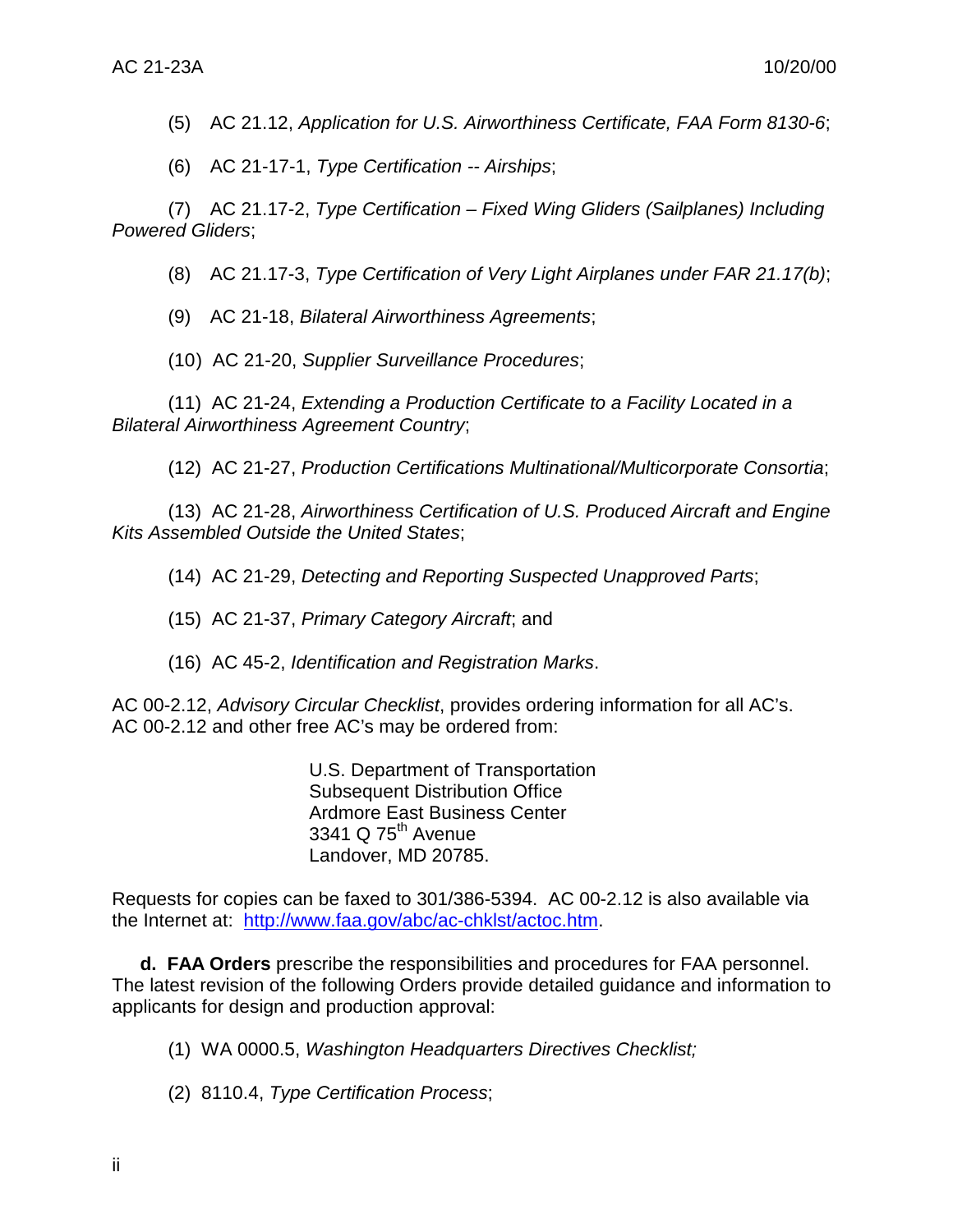- (3) 8100.5, Aircraft *Certification Directorate Procedures*;
- (4) 8100.7, *Aircraft Systems Evaluation Program*;
- (5) 8110.10, *FAA Approvals of Major Modifications/Alterations*;
- (6) 8110.42, *Parts Manufacturer Approval Procedures;*
- (7) 8120.2, *Production Approval and Surveillance Procedures*;
- (8) 8120.10, *Suspected Unapproved Parts Program;*
- (9) 8130.2, *Airworthiness Certification of Aircraft and Related Products*;

(10) 8130.20, *Registration Requirements for the Airworthiness Certification of U.S. Civil Aircraft*;

(11) 8130.21, *Procedures for Completion and Use of FAA Form 8130-3, Airworthiness Approval Tag*;

(12) 8130.27, *Certification and Operation of Aircraft under the Experimental Purpose(s) of Research and Development*;

- (13) 8150.1*, Technical Standard Order Procedures;* and
- (14) 8300.10, *Airworthiness Inspectors Handbook.*

Consult AC 00-2.12 to obtain ordering information for these publications.

#### **4. DEFINITIONS**

**a. Airworthiness Directives (AD's)** are substantive regulations issued by the FAA in accordance with 14 CFR part 39. An AD is issued when (1) an unsafe condition has been found to exist in a particular aircraft, aircraft engine, propeller, or appliance, and (2) that condition is likely to exist or develop in other aircraft, aircraft engines, propellers, or appliances of the same type design. Once an AD is issued, no person may operate a product to which the AD applies except in accordance with the requirement of that AD**.**

**b. Appliance** is any instrument, mechanism, equipment, part, apparatus, appurtenance, or accessory, including communications equipment, that is used or intended to be used in operating or controlling an aircraft in flight, is installed in or attached to the aircraft, and is not part of an airframe, aircraft engine, or propeller.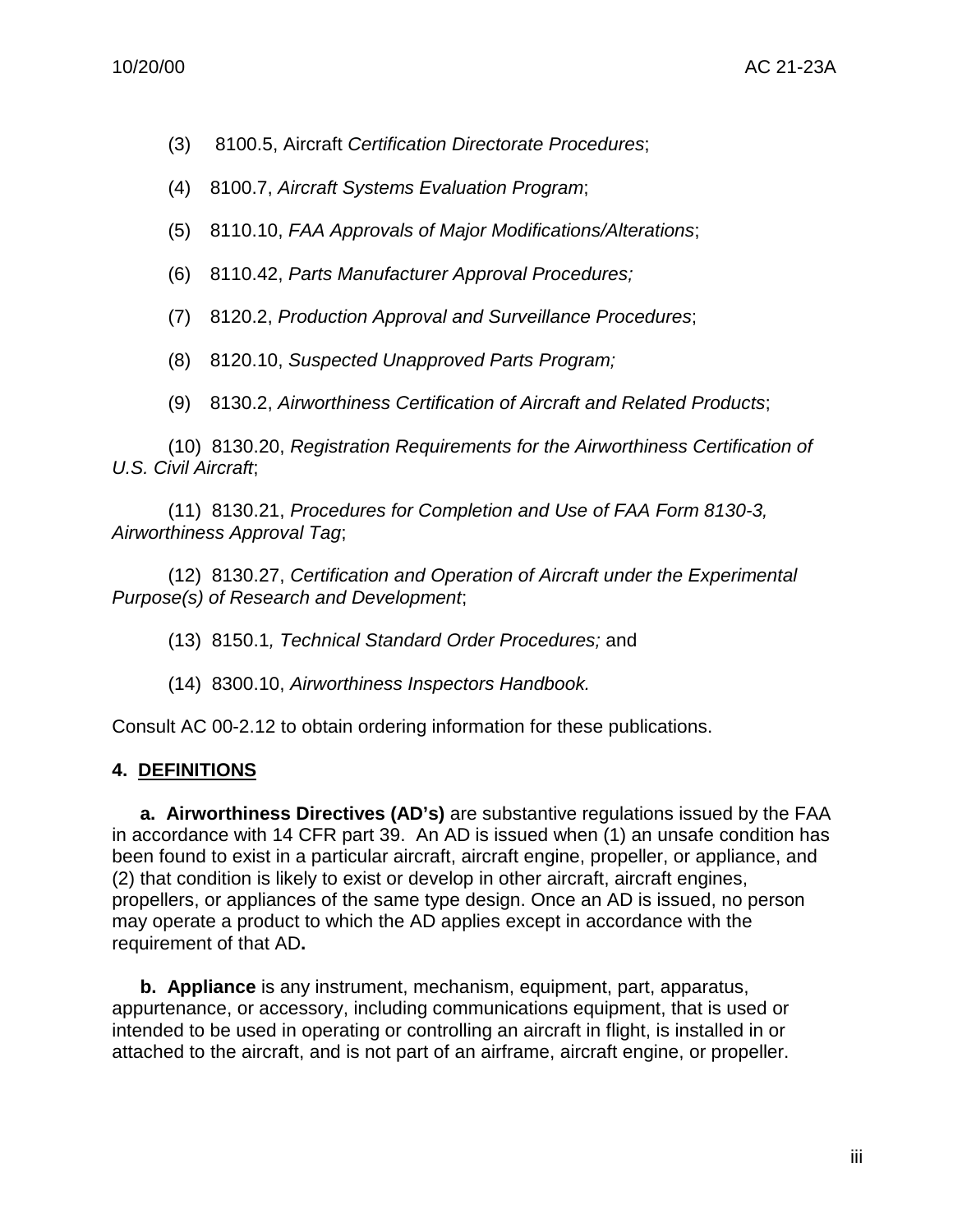**c. Bilateral Airworthiness Agreement (BAA)** means a government-to-government executive agreement between the U.S. and the government of another country (contracting State) to facilitate the airworthiness approval or acceptance of civil aeronautical products exported from one contracting State to the other. BAA's are not trade agreements; rather, they are technical cooperation agreements, intended to provide a framework for the airworthiness authority of the importing State to give maximum practicable credit to airworthiness certification functions performed by the airworthiness authority of the exporting State using its own domestic certification system.

**d. Bilateral Aviation Safety Agreement (BASA)** means a government-togovernment agreement, consisting of one Executive Agreement and one or more Implementation Procedures, to facilitate the recognition of procedures for the reciprocal acceptance of:

- (1) Airworthiness approvals of civil aeronautical products;
- (2) Environmental approval and environmental testing;

(3) Approval and monitoring of maintenance facilities and alteration or modification facilities;

- (4) Approval and monitoring of maintenance personnel;
- (5) Approval and monitoring of crews;
- (6) Approval and monitoring of flight operations;
- (7) Flight simulator qualification evaluations; and
- (8) Approval and monitoring of aviation training establishments.

These agreements are replacing BAA's.

**e. Civil Aeronautical Product** (herein also referred to as "product") means any civil aircraft, aircraft engine, or propeller or subassembly, appliance, material, part, or component to be installed thereon.

**f. Environmental Standards** means the regulations governing the certification of designs with regard to noise characteristics, fuel venting, and exhaust emissions of civil aeronautical products.

**g. Implementation Procedures for Airworthiness (IPA)** means the procedural document authorized by the BASA Executive Agreement for design approval, production activities, export airworthiness approvals, post-design approval activities and technical assistance between authorities. This document defines the civil aeronautical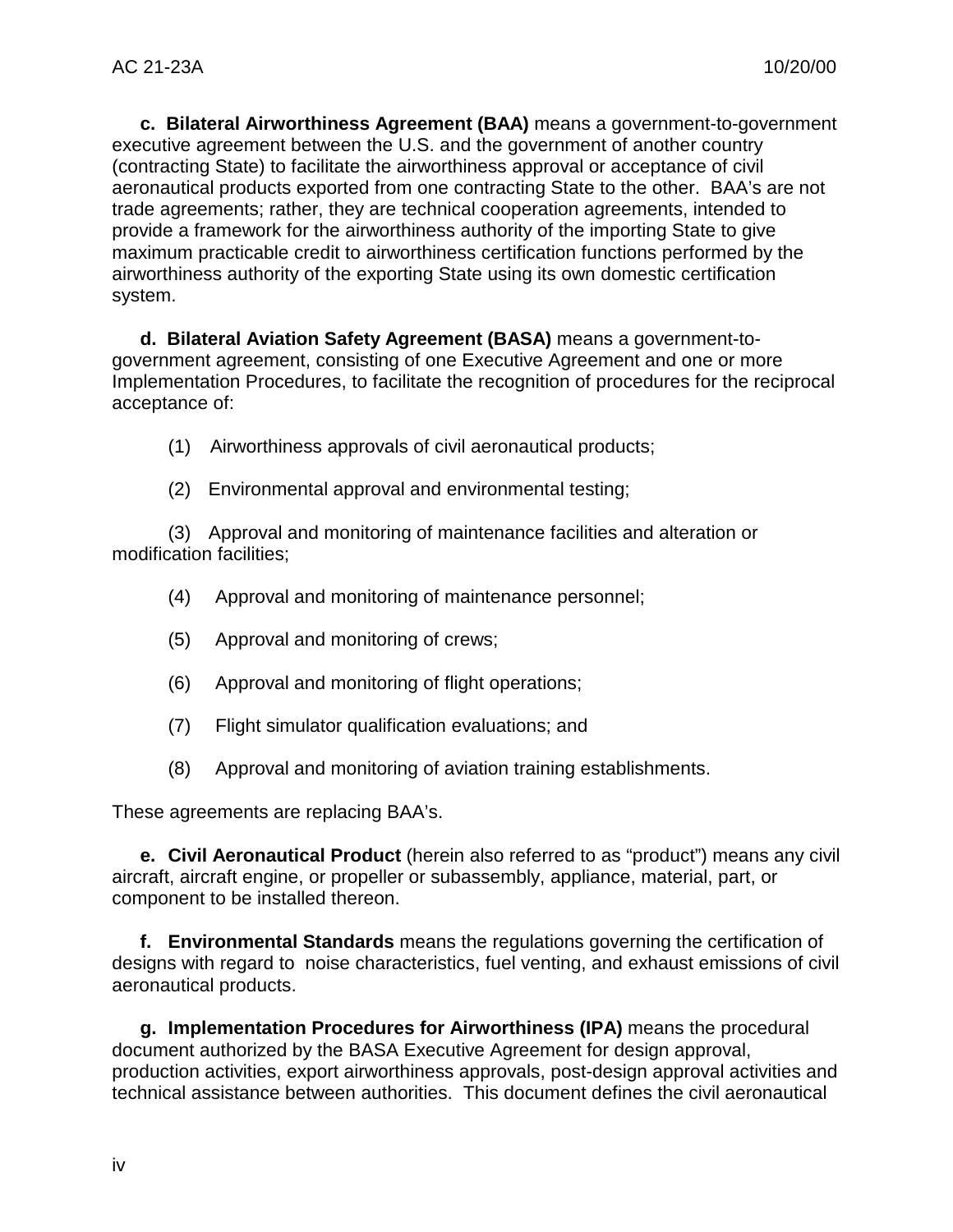products and parts eligible for import into the U.S. and the counterpart BASA signatory country. It defines the interface requirements and activities between the authorities for the import and continued support of those civil aeronautical products.

**h. Imported to the U.S.**, as used within the context of this AC, means, for aircraft, a foreign manufactured aircraft intended to be placed on the U.S. registry. For all other foreign manufactured products, means intended for installation on a U.S.-registered aircraft even though the aircraft in either case is not operated in the U.S. (Guidance on special airworthiness certification is found in other FAA advisory materials.)

**i. Maintenance Implementation Procedures** means the procedural document authorized by the BASA Executive Agreement related to the performance of maintenance, alterations and modifications on civil aeronautical products. This document defines the process for reciprocal acceptance of each authority's recommendations for the certification, renewal, and acceptance of eligible repair stations and maintenance organizations.

#### **j. New**

**(1) For an aircraft**, means an aircraft that is still owned by the manufacturer, distributor, or dealer, if there is no intervening private owner or lease or time-sharing arrangement, and the aircraft has not been used in any pilot school and/or commercial operation.

**(2) For an aircraft engine or propeller**, means an aircraft engine or propeller that is still owned by the manufacturer, distributor, or dealer; and has never been installed on an aircraft, has no time in service other than testing by the manufacturer, and meets all technical requirements for a new product.

**k. Rebuilt Product** means a product that uses new or used parts that conform to new part tolerances and limits or to approved oversized or undersized dimensions that has undergone the following by the original manufacturer:

**(1) Has been disassembled, cleaned, inspected, repaired** as necessary, and reassembled to the extent possible; and

**(2) Has been tested** to the same tolerances and limits as a new product.

**l. Schedule of Implementation Procedures (SIP)** means the procedural document, similar to an IPA that is associated with some BAA's. It facilitates the approval process for aircraft and other aeronautical products being imported or exported between the U.S. and a foreign country.

**m. Used** means an aircraft, engine, or propeller that is not new, as defined in paragraph (j) above.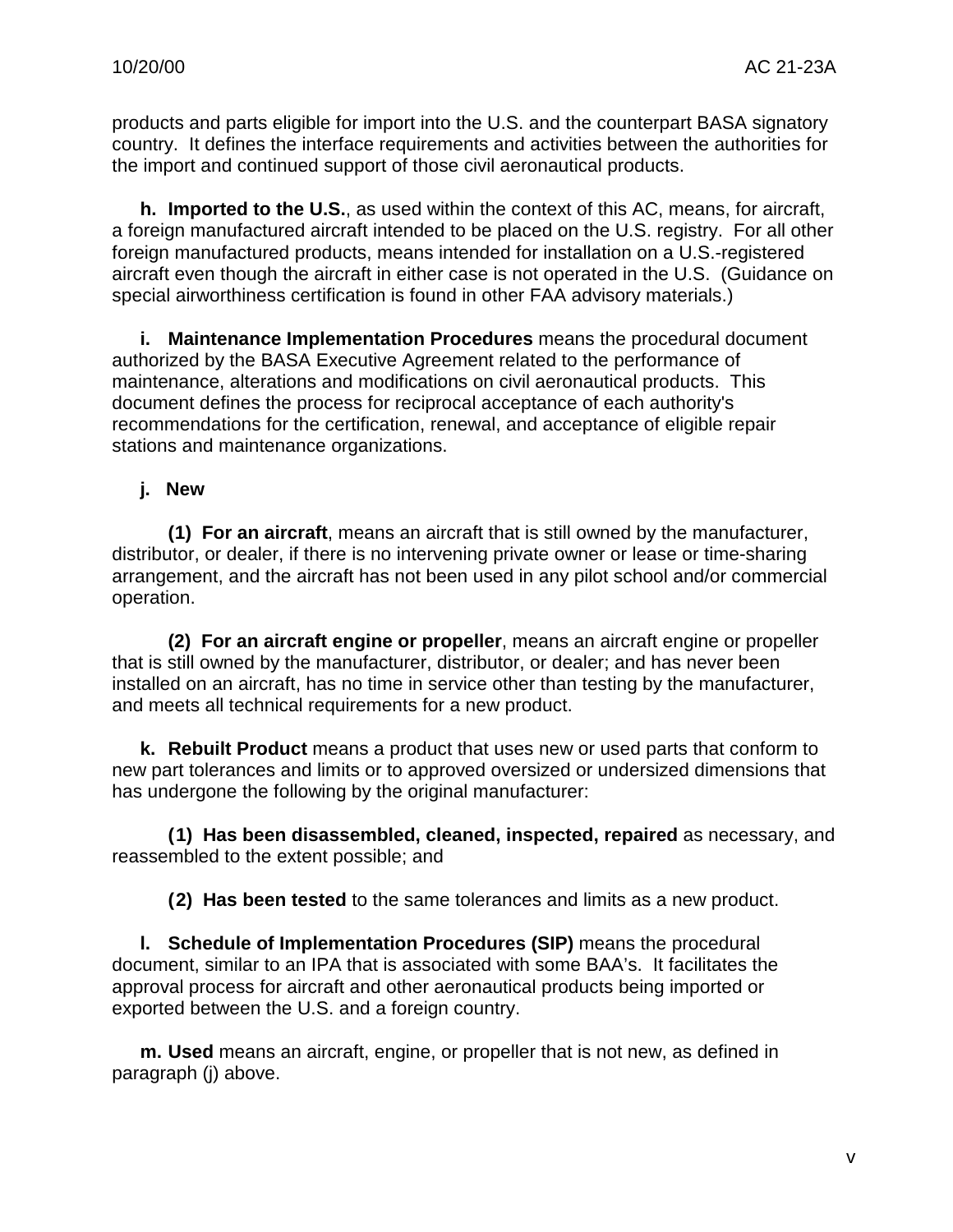#### **5. ABBREVIATIONS**

- **a. ACO**: FAA Aircraft Certification Office
- **b. AEG**: Aircraft Evaluation Group
- **c. ATC**: Additional Technical Condition
- **d. BAA**: Bilateral Airworthiness Agreement
- **e. BASA**: Bilateral Aviation Safety Agreement
- **f. CAA**: Civil Aviation Authority
- **g. CFR**: U.S. Code of Federal Regulations
- **h. FAA**: Federal Aviation Administration, U.S.A.
- **i. ICAO**: International Civil Aviation Organization
- **j. ICAW**: Instructions for Continued Airworthiness
- **k. IP**: Implementation Procedures (BASA)
- **l. IPA**: Implementation Procedures for Airworthiness
- **m. JAA**: Joint Aviation Authorities
- **n. MIP**: Maintenance Implementation Procedures
- **o. MMEL**: Master Minimum Equipment List
- **p. PC**: Production Certificate
- **q. SFAR**: Special Federal Aviation Regulation
- **r. SIP**: Schedule of Implementation Procedures
- **s. STC**: Supplemental Type Certificate
- **t TC**: Type Certificate
- **u. TSO**: Technical Standard Order
- **v. TSOA**: Technical Standard Order Authorization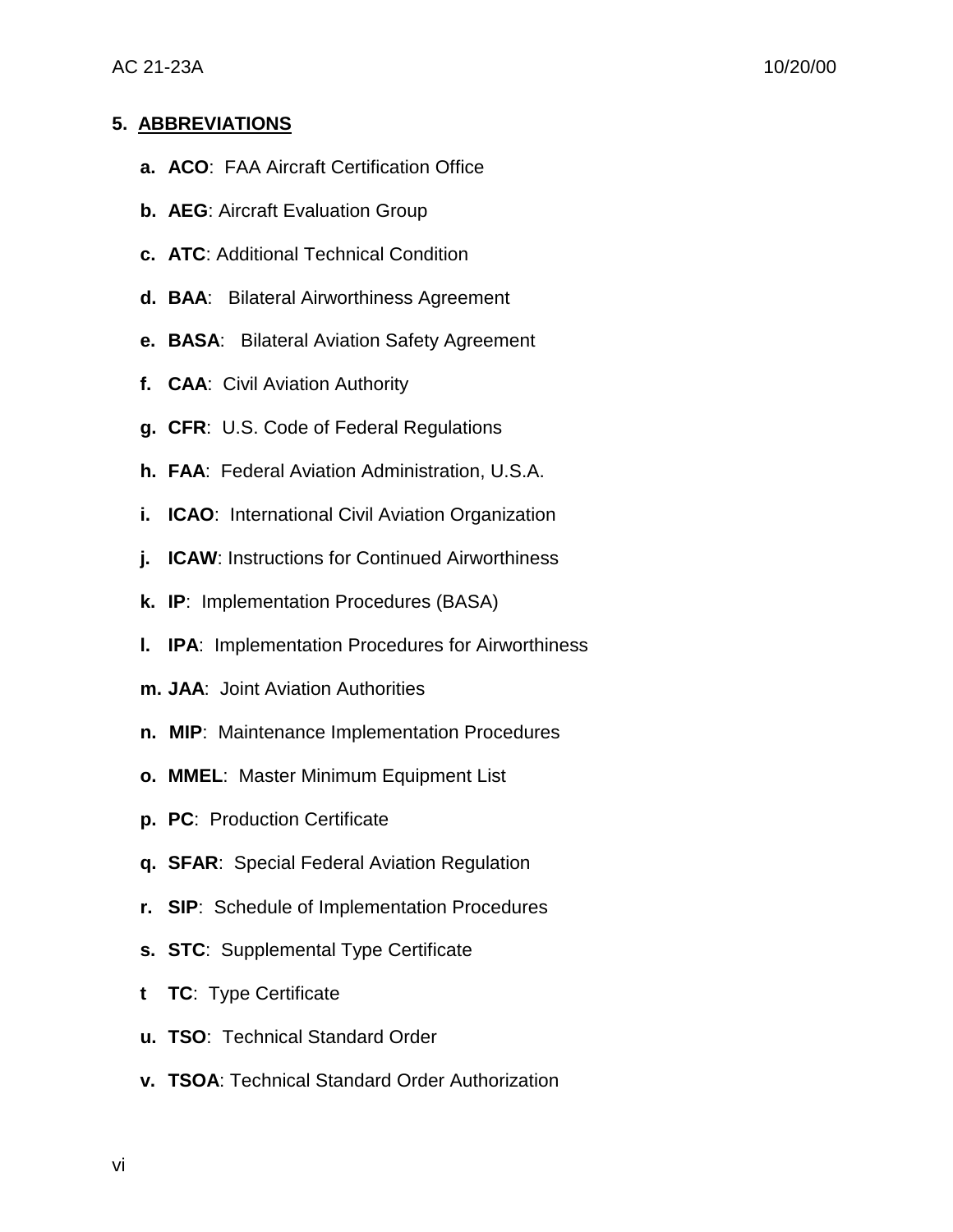# **6. GENERAL**

**a. The FAA does not issue standard airworthiness certificates**, nor grant airworthiness approvals, for aeronautical products manufactured in a country with which the U.S. does not have a BAA or a BASA with IPA for the kinds of products concerned. The FAA must issue a type certificate prior to the issuance of an FAA standard airworthiness certificate.

**b. Information provided in this AC is intended to offer guidance** for the most common situations encountered in the design approval process leading to FAA type certification or letter of issuance of TSO design approval, and to FAA airworthiness certification or approval of civil aeronautical products to be imported to the U.S. Procedures and practices dealing with unique situations should be cleared in advance with the Aircraft Certification Service, FAA Headquarters, Washington, DC.

**c. Suggestions or comments for future revision of this AC** should be addressed to the Director, Aircraft Certification Service, Federal Aviation Administration, 800 Independence Avenue, S.W., Washington, DC 20591.

/s/

Elizabeth Erickson Director, Aircraft Certification Service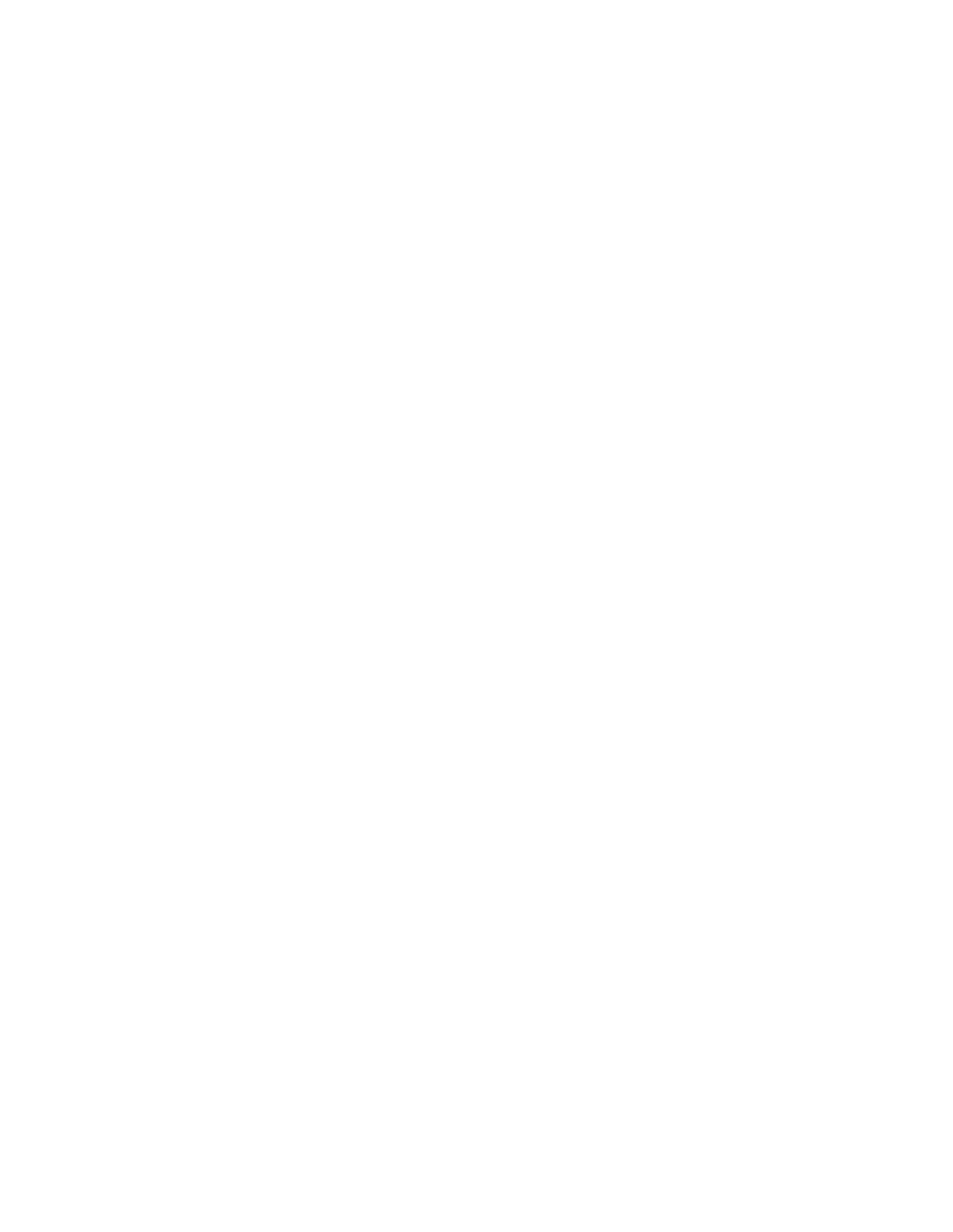# **CONTENTS**

| Paragraph                                                                                                                                                                                                                                                                                                                                                                                                                                                                                                                                                                                                 | Page                                                                      |
|-----------------------------------------------------------------------------------------------------------------------------------------------------------------------------------------------------------------------------------------------------------------------------------------------------------------------------------------------------------------------------------------------------------------------------------------------------------------------------------------------------------------------------------------------------------------------------------------------------------|---------------------------------------------------------------------------|
| <b>CHAPTER 1. INTRODUCTION</b>                                                                                                                                                                                                                                                                                                                                                                                                                                                                                                                                                                            | $\mathbf{1}$                                                              |
| 1-1. GENERAL<br>1-2. AIRCRAFT CERTIFICATION SERVICE'S INTERNATIONAL                                                                                                                                                                                                                                                                                                                                                                                                                                                                                                                                       | $\mathbf{1}$                                                              |
| <b>VISION AND</b><br>1-3. FAA AIRCRAFT CERTIFICATION SERVICE ORGANIZATION<br>1-4. BILATERAL AGREEMENTS<br>1-5. HOW BILATERAL AGREEMENTS WORK<br>1-6. TECHNICAL ASSISTANCE AND COOPERATION<br><b>BETWEEN AUTHORITIES</b><br>1-7. AIRWORTHINESS SAFETY OBJECTIVES AND FUNCTIONS                                                                                                                                                                                                                                                                                                                             | $\mathbf 1$<br>$\mathbf{1}$<br>$\mathfrak{S}$<br>$\overline{7}$<br>8<br>8 |
| <b>CHAPTER 2. PRODUCT DESIGN APPROVAL PROCEDURES</b>                                                                                                                                                                                                                                                                                                                                                                                                                                                                                                                                                      | 9                                                                         |
| 2-1. GENERAL<br>2-2. AIRCRAFT, AIRCRAFT ENGINES, PROPELLERS<br>2-3. TYPE CERTIFICATION PROCEDURES<br>2-4. TC AMENDMENTS AND STC'S<br>2-5. ACTIONS TO TRANSFER, SURRENDER, OR REVOKE AN FAA TYPE<br><b>CERTIFICATE</b><br>2-6. DESIGN APPROVAL PROCEDURES FOR APPLIANCES -- FAA LETTER<br>OF TSO DESIGN APPROVAL<br>2-7. LETTER OF PARTS DESIGN APPROVAL [RESERVED]<br>FIGURE 2-1. EXAMPLES OF TECHNICAL DATA, BY PRODUCT,<br>NORMALLY REQUESTED BY THE FAA FOR TYPE<br><b>CERTIFICATION</b><br>FIGURE 2-2. EXAMPLES OF TECHNICAL DATA NORMALLY REQUIRED<br>BY THE FAA FOR SUPPLEMENTAL TYPE CERTIFICATION | 9<br>10<br>12<br>23<br>23<br>24<br>25<br>26<br>27                         |
| <b>CHAPTER 3. AIRWORTHINESS APPROVAL OF IMPORTED PRODUCTS</b>                                                                                                                                                                                                                                                                                                                                                                                                                                                                                                                                             | 29                                                                        |
| 3-1. GENERAL<br>3-2. AIRCRAFT<br>3-3. AIRCRAFT ENGINES, PROPELLERS, MATERIALS, PARTS AND                                                                                                                                                                                                                                                                                                                                                                                                                                                                                                                  | 29<br>30                                                                  |
| APPLIANCES (RELATED PRODUCTS)<br>3-4. REBUILT PRODUCTS<br>3-5. SPECIAL MAINTENANCE RECORDS CONSIDERATION<br>3-6.-3-9. [RESERVED]                                                                                                                                                                                                                                                                                                                                                                                                                                                                          | 35<br>37<br>37<br>37                                                      |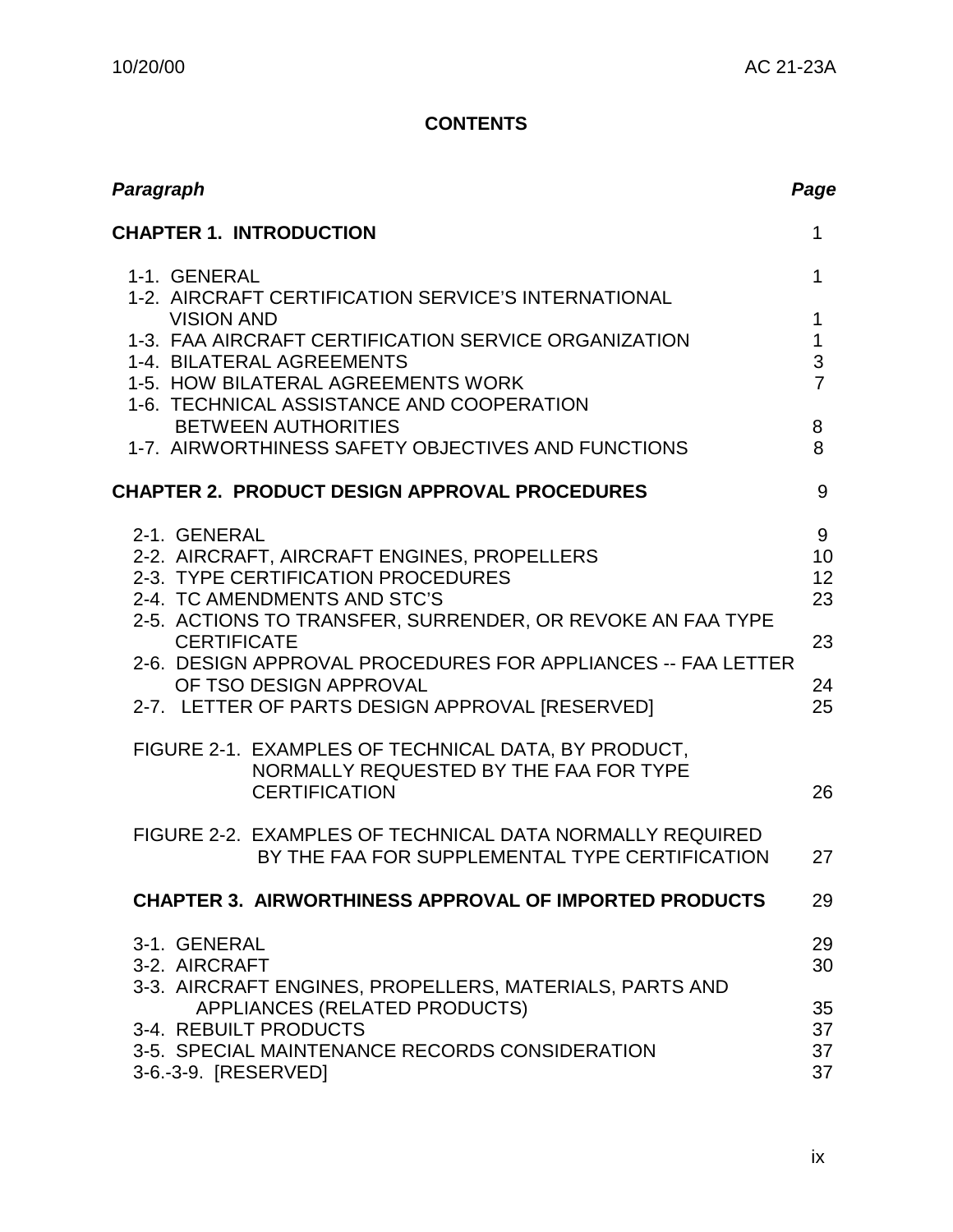| Paragraph                                                                                                        | Page                |
|------------------------------------------------------------------------------------------------------------------|---------------------|
| <b>CHAPTER 4. PRODUCTION APPROVALS</b>                                                                           | 39                  |
| 4-1. GENERAL                                                                                                     | 39                  |
| 4-2. MANUFACTURING LIMITATIONS RELATED TO<br>A BILATERAL AGREEMENT                                               | 39                  |
| 4.3 EXTENSIONS OF FAA PRODUCTION APPROVALS TO COUNTRIES<br><b>OUTSIDE THE U.S.</b>                               | 40                  |
| 4-4. PRODUCTION UNDER LICENSE TO A U.S. APPROVAL HOLDER<br>4-5. CAA SURVEILLANCE ASSISTANCE ON BEHALF OF THE FAA | 40<br>40            |
| <b>CHAPTER 5. CONTINUED AIRWORTHINESS</b>                                                                        | 43                  |
| 5.1. GENERAL<br>5.2. CONTINUED AIRWORTHINESS DOCUMENTS<br>5.3. NOTIFICATION OF UNSAFE CONDITION AND MANDATORY    | 43<br>43            |
| <b>CONTINUING AIRWORTHINESS ACTIONS</b>                                                                          | 44                  |
| 5-4. DESIGN CHANGES<br>5.5 APPROVAL OF DESIGN DATA USED TO SUPPORT REPAIRS                                       | 45<br>45            |
| <b>APPENDIX 1. AIRCRAFT CERTIFICATION SERVICE</b>                                                                | $(1$ page)          |
| <b>APPENDIX 2. ACCOUNTABLE FAA DIRECTORATES</b>                                                                  | (2 pages)           |
| <b>APPENDIX 3. BILATERAL AGREEMENTS RELATED</b><br><b>TO AIRWORTHINESS</b>                                       | (3 pages)           |
| <b>APPENDIX 4. SUMMARY OF PRODUCTS ELEIGIBLE FOR</b><br><b>U.S. IMPORT UNDER BILATERAL AGREEMENTS</b>            | $(5 \text{ pages})$ |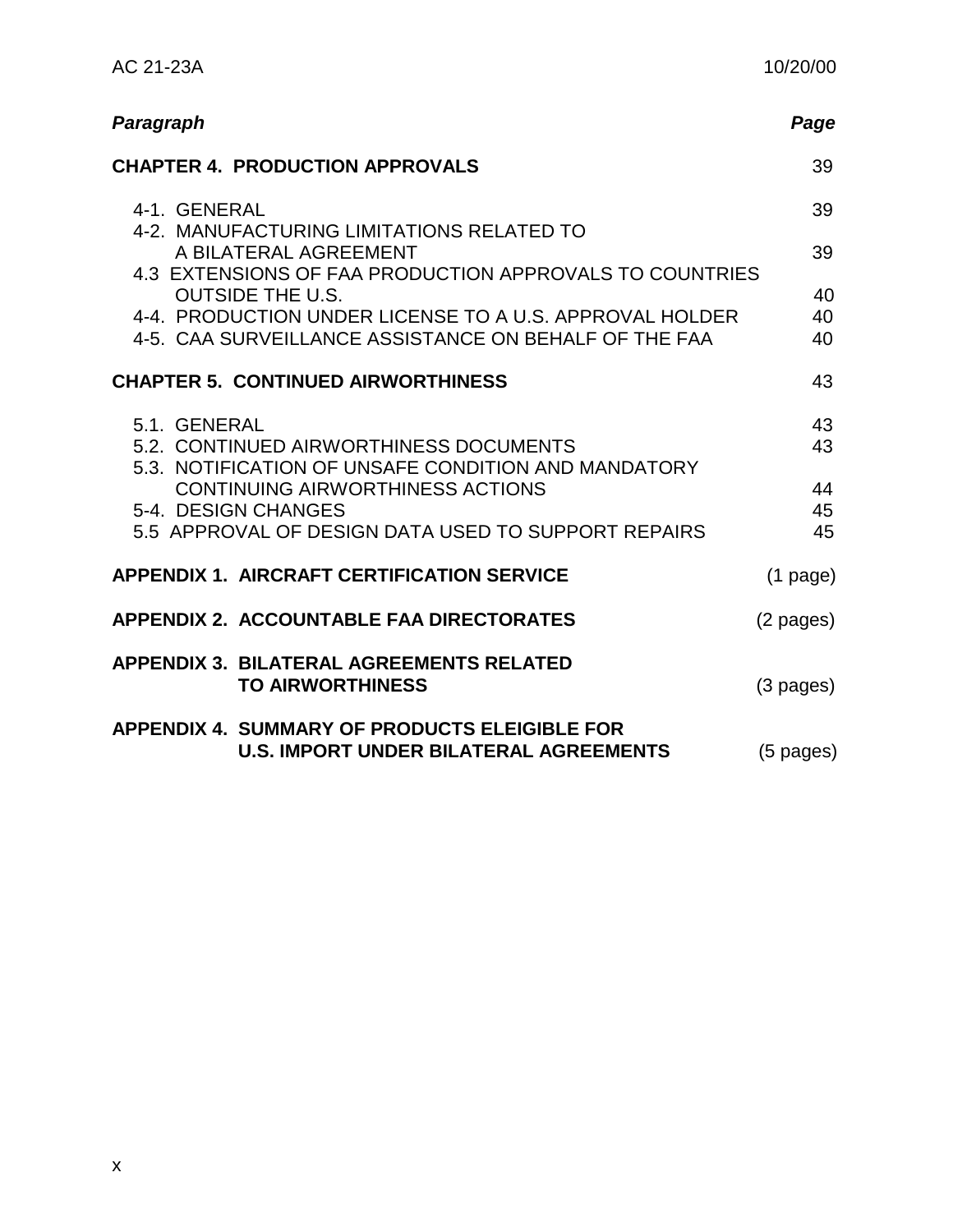# **CHAPTER 1. INTRODUCTION**

**1-1. GENERAL.** Aircraft airworthiness certification in the U.S. is a public safety function performed by the FAA with the purpose of ensuring the safety and environmental acceptability of U.S.-registered civil aircraft operating in air commerce. A U.S. statute--49, U.S.C. 106(g)--sets forth the duties and powers of the FAA Administrator in the safety regulation of civil aeronautics, including airworthiness certification of civil aeronautical products.

**a. Title 49 U.S.C. 44701(a)** charges the FAA Administrator with prescribing and revising minimum standards required in the interest of safety for appliances and for the design, material, construction, quality of work, and performance of aircraft, aircraft engines, and propellers. The U.S. airworthiness standards set forth by the FAA within 14 CFR, subchapter C are promulgated to implement this statute.

**b. Title 49 U.S.C. 44711(a)(1)** makes it unlawful for any person to operate in air commerce any U.S. registered civil aircraft for which there is not an airworthiness certificate currently in effect, or in violation of the terms of that airworthiness certificate.

**c. Title 49 U.S.C. 44704** specifies and defines the FAA Administrator's role in establishing requirements and issuing Type Certificates, Supplemental Type Certificates, Production Certificates, and Airworthiness Certificates. Additional information about these certificates can be found in Chapters 2, 3, and 4 of this Advisory Circular (AC).

# **1-2. AIRCRAFT CERTIFICATION SERVICE'S INTERNATIONAL VISION AND**

**MISSION.** The Aircraft Certification Service's International Vision is that of a global network of airworthiness authorities working cooperatively to promote the highest level of public confidence in the safety of the international air transportation system with the lowest practicable regulatory burden to that system. Its mission is working in partnership with the global aviation community to continuously improve the safety of the international air transportation system and achieve international harmonization of aircraft certification standards, practices, and procedures. Bilateral agreements facilitate cooperation between the FAA and its partner aviation authorities, and minimize duplicative certification activities related to the import and export of aeronautical products.

# **1-3. FAA AIRCRAFT CERTIFICATION SERVICE ORGANIZATION**

**a. The FAA Aircraft Certification Service organizational structure** is shown in appendix 1.

**b. Four Aircraft Certification Directorates** have been established to develop and ensure the standard application of technical policies in the type certification of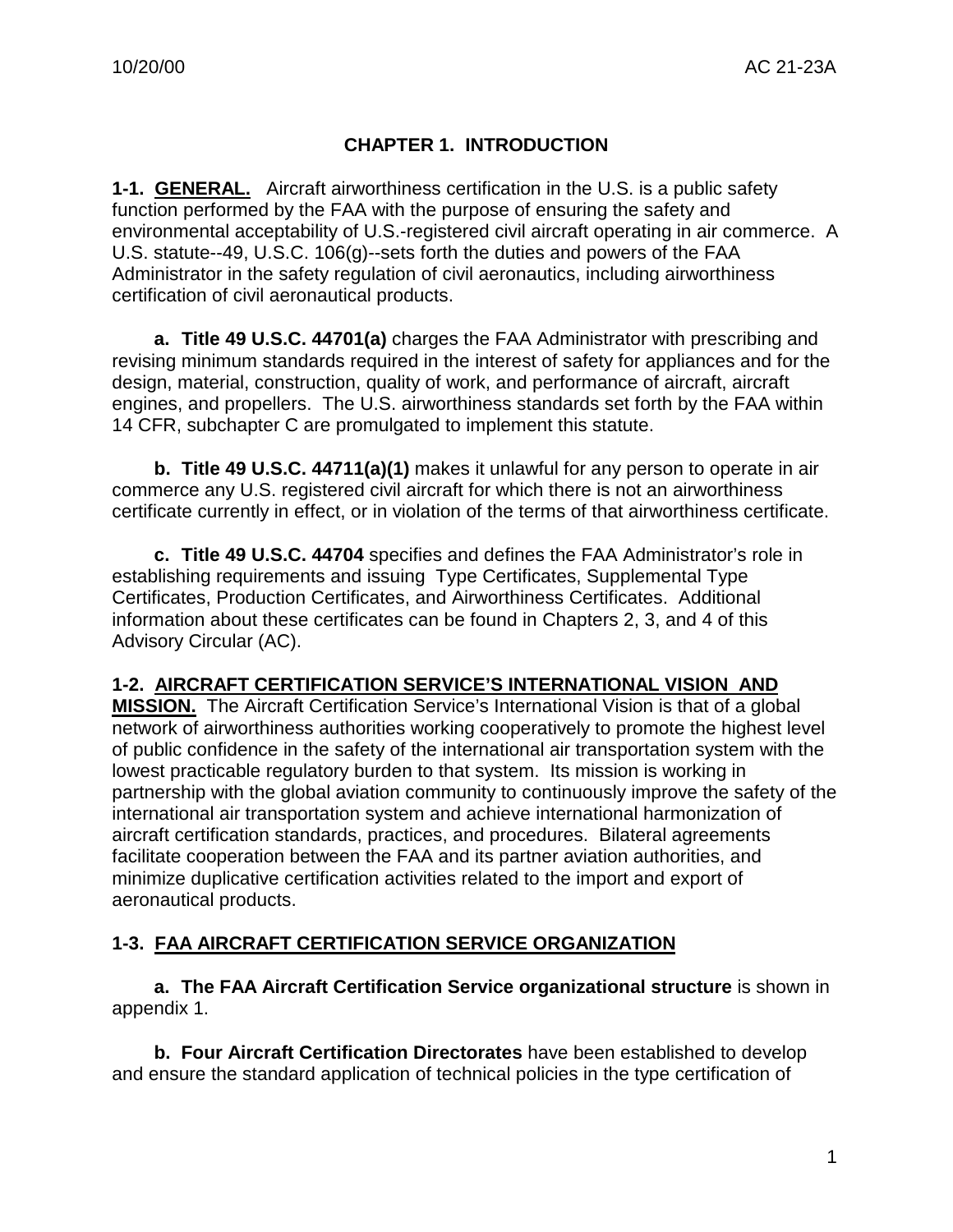particular kinds of products. These directorates and assigned product responsibilities are as follows:

**(1) Small Airplane Directorate (ACE-100)** in Kansas City, Missouri, responsible for regulations and policy pertaining to: a) normal, utility, and acrobatic category airplanes weighing 12,500 lbs. or less and having seating configurations, excluding pilot seats, of 9 seats or fewer, b) commuter category, (propeller driven, multiengine) airplanes weighing 19,000 lbs. or less, with seating configurations, excluding pilot seats, of 19 seats or fewer; c) manned free balloons, and d) special classes of small aircraft, including gliders, primary category airplanes, and airships (14 CFR parts 23 and 31).

**(2) Transport Airplane Directorate (ANM-100)** in Renton, Washington, responsible for regulations and policy pertaining to all transport category airplanes (14 CFR part 25).

**(3) Rotorcraft Directorate (ASW-100)** in Fort Worth, Texas, responsible for regulations and policy for normal and transport category rotorcraft (14 CFR parts 27 and 29).

**(4) Engine and Propeller Directorate (ANE-100)** in Burlington, Massachusetts, responsible for regulations and policy for all aircraft engines, propellers, and auxiliary power units (14 CFR parts 33 and 35).

The addresses of these Directorates are provided in appendix 2. Aircraft certification tasks within a particular geographic area are normally handled by an Aircraft Certification Office (ACO) that reports to one of the Aircraft Certification Directorates.

**c. The Aircraft Engineering Division (AIR-100) and the Production and Airworthiness Certification Division (AIR-200)** in Washington, DC, develop and oversee standard application of general type, production, airworthiness certification, and continued airworthiness policies (e.g., 14 CFR parts 21, 39, and certain provisions of 183), including those related to implementation of Bilateral Airworthiness Agreements and the airworthiness provisions of Bilateral Aviation Safety Agreements. The Aircraft Engineering Division (AIR-100) also develops and oversees standard application of technical policies concerning the approval of appliances covered by a Technical Standard Order (TSO).

**d. The Brussels Aircraft Certification Staff (AEU-100)** located in Brussels, Belgium, provide support in Europe, Africa and the Middle East, to the Directorates and Divisions, the Flight Standards Service, foreign civil airworthiness authorities, and U.S. and foreign manufacturers. The staff deals with matters concerning the import and export of aeronautical products and their continued airworthiness. The staff consists of technical representatives from the four Directorates, the two Washington Divisions (AIR-100, AIR-200), and a technical liaison to Flight Standards.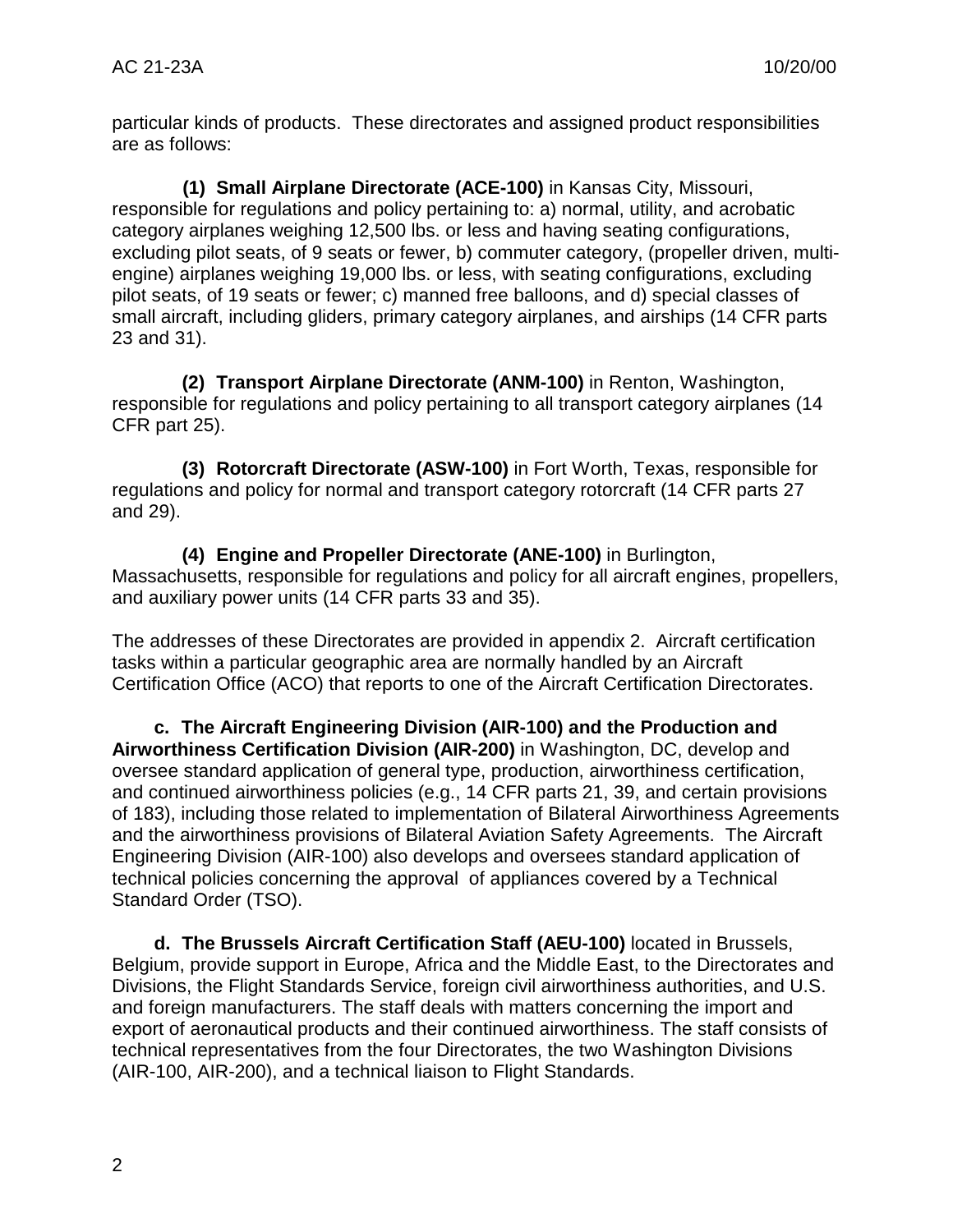**e. The International Airworthiness Programs Staff (AIR-4)** in Washington, DC, is responsible for policy guidance on Bilateral Airworthiness Agreements (BAA), Bilateral Aviation Safety Agreements (BASA), and other international airworthiness issues, programs, and procedures. A single International Airworthiness Program Staff member, APC-100, is located in Singapore and performs functions similar to those of the Brussels Aircraft Certification Staff.

**f. In addition to the organizations within the FAA's Aircraft Certification Service (AIR)**, four other FAA offices provide support for AIR's certification responsibilities.

**(1) The Office of Environment and Energy (AEE)** develops, recommends, and promulgates regulations establishing standards for aircraft noise, and regulations for fuel venting and exhaust emissions for turbine engine powered airplanes.

**( 2) The Flight Standards Service (AFS)**, through its Aircraft Evaluation Groups (AEG), evaluates operational and maintenance issues for new designs and inservice products. These AEG, located at the Aircraft Certification Directorates, integrate their activities with those of the Directorates during the type certification process.

**(3) The Office of International Aviation (AIA)**, through its three International Area Offices, provides liaison between the FAA and foreign governments.

**(4) The Office of the Chief Counsel (AGC)** reviews all agreements between the FAA and other authorities and provides interpretations of all regulations and procedures.

# **1-4. BILATERAL AGREEMENTS**

**a. Purpose.** Bilateral agreements are cooperative agreements between the U.S. and the government of a foreign country for their mutual benefit. The FAA's Aircraft Certification Service has responsibility under two kinds of bilateral agreements -- Bilateral Airworthiness Agreements and Bilateral Aviation Safety Agreements with Implementation Procedures for Airworthiness. Both agreements are based on a high degree of mutual confidence in the technical competence and regulatory capability of the aviation authority of the exporting country for performing aircraft certification functions within the scope of the agreement.

# **b. Bilateral Airworthiness Agreement.**

**(1) A Bilateral Airworthiness Agreement (BAA)** is an executive agreement between the U.S. and a foreign country that has a competent civil airworthiness authority and an aeronautical product manufacturing industry. A BAA is not a trade agreement. Instead, it is a technical agreement concerning the performance of airworthiness certification functions. BAA's vary in scope, but all provide that "... the importing State shall give the same validity to the certification made by (the competent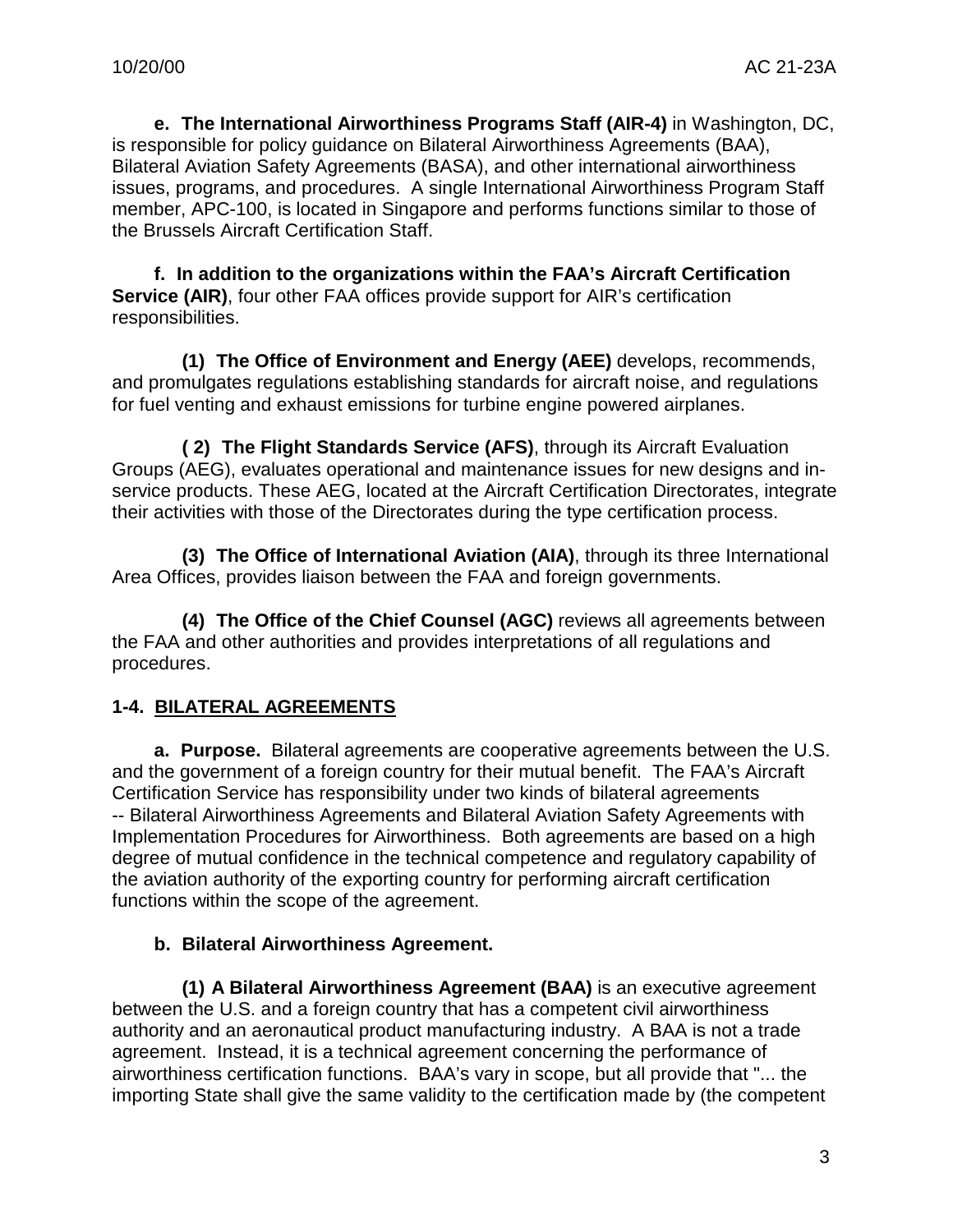aeronautical authority of the exporting State) as if the certification had been made by its (the importing country's) own competent aeronautical authority in accordance with its own applicable laws, regulations, and requirements." One condition common to all of these agreements permits the importing State to prescribe additional technical conditions ". . . which the importing State finds necessary to ensure that the product meets a level of safety equivalent to that provided by its applicable laws, regulations, and requirements which would be effective for a similar product produced in the importing State." The U.S. concluded 27 BAA's with foreign governments from 1938 through 1991. Twenty-two current BAA's consist only of an Executive Agreement negotiated and concluded by the U.S. Department of State. Three BAA's (with Argentina, China, and Indonesia) consist of an Executive Agreement and a Schedule of Implementation Procedures (SIP). Because modifying a BAA can be cumbersome, the U.S. has established a new, more flexible format, a Bilateral Aviation Safety Agreement, discussed below.

**(2) Except for Canada, the BAA's between the U.S. and other countries do not address FAA acceptance of maintenance work** performed outside the U.S. This AC, therefore, does not address such maintenance on U.S.-registered aircraft or on products to be installed on U.S.-registered aircraft. Separate maintenance agreements (Maintenance Implementation Procedures) with Germany, France, and Ireland have been concluded as of August 2000. Contact the Continuous Airworthiness Maintenance Division, Flight Standards Service, for more information.)

# **c. Bilateral Aviation Safety Agreement.**

**(1) In order to facilitate the FAA's need** to include additional aviation safety areas in a bilateral agreement, the U.S. has established a new format that separates the agreement to cooperate in the performance of civil aviation responsibilities from the technical procedures which implement that agreement. This format, called a Bilateral Aviation Safety Agreement (BASA), consists of an Executive Agreement, which is similar for all countries, and one or more Implementation Procedures (e.g., for airworthiness, maintenance, and flight simulators). Like a BAA, a BASA provides for technical cooperation between the FAA and its counterpart aircraft certificating authority, and, like a BAA, a BASA with airworthiness implementation procedures is intended to facilitate reciprocal airworthiness certification of civil aeronautical products imported or exported between the two signatory countries. A BASA, however, provides more flexibility than does a BAA and may include other procedures besides airworthiness.

**(2) Countries are candidates for a BASA** with the United States only if a determination has been made that its aviation regulatory system meets ICAO standards (i.e., Category 1 of FAA's International Aviation Safety Assessment Program).

**(3) The signatories of the Executive Agreement** are the Department of State and its foreign ministry counterpart, while the signatories of the Implementation Procedures (IP) are the FAA and its counterpart civil aviation authority. The FAA and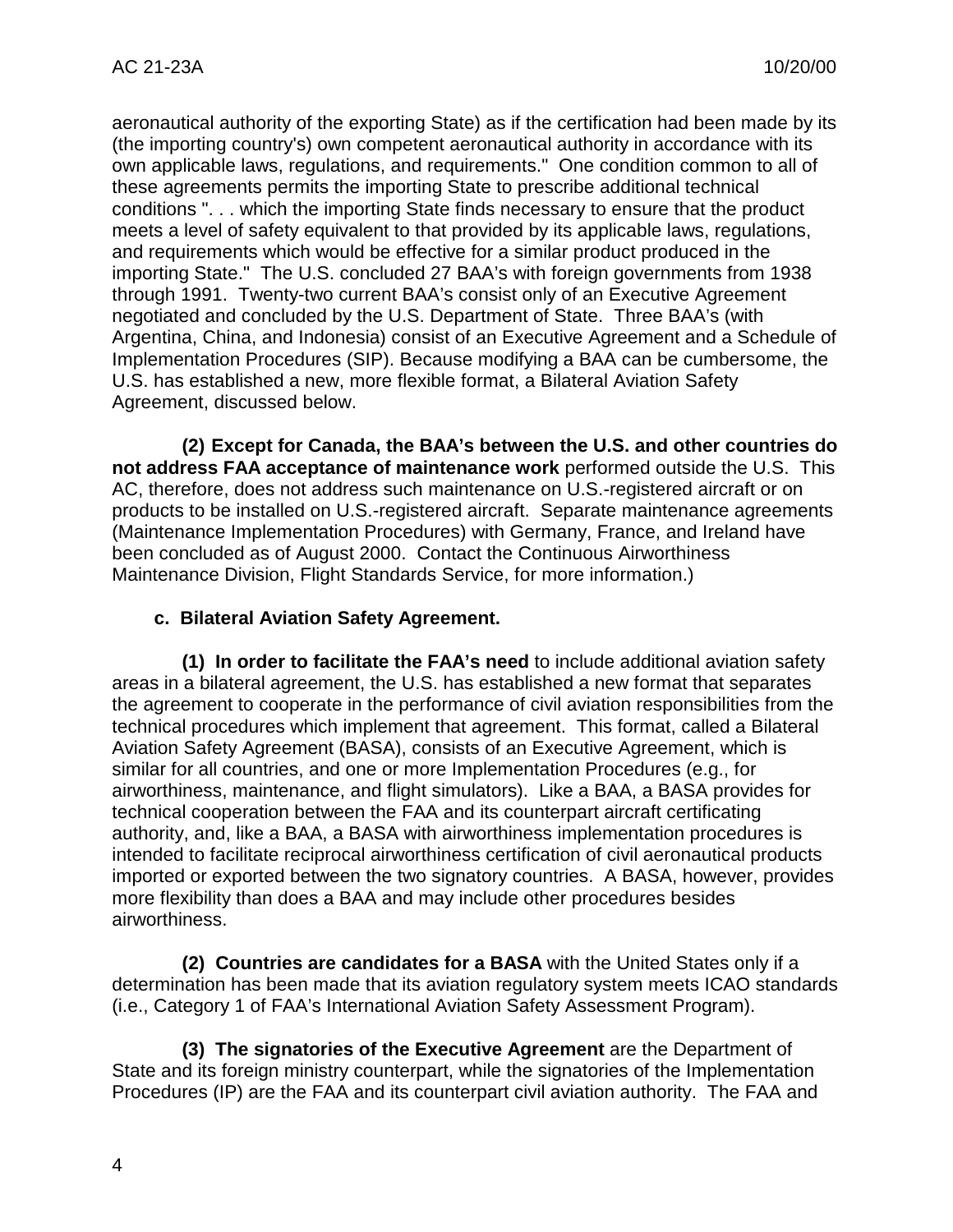its counterpart can modify or add IP's as needed without changing the Executive Agreement.

**(4) Appendix 3 lists the countries with which the U.S. has established bilateral agreements**, the type of the agreement (BAA or BASA), and the scope (i.e., products eligible for U.S. acceptance) of the agreement. Because the products eligible for U.S. import can vary from agreement to agreement, the provisions of a bilateral agreement with a particular country should be carefully reviewed. The texts of BAA's and BASA's with IPA's are available on the Internet at:

[www.faa.gov/avr/air/air4/4home.htm.](http://www.faa.gov/avr/air/air4/4home.htm.)

**d. Technical Assessment Process.** Before recommending a new agreement related to airworthiness, the FAA conducts a technical assessment of the certification system in the candidate BASA partner country. This assessment, which is very comprehensive, typically lasts between two and seven years. The assessment is conducted on a cost-reimbursable basis. The objective of the technical assessment is to determine whether the certification system in the BASA partner country is sufficiently comparable to the U.S. system to ensure similar results.

# **(1) Areas of assessment:**

**(a) National Legislation:** The FAA reviews the scope and provisions of the partner country's aviation regulations *vis a vis* the country's legislation.

**(b) Mission/Mission Priorities:** The FAA reviews the mission and scope of the counterpart authority's work program.

**(c) Organization:** The FAA examines the organizational structure of the partner country's aviation authority, its delegations of authority, the location of its offices and its staffing, and its plans and mechanisms for ongoing improvement.

**(d) Personnel:** The FAA examines the roles, responsibility, and authority of the CAA's personnel and the delegation of these roles and responsibilities to others. The FAA also examines the personnel's experience and training (including technical and on-the-job training).

**(e) Approval Documents:** The FAA examines the CAA's approval documents, including design approvals, production quality assurance system approvals, airworthiness certifications, continued airworthiness documents, and delegation of responsibility documents.

**(f) Standards/Policies:** The FAA reviews procedural and regulation/rulemaking processes of the authority. It examines current policies, operating orders, and guidance material and reviews certification procedures. The FAA also reviews the authority's design standards and production and airworthiness regulations.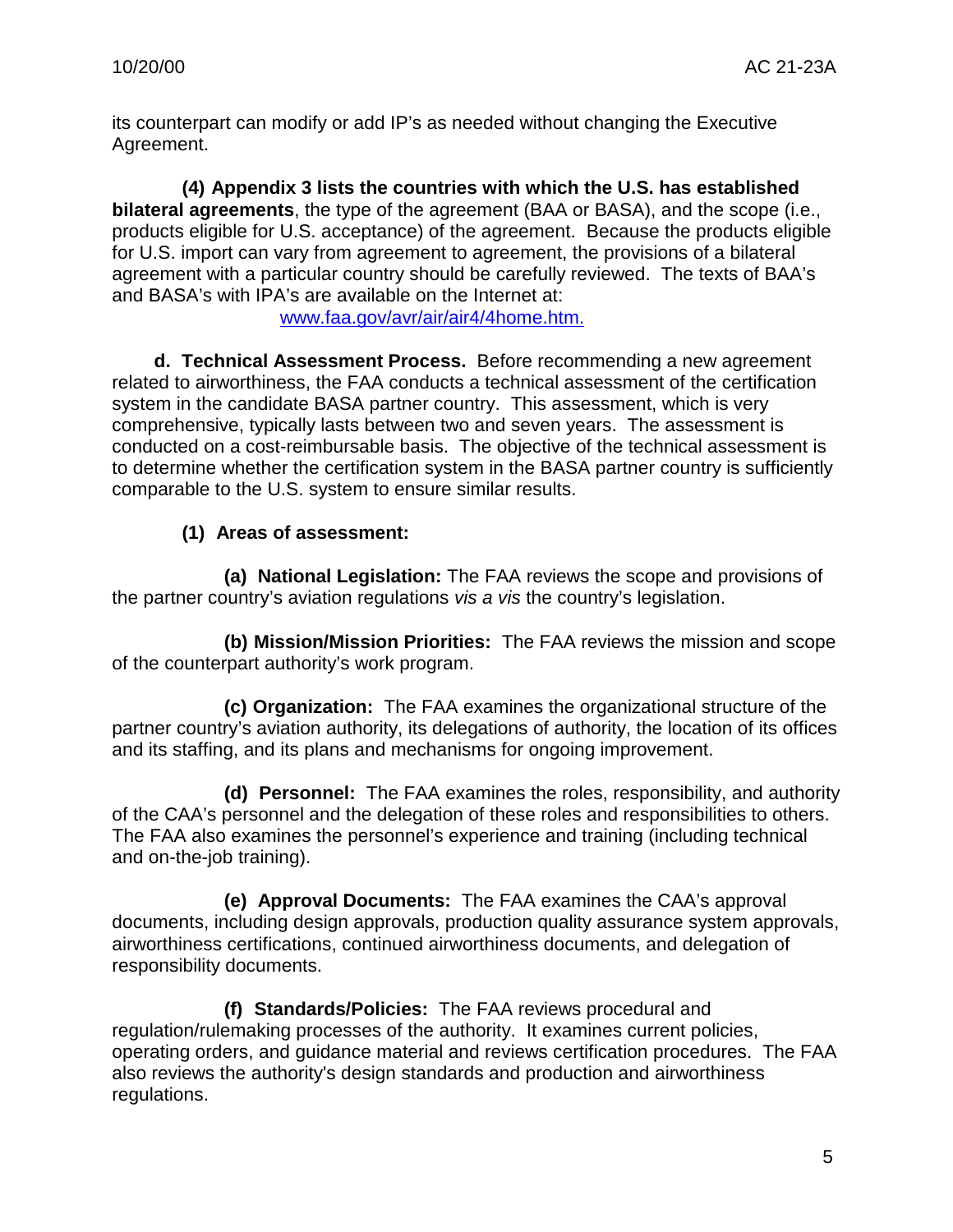**(g) Design, Production and Airworthiness Certification Processes:** The FAA reviews in detail the CAA's design, production, and airworthiness certification processes.

**(h) Certificate Management Activities:** The FAA examines the CAA's monitoring activities for certificate holders, its continued airworthiness programs, and how the authority revises and amends approvals.

**(i) Enforcement:** The FAA reviews the CAA's enforcement activities, including its ability to revoke or suspend certificates, its authority to assess monetary damages, its system for determining administrative penalties, and its prohibitions on falsification of data.

**(j) Communications:** As part of the assessment, the FAA reviews the CAA's internal coordination process, how the CAA coordinates with other organizations, and the means by which it communicates with manufacturers, operators, and other certificate holders.

(**k) Environment:** The FAA reviews the relationship between the CAA and other organizations, including the partner country's aviation industry.

**(2) Phases of Assessment:** The technical assessment process for a new agreement normally consists of four phases:

**(a) Familiarization.** The purpose of the familiarization phase is to conduct a preliminary technical evaluation and become familiar with the CAA's aircraft certification system. This enables the FAA to identify aircraft certification areas where the FAA may need to provide technical assistance and training in the application of airworthiness standards, practices, and procedures for the aeronautical products designed and manufactured for export to the U.S. under a BASA.

**(b) Review.** During this phase, the FAA conducts a more detailed review of the CAA's aircraft certification system, especially those areas that differ from those of the U.S. During this phase, the FAA may review engineering data for any proposed shadow certification product.

**(c) Shadow Certification.** This is the most critical phase of the technical assessment program. During this phase, the FAA's assessment goes beyond a document review. The FAA works side-by-side with the CAA on an actual certification project to assess how well the CAA understands FAA requirements and could apply them, on behalf of the FAA, under a BASA. The FAA monitors tests, reviews certification data, and observes meetings with the certification applicant. The FAA also determines how well the proposed design complies with U.S. requirements.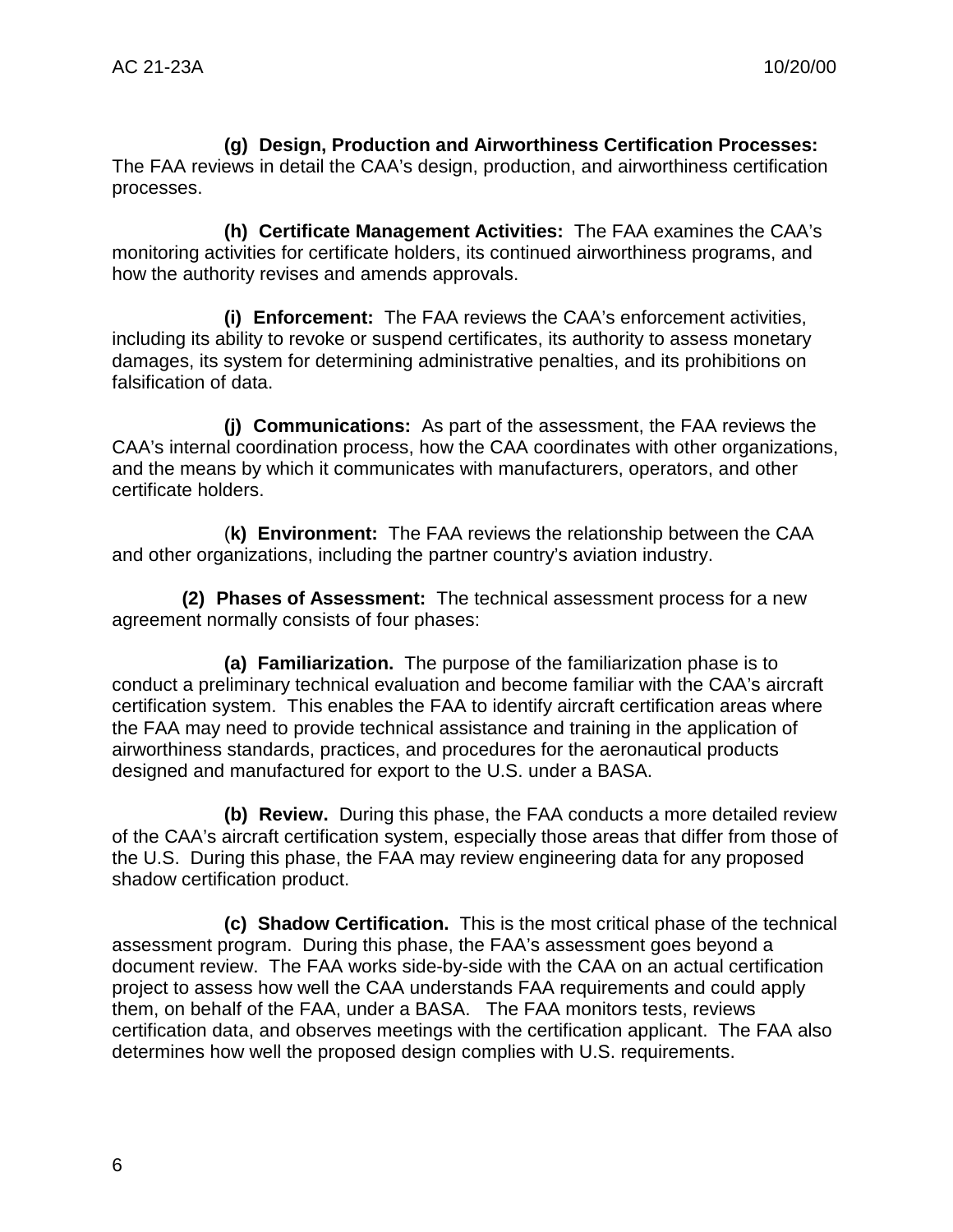**(d) Implementation Procedures for Airworthiness (IPA) Negotiation.** Following the successful completion of a technical assessment, and after a BASA Executive Agreement has been proposed to the foreign government by the U.S. Department of State, the FAA and the CAA co-develop the details of the Implementation Procedures for Airworthiness (IPA). A BASA IPA may include procedures for the reciprocal acceptance of design approvals, production and surveillance oversight, continued airworthiness activities, design change approvals, and export airworthiness approvals. The scope of the IPA can be modified over time (e.g., expanded to cover additional activities) or changed and/or canceled without affecting the Executive Agreement or other IP's.

# **1-5. HOW BILATERAL AGREEMENTS WORK**

**a. General.** Title 49 U.S.C. 44704 requires the FAA to make certain "findings" or determinations of compliance to U.S. airworthiness standards before issuing a type certificate, production certificate, or airworthiness certificate. In the case of a type certificate, the FAA is required to find that the design of the product meets the U.S. airworthiness standards applicable to the product. 49 U.S.C. 44704(d) requires the FAA to determine that a product conforms to a design previously approved by the FAA, and that it is in a condition for safe operation before issuing a U.S. airworthiness certificate for that product. The statute permits the FAA Administrator to exercise discretion in how these findings will be made, the level of direct FAA involvement necessary, and what constitutes competent evidence for making the required findings.

**b. Findings Process under Bilateral Agreements.** The FAA makes its findings for the airworthiness certification, approval, or acceptance of civil aeronautical products imported to the U.S. by working through, and in cooperation with, the CAA of the exporting country. Generally, the FAA predicates its findings on statements from the exporting authority which certifies to the FAA that the design and performance of the product meet the U.S. or equivalent airworthiness standards; that the exported product (including complete aircraft) conforms in construction and manufacturing processes to the approved design; and, at the time of export certification by the exporting authority, that the product is determined by the exporting authority to be in a condition for safe operation.

**c. Maintenance of the Bilateral Relationship.** Once an agreement is negotiated, sustaining the relationship is equally important to the FAA. FAA field offices interact with other CAA's on daily activities such as validation projects, export activities, and harmonization work. BASA IPA's commit the FAA to meet periodically with its counterpart authority to review the IPA and any certification system changes. The FAA wants to ensure that there is a common understanding of each other's requirements. In addition, the FAA and its partners conduct visits as needed to ensure both authorities meet the commitments they have made in their bilateral agreements. Each bilateral partner country has been assigned to an FAA Directorate for this enhanced formal cooperation. These country assignments are listed in appendix 2.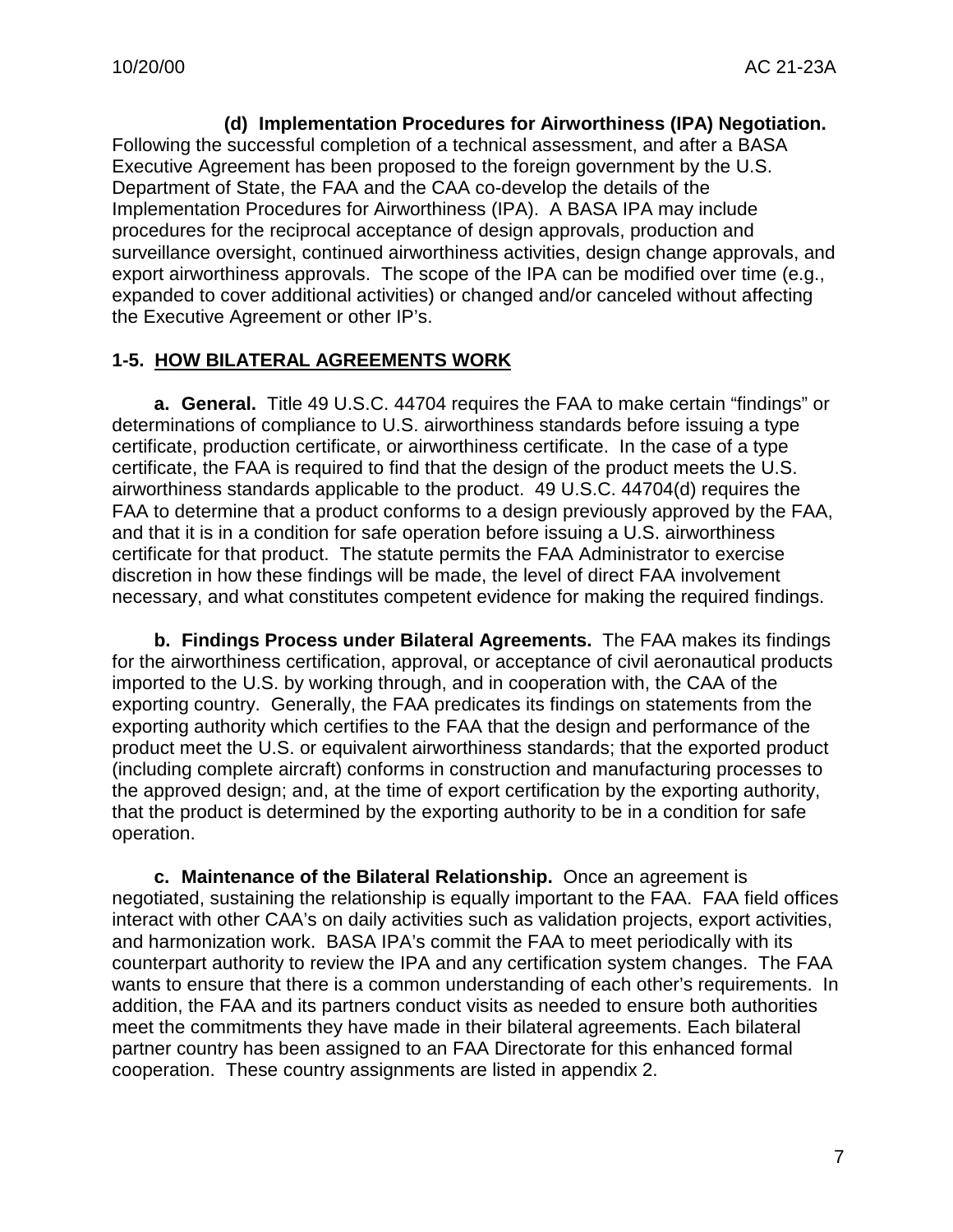#### **1.6 TECHNICAL ASSISTANCE AND COOPERATION BETWEEN AUTHORITIES**

**a. The global manufacturing environment creates challenges** for the FAA and other civil aviation authorities in carrying out their regulatory duties around the world. Upon request and after mutual agreement, the FAA and the CAA may provide technical assistance to each other when significant activities are conducted in either country. These technical assistance activities help avoid any undue burden imposed on either authority. Types of assistance may include, but are not limited to, determination of compliance (e.g., witnessing tests, performing inspections, reviewing reports, obtaining data) and surveillance and oversight (e.g., conducting inspections on production parts, conducting investigations of service difficulties).

**b. Under the U.S. Freedom of Information Act (FOIA)**, information the FAA has in its possession must be disclosed unless a FOIA exemption applies to that information. Exemptions include proprietary data such as trade secrets and financial or commercial information. As bilateral partners, the FAA and the CAA agree that they will not release proprietary data obtained from either authority to anyone other than an FAA or CAA employee without written consent of the design approval holder or other data submitter.

**c. Upon request, the FAA and the CAA cooperate by providing information** of service incidents, accidents, and suspected unapproved parts involving civil aeronautical products imported under their Implementation Procedures.

**1-7. AIRWORTHINESS SAFETY OBJECTIVES AND FUNCTIONS.** The procedures and practices applied by the FAA for the airworthiness certification of civil aeronautical products to be imported to the U.S. are intended to achieve four fundamental objectives, namely that:

**a. The design and performance of the product** meet the applicable U.S. airworthiness and environmental standards or standards determined by the FAA to be equivalent;

**b. Each particular civil aeronautical product** presented for U.S. airworthiness certification, approval, or acceptance for installation on a U.S. type certificated and U.S.-registered aircraft conforms to an FAA-approved design and is in a condition for safe operation;

**c. The companies responsible and the CAA** having regulatory responsibility for product design integrity and manufacturing quality control are clearly defined and have adequate technical capability, so as to ensure that safety issues which may arise with the product in service will be satisfactorily resolved in a timely manner; and

**d. The FAA can meet its regulatory responsibilities** under Title 49 U.S.C. in administering applicable regulatory requirements of 14 CFR without undue burden.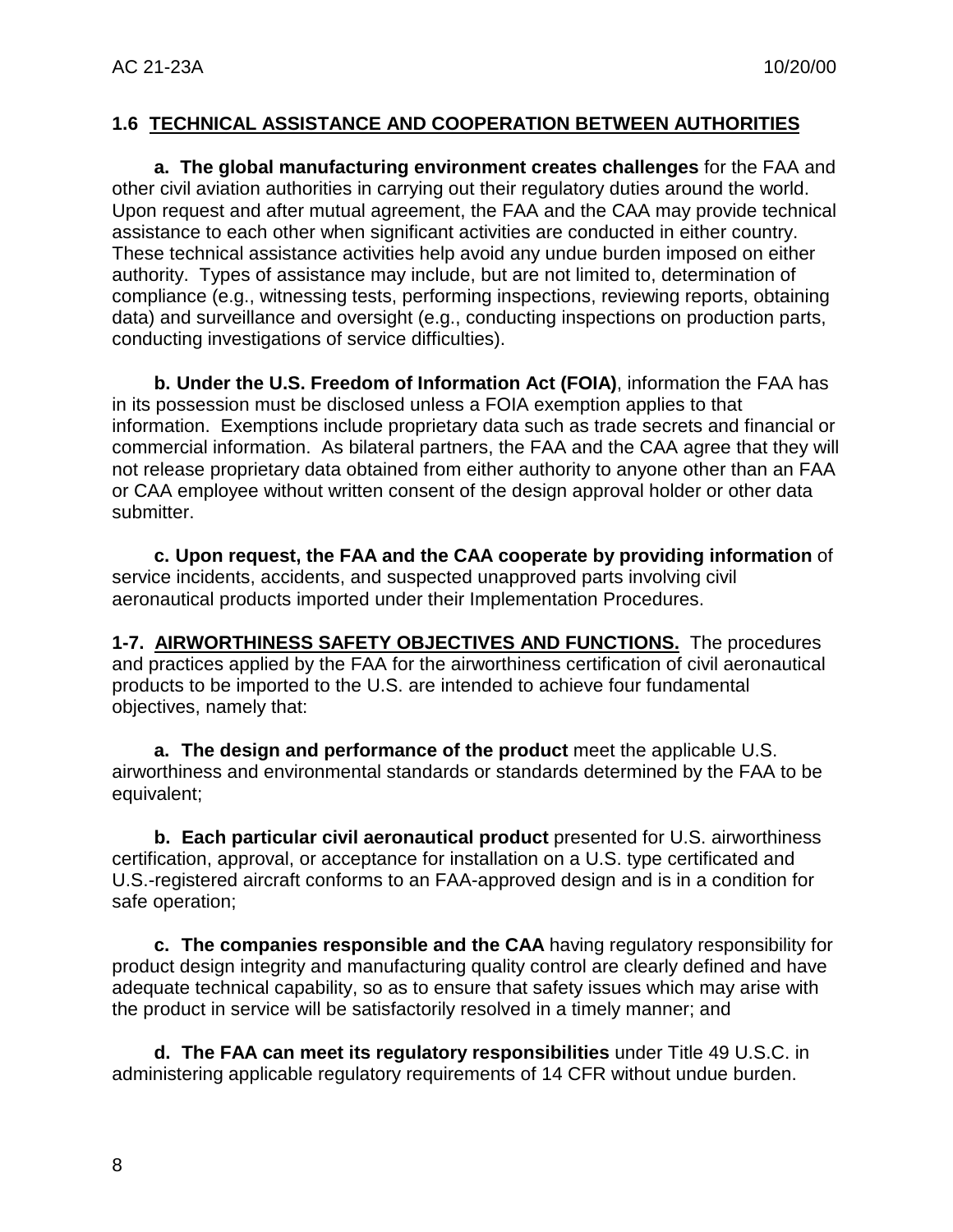# **CHAPTER 2. PRODUCT DESIGN APPROVAL PROCEDURES**

# **2-1. GENERAL**

**a. Requirement for a Bilateral Agreement**. Product design approvals will not be granted to an applicant located in a country with which the U.S. has not concluded a bilateral agreement for the export and import airworthiness certification of such products (i.e., a BAA or a BASA).

**b. Categories of Design Approvals. The FAA grants design approvals** of civil aeronautical products to be imported to the U.S. in the following forms.

**(1) Type Certificates (TC)**, including type certificate amendments, are issued for the design approval of aircraft, aircraft engines, and propellers.

**(2) Supplemental Type Certificates (STC)** are issued for approval of major changes to a type certificated design (aircraft, aircraft engines, and propellers) that are not great enough to require a new application for a type certificate. The holder of a type certificate usually has the type certificate amended for these purposes.

**(3) Letters of TSO design approval** are issued to approve the design of appliances to be manufactured outside the U.S., which meet the minimum performance standards of an FAA Technical Standard Order.

#### **(4) Letters of parts design approval** [reserved].

**c. Application Priority.** The FAA does not normally issue a type design approval for a product manufactured outside the U.S. (i.e., the state of design is other than the U.S.), unless the product is intended for use under U.S. registry or for operation by a U.S. operator under lease or charter. Approvals may be granted for engines, propellers, or appliances to be incorporated into the design of a U.S.-registered aircraft or U.S. manufactured product. Foreign applicants for U.S. design approval should provide the FAA with evidence that the product will be imported into the U.S., or will be installed on a U.S.-registered or U.S.-manufactured product. This information, when provided at the time of application, will help the FAA to establish project priorities.

**d. References to FAA Airworthiness Regulations.** The FAA's procedural regulations for the design approval of products, including products imported to the U.S., are set forth in 14 CFR part 21 (part 21). Applicable airworthiness standards are set forth in:

**(1) 14 CFR parts 21 through 35**, for various kinds of products.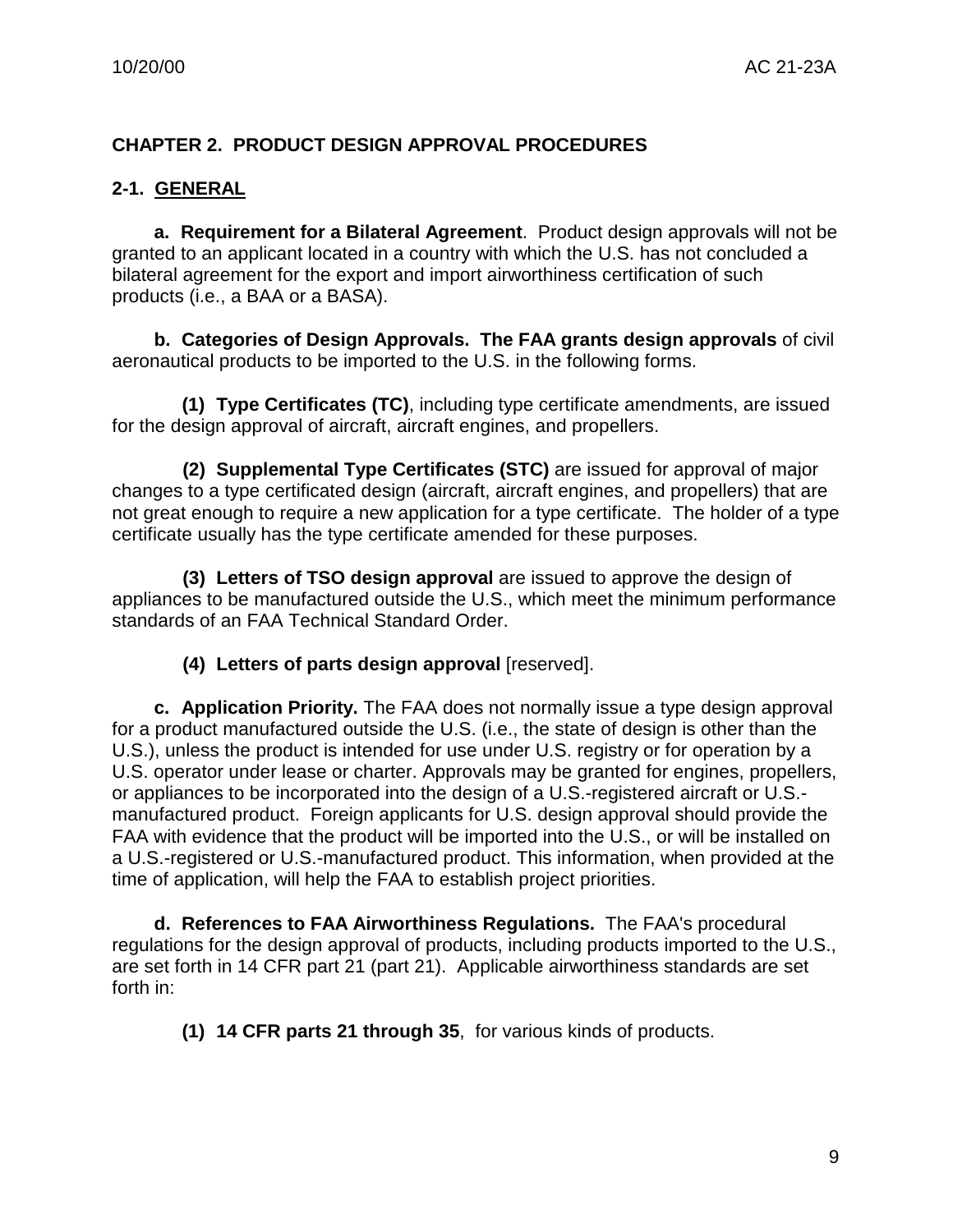**(2) A series of Technical Standard Orders (TSO)** identified in the current version of AC 20-110, *Index of Technical Standard Orders*, for articles (parts, materials, processes, or appliances).

**(3) 14 CFR parts 21 and 36** for standards concerning aircraft noise.

**(4) 14 CFR part 34** for standards concerning fuel venting and exhaust emissions for turbine engine powered airplanes.

**e. Relationship to International Civil Aviation Organization Airworthiness Standards.** ICAO has airworthiness standards for engines, propellers, aeroplanes, and helicopters, defined in Annex 8, *Airworthiness of Aircraft*. The references listed in 2-1(d) above meet or exceed these ICAO requirements, except where differences have been filed with ICAO. ICAO also has aircraft noise, fuel venting, and exhaust emissions standards defined in Annex 16, Volumes I and II.

**f. Applicability of U.S. Design Approvals.** An FAA type design approval for a product (e.g., aircraft) is required:

**(1) As a prerequisite** for the issuance of a U.S. standard or certain types (i.e., primary, limited, and restricted) of special airworthiness certificates;

**(2) To permit a non-U.S.-registered aircraft** to be operated under lease or charter by a U.S.-certificated air carrier or commercial operator under parts 121 or 135; or

**(3) To permit certain products** (e.g., engines, appliances) to be installed on an aircraft having a U.S. standard airworthiness certificate.

# **2-2. AIRCRAFT, AIRCRAFT ENGINES, PROPELLERS**

# **a. General Airworthiness Requirements.**

**(1) Under 49 U.S.C. 44711(a)(1)**, any civil aircraft registered in the U.S. must have a valid airworthiness certificate before it can be operated in air commerce. Under 49 U.S.C. 44704(d), a civil aircraft (including its engines, propellers, and installed appliances) must conform to an FAA-approved type design and be found in a condition for safe operation to be eligible for a U.S. airworthiness certificate. Also under 49 U.S.C. 44704(d), a civil aircraft must be registered in the U.S. and appropriately marked (i.e., with a registration number) before it can receive a U.S. airworthiness certificate. These statutory requirements are reflected in 14 CFR parts 21 and 45.

**(2) Under 14 CFR 21.181(a)(1)**, a standard U.S. airworthiness certificate on an aircraft remains valid as long as maintenance/preventive maintenance and alterations are performed in accordance with 14 CFR parts 43 and 91, and the aircraft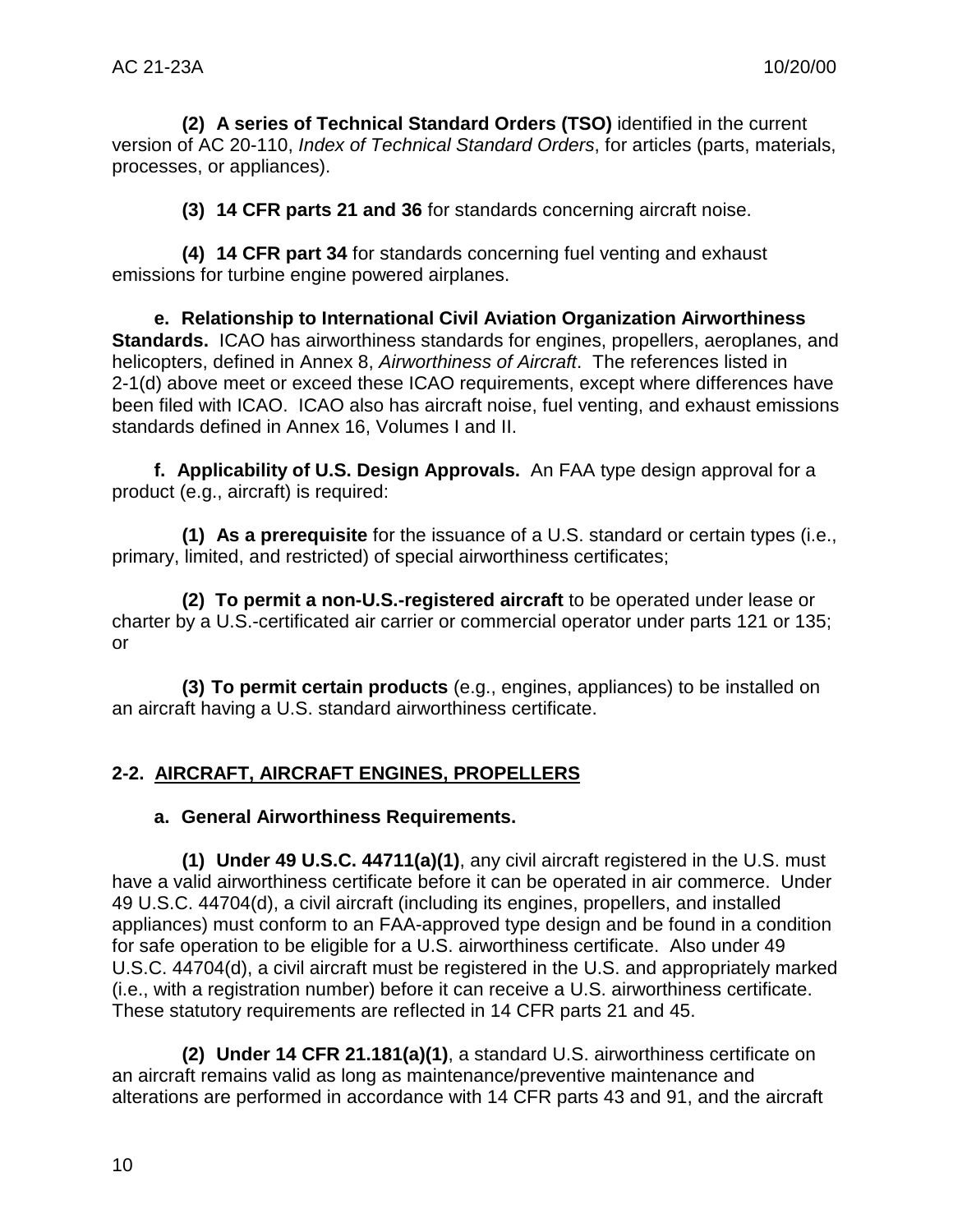continues to be registered in the U.S. Section 43.13 requires, in effect, continuing conformity to the aircraft's FAA-approved type design or properly altered configuration. Therefore, all replacement engines, propellers, materials, parts, and appliances installed on a U.S.-registered civil aircraft must be acceptable to the FAA. These requirements apply equally to U.S.-registered aircraft operated outside the U.S. and to aircraft operated within the U.S.

**(3) Many civil aeronautical aircraft registered outside the U.S.** (including foreign aircraft manufactured outside the U.S.) are subsequently returned to the U.S. Design changes or repairs and modifications made on such an aircraft while that aircraft was operated on a registry of another country either must be removed and the aircraft returned to FAA-approved standards, or the changes must be approved by the FAA before a U.S. standard airworthiness certificate can be issued. Complete maintenance records, including those required by 14 CFR 91.417, must be provided and other maintenance requirements of 14 CFR parts 121 and 135 may apply which are outside the scope of this AC. Chapter 3 discusses airworthiness acceptance procedures for such aircraft.

**(4) An FAA design approval (e.g., a U.S. type certificate)** must be issued as a prerequisite for obtaining a production approval (e.g., production certificate). However, an FAA production approval is not a prerequisite for issuing a U.S. airworthiness certificate or approval. As explained in Chapter 4, the FAA does not usually issue production approvals to companies located outside of the U.S., but may extend production certificates to a facility located outside the U.S. under certain circumstances.

#### **b. U.S. Operations**

**(1) An export certificate of airworthiness**, issued by the airworthiness authority of an exporting country to facilitate U.S. airworthiness certification, does not constitute an authorization to operate an aircraft and, therefore, does not satisfy the requirement for a U.S. airworthiness certificate.

**(2) A U.S. air carrier or commercial operator**, certificated to operate under 14 CFR parts 121 or 135, may operate an aircraft under lease or charter that is not registered in the U.S., provided certain requirements are met, including establishing that the aircraft conforms to a type design approved by the FAA. The requirements that must be met in order for such aircraft to be operated are contained in 14 CFR 121.153 and 135.25.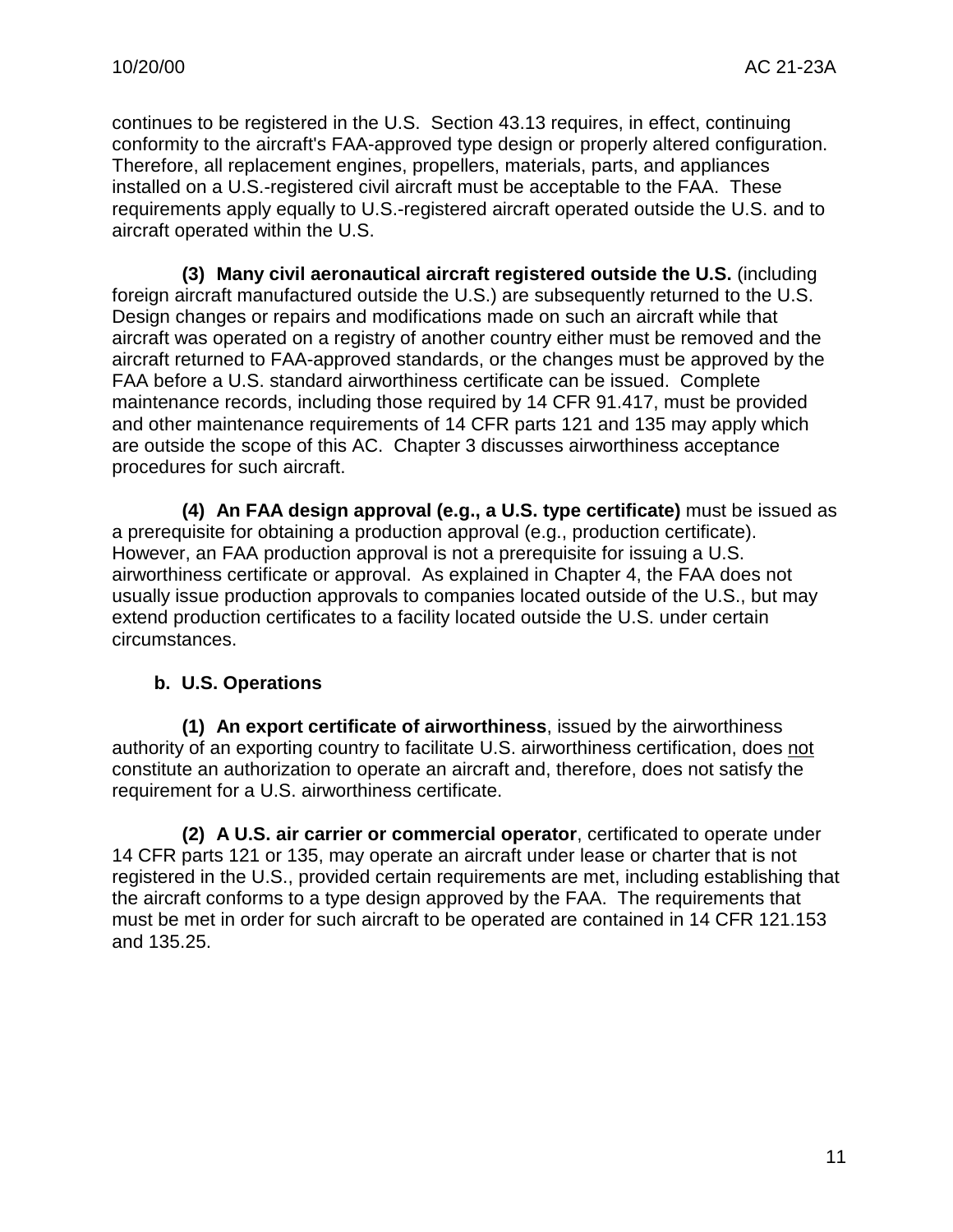#### **2-3. TYPE CERTIFICATION PROCEDURES**

#### **a. General**

**(1) U.S. airworthiness standards** for normal, utility, acrobatic, and commuter category airplanes are codified in 14 CFR part 23; standards for transport category airplanes are in 14 CFR part 25; standards for normal category rotorcraft are in 14 CFR part 27; standards for transport category rotorcraft are in 14 CFR part 29; standards for manned free balloons are in 14 CFR part 31; standards for aircraft engines are in 14 CFR part 33; and standards for propellers are in 14 CFR part 35.

**(a) For certain special classes of aircraft** for which standards have not been issued by the FAA under 14 CFR Subchapter C, such as gliders, airships, and nonconventional aircraft, the applicable requirements will be those portions of parts 23, 25, 27, 29, 31, 33, and 35 found by the Administrator to be appropriate for the aircraft and applicable to a specific type design, or such airworthiness criteria as the Administrator may find provides an equivalent level of safety to those parts. (See 14 CFR 21.17(b).)

**(b) 14 CFR 21.24** provides for the issuance of type certificates for primary category aircraft manufactured either in the U.S. or manufactured in a country with which the U.S. has a bilateral agreement and imported to the U.S.

**(2) 14 CFR part 21 provides for issuance of type certificates** under either the procedures of 14 CFR 21.21 for approval of U.S.-manufactured products, or 14 CFR 21.29 for approval of products to be imported to the U.S. The procedures for issuance of these type certificates are different; once issued, however, both type certificates have equal status and validity. The major difference in these procedures is how FAA's findings are made. Under 14 CFR 21.21, the FAA or its designees determine that the design meets the necessary requirements. Under 14 CFR 21.29, the FAA's findings are generally based on technical evaluations, inspections, and certifications made for the FAA by the exporting CAA of the applicant's country.

**(3) Under 14 CFR 21.29, a type certificate may be issued** for an aircraft, engine, or propeller manufactured in a foreign country with which the U.S. has a bilateral agreement for the acceptance of these products for import (and that is to be imported into the U.S.) if:

**(a) The original exporting CAA (where the product was manufactured) certifies** to the FAA that the product has been examined, tested, and found to meet the applicable airworthiness, noise, fuel venting, and exhaust emissions standards established by the FAA or by the exporting CAA (with any other noise, fuel venting and exhaust emission requirements prescribed by the FAA Administrator) for the product;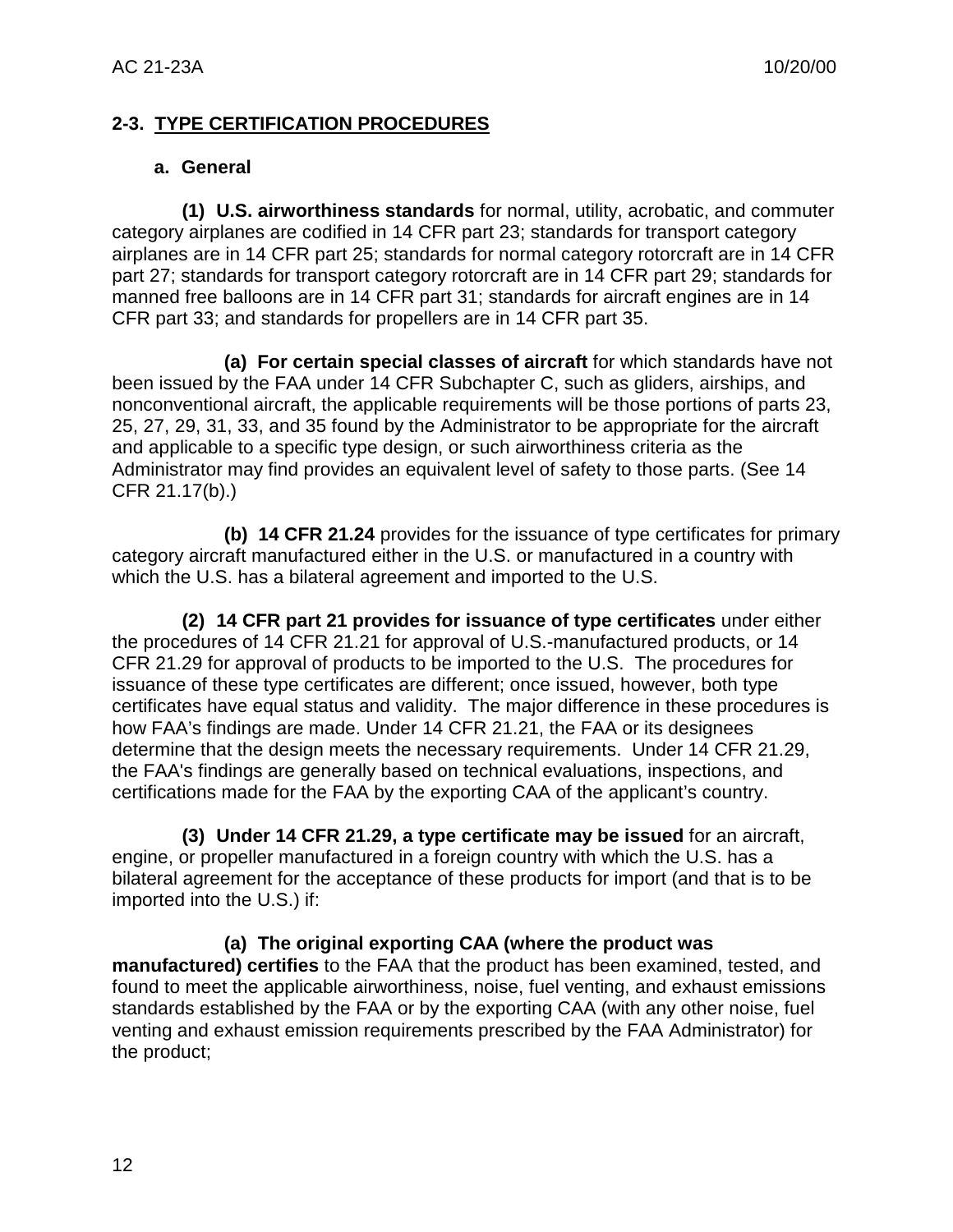**(b) The applicant has submitted the required technical data** concerning aircraft noise and airworthiness;

**(c) The manuals, placards, listings, and instrument markings** required by applicable airworthiness requirements are presented in the English language; and

**(d) The applicant has submitted the technical data** required by the FAA (reference Figure 2-1).

**(4) The applicant must show** that the airworthiness and environmental requirements applied by the exporting CAA for U.S. certification will provide compliance with the U.S. type certification basis.

**(5) Design approvals for major changes and alterations** (including model changes) to products will usually be issued in the form of an amendment to the existing TC (or letters of TSO design approval) or as an STC (see Section 2-4).

**(6) Minor changes, product design improvements, or service instructions** (e.g., service bulletins, structural repair manuals, supplemental structural inspection documents) other than those described in paragraph 2-3 (a) (4) will be considered FAA approved, if approved by the exporting CAA under its normal procedures. However, service bulletins or other similar instructions classified as "mandatory" by the exporting CAA are not mandatory in the U.S. regulatory system unless required by an FAA AD.

**(7) For products imported from a JAA member country**, the FAA/JAA Type Validation Principles should be followed for FAA type certification.

**b. Primary Category Aircraft.** Under 14 CFR 21.24, a type certificate may be issued for a primary category aircraft manufactured in a foreign country with which the U.S. has a bilateral agreement and from which the aircraft is to be imported into the U.S. if the CAA of the exporting country certifies to the FAA that:

**(1) The applicant has completed the engineering analysis necessary** to demonstrate compliance with the applicable airworthiness requirements;

**(2) The applicant has conducted appropriate flight, structural, propulsion, and systems tests** necessary to show that the aircraft, its components, and its equipment are reliable and function properly;

**(3) The type design complies** with the airworthiness standards and noise requirements established for the aircraft under 14 CFR 21.17(f);

**(4) No feature or characteristic makes the aircraft unsafe** for its intended use;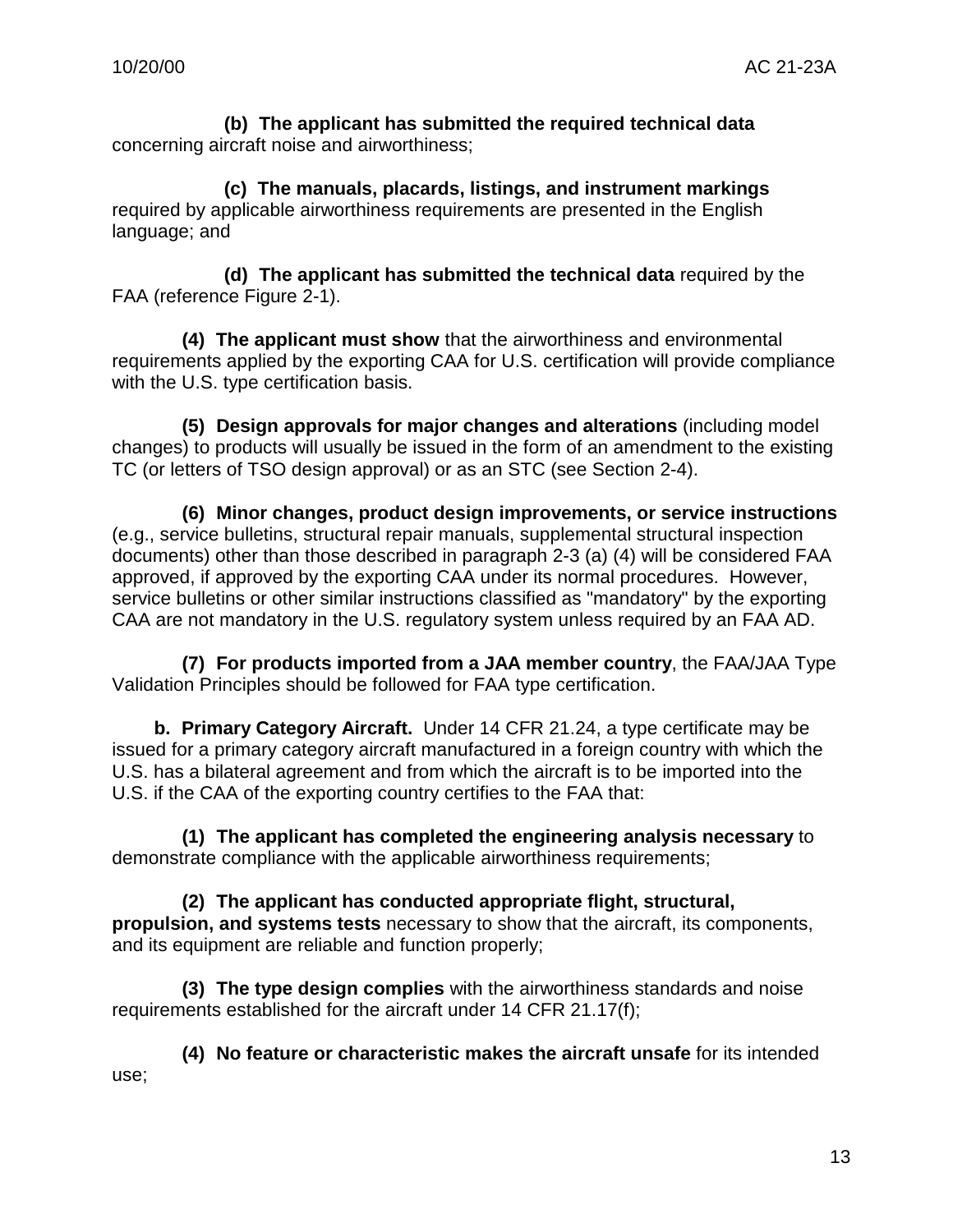**(5) The required manuals, placards, listings, instrument markings, and documents** are submitted in English; and

**(6) Other requirements** as established by 14 CFR 21.24 (a) and (b) are met.

# **c. Application for FAA Type Certification**

**(1) An application for a U.S. TC**, in accordance with 14 CFR 21.15, should be sent to the exporting CAA. Applications may be submitted for products that already were issued an exporting CAA TC, or for products where application for type certification has been made to that exporting CAA. The exporting CAA should ensure the application to the FAA has the following information:

**(a) The exporting CAA's Type Certificate and TC Data Sheet**, if available, a definition of the national airworthiness and environmental standards upon which the authority's design approval was (or is to be) based, and the U.S. airworthiness and environmental standards the authority believes to be satisfied by its own standards.

**(b) A description of all novel or unusual design features** known to the applicant or the exporting CAA at the time of application which might necessitate issuance of FAA special conditions under 14 CFR 21.16 or 21.101, or which might require a special review of acceptable means of compliance;

**(c) All known or expected exemptions or equivalent level of safety findings** relative to the exporting CAA's national standards for design approval that might affect compliance with the applicable U.S. airworthiness and environmental standards.

# **(d) A planning date for FAA type certification**; and

**(e) Available information on U.S. market potential**, including specific customers and U.S. content of the product, if known.

**(2) Except for Canadian products**, the exporting CAA should forward applications to the Aircraft Certification Service Directorates as follows:

**(a) Small and commuter category airplanes, manned free balloons, and special classes of small aircraft, including gliders, primary category airplanes, and airships,** to the Small Airplane Directorate in Kansas City, Missouri;

**(b) Transport category airplanes** to the Transport Airplane Directorate in Renton, Washington;

**(c) Normal and transport category rotorcraft** to the Rotorcraft Directorate in Fort Worth, Texas; and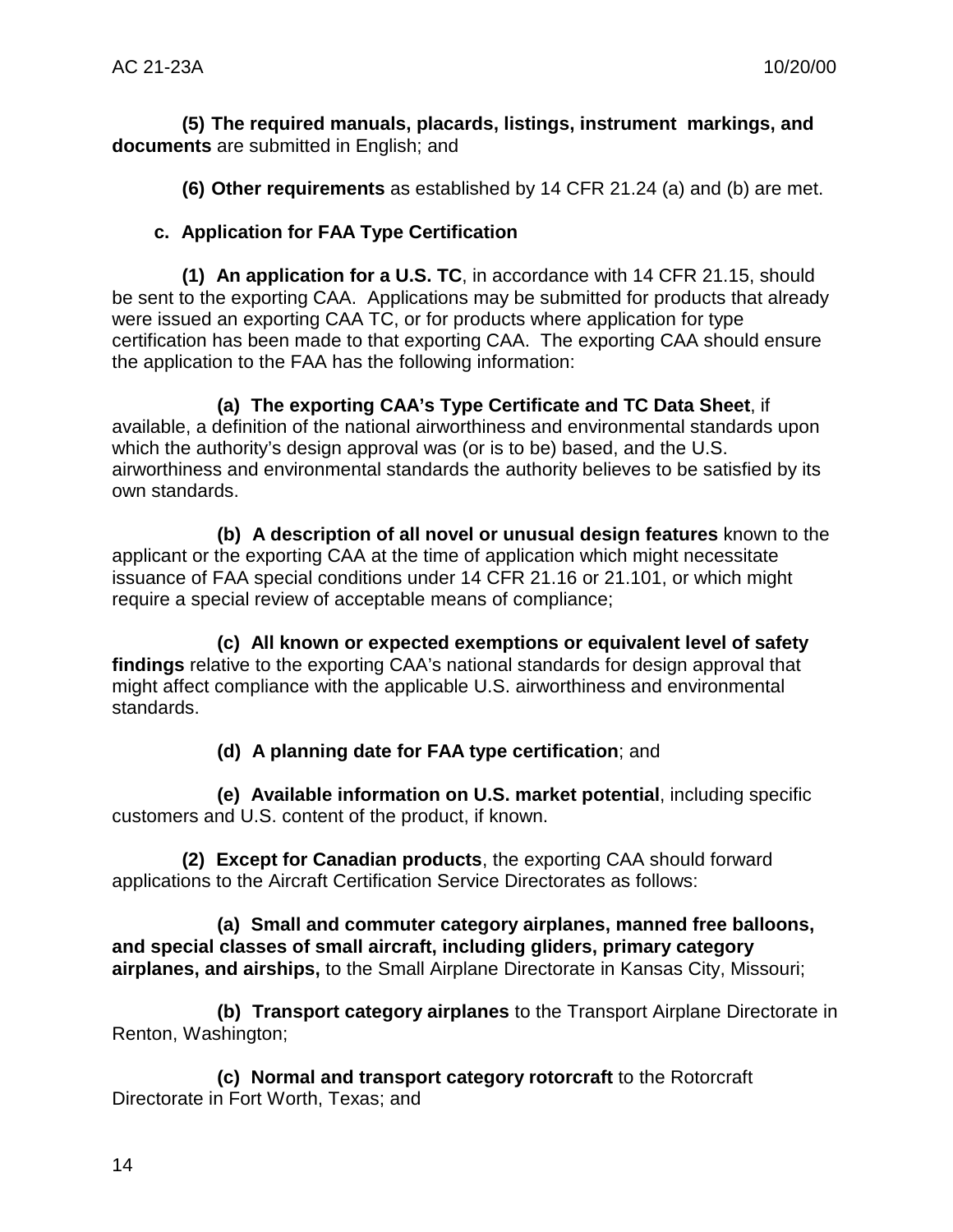**(d) Engines and propellers** to the Engine and Propeller Directorate in Burlington, Massachusetts. Appendix 2 contains a list of addresses for the FAA Aircraft Certification Service Directorates. NOTE: For Canadian products, see the Canadian IPA.

**(3) If the application is for a product in a category not previously certificated** by the exporting CAA, or the product is of a level of complexity that has not been previously certificated by the exporting CAA, the exporting CAA should notify the FAA of that fact. This notification should be made as soon as the exporting CAA becomes aware of this type of pending application, so that the FAA may plan the scope of its validation program.

**d. FAA Technical Involvement. In accordance with the bilateral agreement**, the FAA's technical involvement in the design approval (particularly, the issuance of type certificate and type certificate amendments) is intended to accomplish the following functions:

**(1) To provide for FAA familiarity** with the general design, performance, and operational characteristics of the product for which U.S. type certification or design approval is sought, for the purpose of establishing the U.S. certification basis to the extent necessary, and for FAA to meet its post-certification responsibilities after the product enters service on the U.S. registry;

**(2) To establish the U.S. type certification basis** and the means of compliance for the product under application by determining the U.S. airworthiness and environmental standards that would be applied to a similar product if it were to be produced in the U.S.;

**(3) To understand the airworthiness certification system** (including the airworthiness and environmental standards, policies, and certification practices) applied by the exporting authority in their domestic certification of the product. This will include an understanding of the level of exporting CAA involvement with prototype conformity inspections, tests, and flight programs;

**(4) To compare the airworthiness and environmental standards**, policies, and practices applied by the exporting authority in their domestic certification with the U.S. type certification basis or design requirements and certification policies and practices;

**(5) To define and explain any additional technical conditions** that should be met for FAA certification to provide for equivalency with the applicable U.S. airworthiness and environmental standards;

**(6) To maintain sufficient liaison and technical dialogue** with the exporting authority to ensure that technical questions and issues which might affect U.S.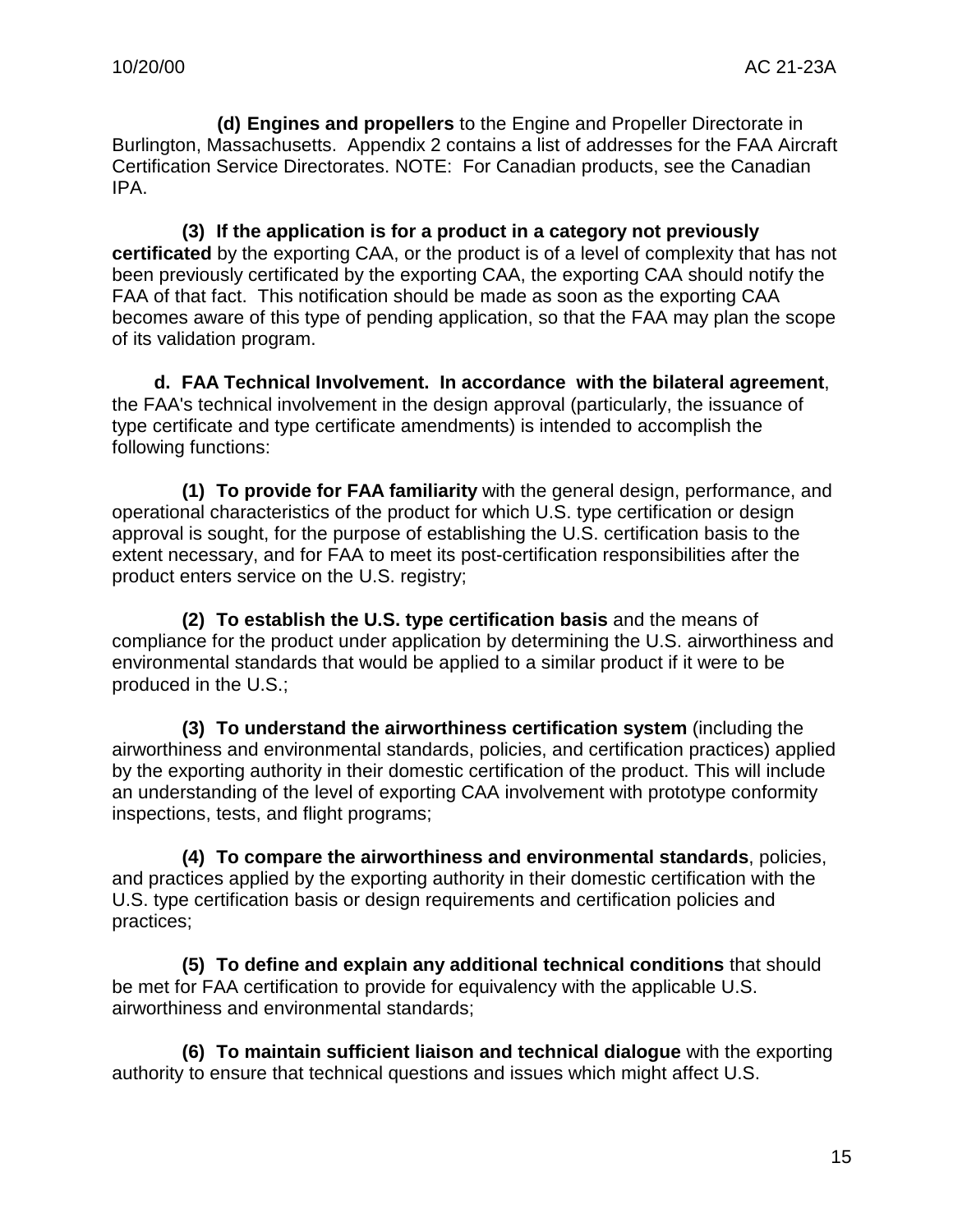certification of the product are identified and resolved between the FAA and the exporting authority as early as possible; and

**(7) To provide for effective management of the certification project** and for the most cost-effective utilization of FAA's resources on the project.

**e. FAA Project Management.** The FAA Directorate, upon receipt of an application for a type certificate will establish where project management responsibility will reside. The FAA will give high priority to the establishment of the project management office and notification to the exporting authority. The FAA will notify the exporting CAA of the Project Manager.

**f. Communications.** An applicant for an FAA type certificate may request technical meetings or may correspond directly with the FAA to discuss and resolve technical issues that may arise in the certification program. However, because the FAA relies heavily on the exporting CAA's understanding of FAA's position on such issues, it is imperative that the exporting CAA is included in any such meetings or correspondence. The FAA will normally seek the exporting CAA's opinions before significant issues are resolved and may decline to meet with the applicant to discuss and resolve technical issues unless the exporting CAA is adequately represented at the meeting. Similarly, correspondence will usually be answered through, coordinated with, or copied to the exporting CAA.

# **g. Familiarization Briefing.**

**(1) The FAA will notify the exporting CAA** prior to each familiarization meeting. As part of this notification, the FAA will identify special requirements and issues related to the specific aeronautical product that must be addressed by the exporting CAA and the foreign applicant. The exporting CAA should acknowledge FAA's notification and advise FAA whether it is able to support an FAA validation team during the requested period.

**(2) The exporting CAA should arrange a familiarization meeting** with the FAA, the exporting CAA, and the applicant to discuss the product design, including all novel or unusual features of the product, the validation process, and the approved or proposed domestic exporting CAA certification basis. The meeting should also identify any operational safety issues associated with the product. For products with a prior service history, but not previously type certificated by the FAA, the applicant and the exporting CAA should plan to brief the FAA on the product's service history, including corrective measures taken to preclude reoccurrence of incidents or accidents.

**(3) The meeting should be held** at a location mutually agreeable to the exporting CAA, the FAA, and the applicant.

**(4) At this meeting the FAA will work to establish the U.S. type certification basis** and the means of compliance for the product under application by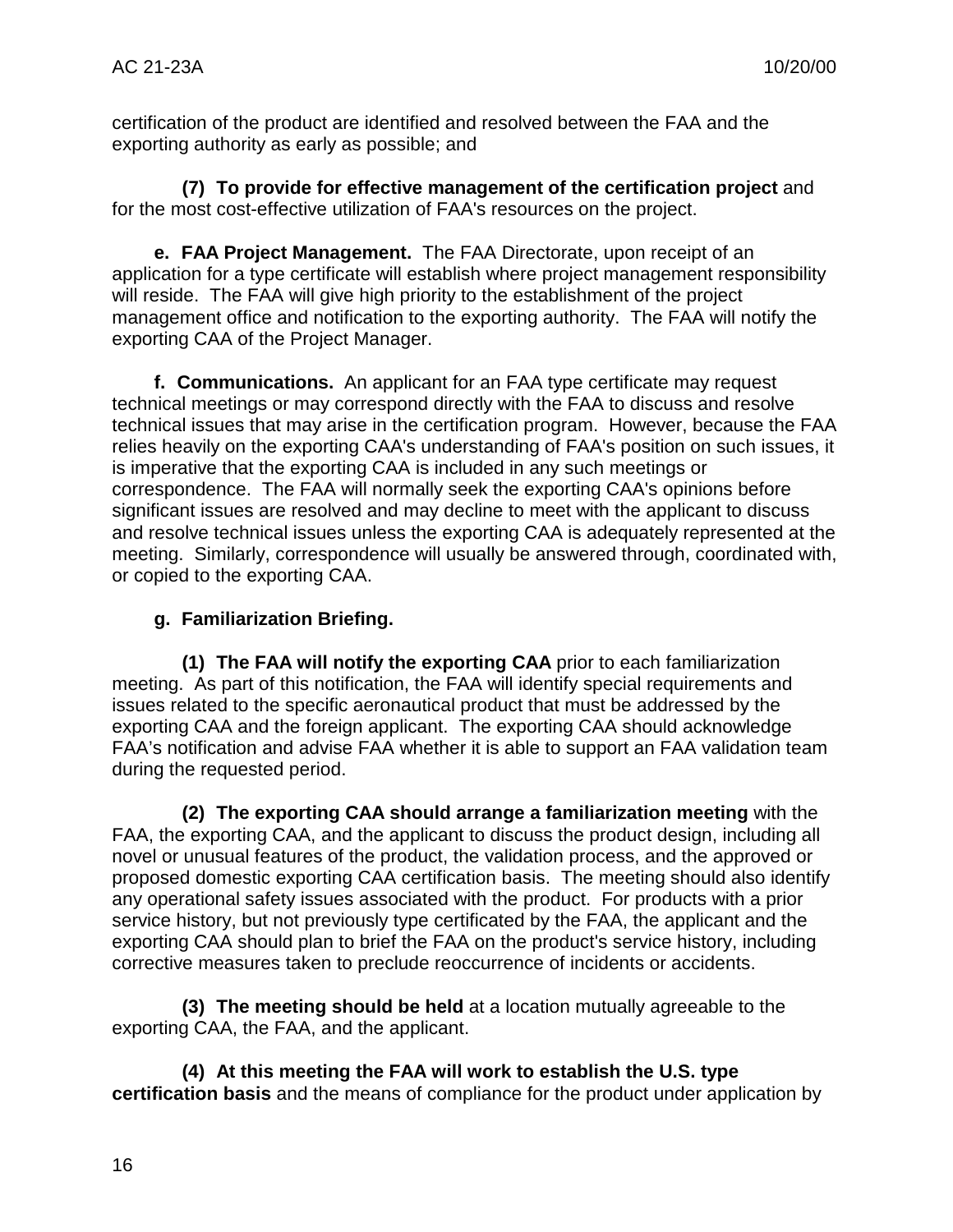determining the U.S. airworthiness and environmental standards that would be applied to a similar product if it were to be produced in the U.S. The extent to which these activities are accomplished at the meeting will depend on the FAA's familiarity with the product and applicant, the applicant's familiarity with the FAA's process and, in general, the overall preparedness of all parties.

**(5) The composition of the Project Certification Team** should be addressed at the familiarization meeting. The composition of the team should include specialist representation that reflects the technology level of the certification project. The FAA and the exporting CAA will mutually agree on a plan to ensure adequate compliance finding capability.

**(6) For engines, propellers, and less complex aircraft projects,** technical familiarization may be streamlined if agreed by both authorities.

#### **h. Additional Technical Meetings**

**(1) In addition to the initial familiarization meeting**, other technical meetings may be necessary to ensure that any additional technical conditions that have been communicated to the exporting CAA are well understood, and that any outstanding technical issues are resolved. These meetings should be held as early as possible in the certification process in order to avoid last minute design changes. All technical meetings will normally be arranged through the exporting CAA and will normally have both authorities' representatives in attendance.

**(2) Early in the program**, based on the known design and information presented in the familiarization and technical meetings, the FAA will identify the areas in which further activity will be required (e.g. required data, reports, tests and test witnessing, areas of concern or special emphasis). The FAA's anticipated level of activity will be documented in writing. This agreement may be revised if the initial design definition is incomplete or subsequent design changes are made.

**(3) During the type certification program** the FAA may request additional technical design data, may review the product, and may fly the product for familiarization purposes. In addition, the FAA may request data or briefings on the design to advise the exporting CAA on acceptable means of compliance with the U.S. type certification basis.

# **i. Establishment of the U.S. Type Certification Basis**

**(1) New type certificates.** The FAA certification basis is established for the product in accordance with 14 CFR part 21. The certification basis includes the applicable airworthiness standards, found in 14 CFR parts 23, 25, 27, 29, 31, 33, and 35, and environmental standards, found in 14 CFR parts 34 and 36. The date of application to the FAA determines the U.S. type certification basis, unless otherwise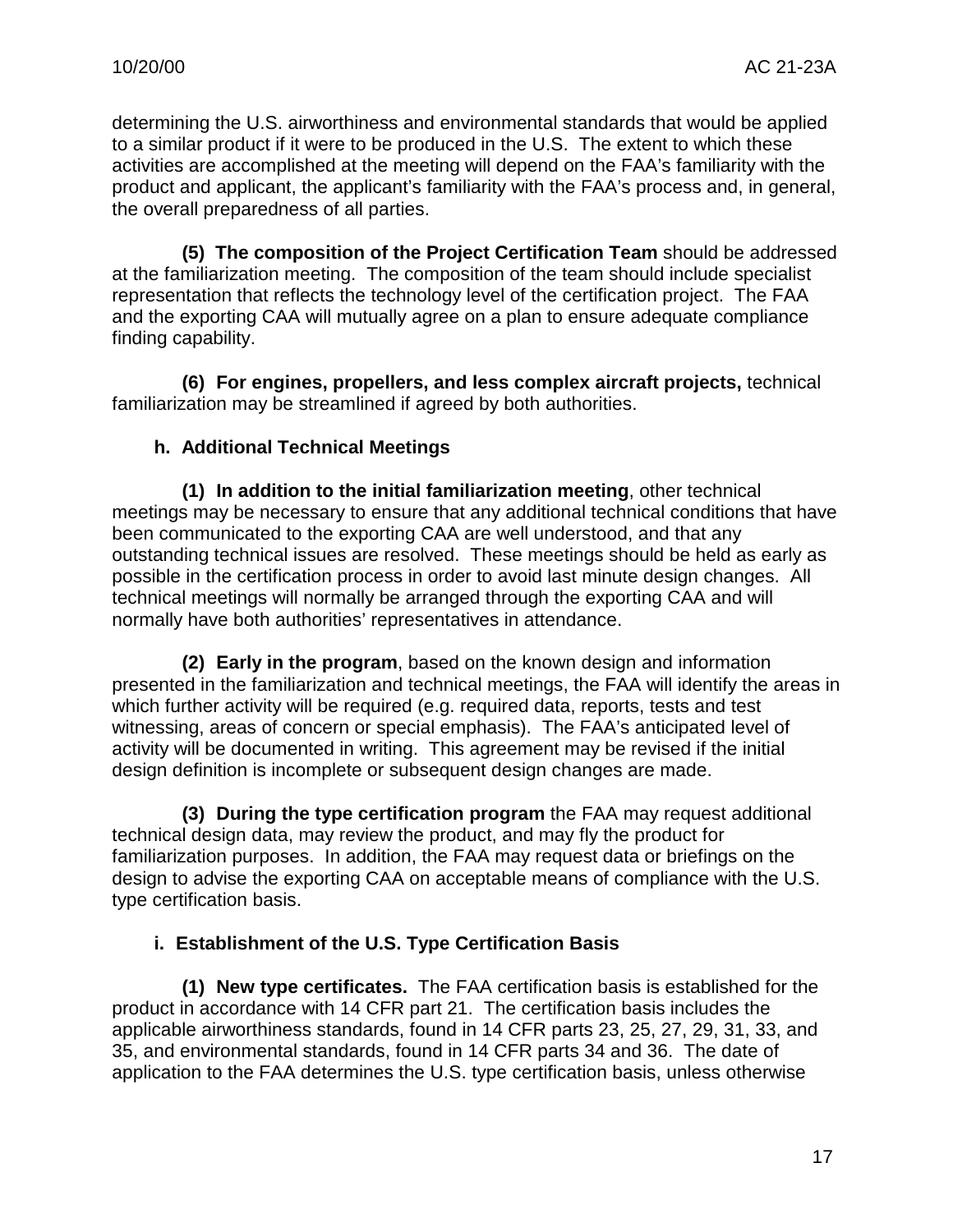provided in the applicable bilateral agreement. The applicable bilateral agreement should be consulted before establishing FAA's certification basis.

**(a) In certifying that an applicant's design** meets the requirements for a U.S. TC, the exporting CAA may find compliance with the:

**(i) Applicable U.S. airworthiness standards** in effect on the date of application for the U.S. TC and environmental standards in effect on the date of U.S. type certification; or

**(ii) The exporting CAA's domestic airworthiness and environmental standards** and all other airworthiness requirements the FAA may prescribe to provide a level of safety equivalent to the U.S. airworthiness standards in effect on the date of application for U.S. type certification, and environmental requirements the FAA may prescribe to provide noise, fuel venting, and exhaust emission levels that are no greater than those provided by the U.S. environmental standards in effect on the date of U.S. type certification.

**(b) If the foreign type certification basis precedes** the FAA certification basis, the exporting CAA must consider the U.S. regulatory changes that have occurred since the date of application for the exporting CAA's TC. In general, the FAA may require the applicant to comply with additional technical conditions in the interests of safety. These additional technical conditions identify important applicable regulatory differences between the requirements and regulations of the exporting CAA and those of the FAA. Such differences include those that have significant impact on airworthiness, design, operational limitations, and operating characteristics, and those that have significant differences in means of compliance. Additional technical conditions may include policies, special conditions, and mandatory airworthiness actions taken to correct unsafe conditions.

**(2) Additional requirements/special conditions.** The FAA will also review all novel and unusual design features for development of special conditions, if any. FAA special conditions are an integral part of the U.S. type certification basis.

**(a) The FAA issues special conditions** under 14 CFR 21.16 and 21.101 if the FAA finds that the applicable U.S. airworthiness standards do not contain adequate or appropriate safety standards for an aircraft, aircraft engine, or propeller because of a novel or unusual design feature of the product. FAA special conditions are issued through the public rulemaking procedures of 14 CFR part 11 and contain such safety standards for the particular product as the FAA finds necessary to establish a level of safety equivalent to that established in the applicable FAA airworthiness standards. FAA special conditions issued for products exported to the U.S. are the same as would be issued for a similar product produced in the U.S.

**(b) The FAA will work closely with the exporting CAA** in the

development of special conditions and processing of exemptions in order to provide the opportunity for the exporting CAA to coordinate, and the applicant to comment on the proposed special conditions. Such coordination will allow the FAA to benefit from the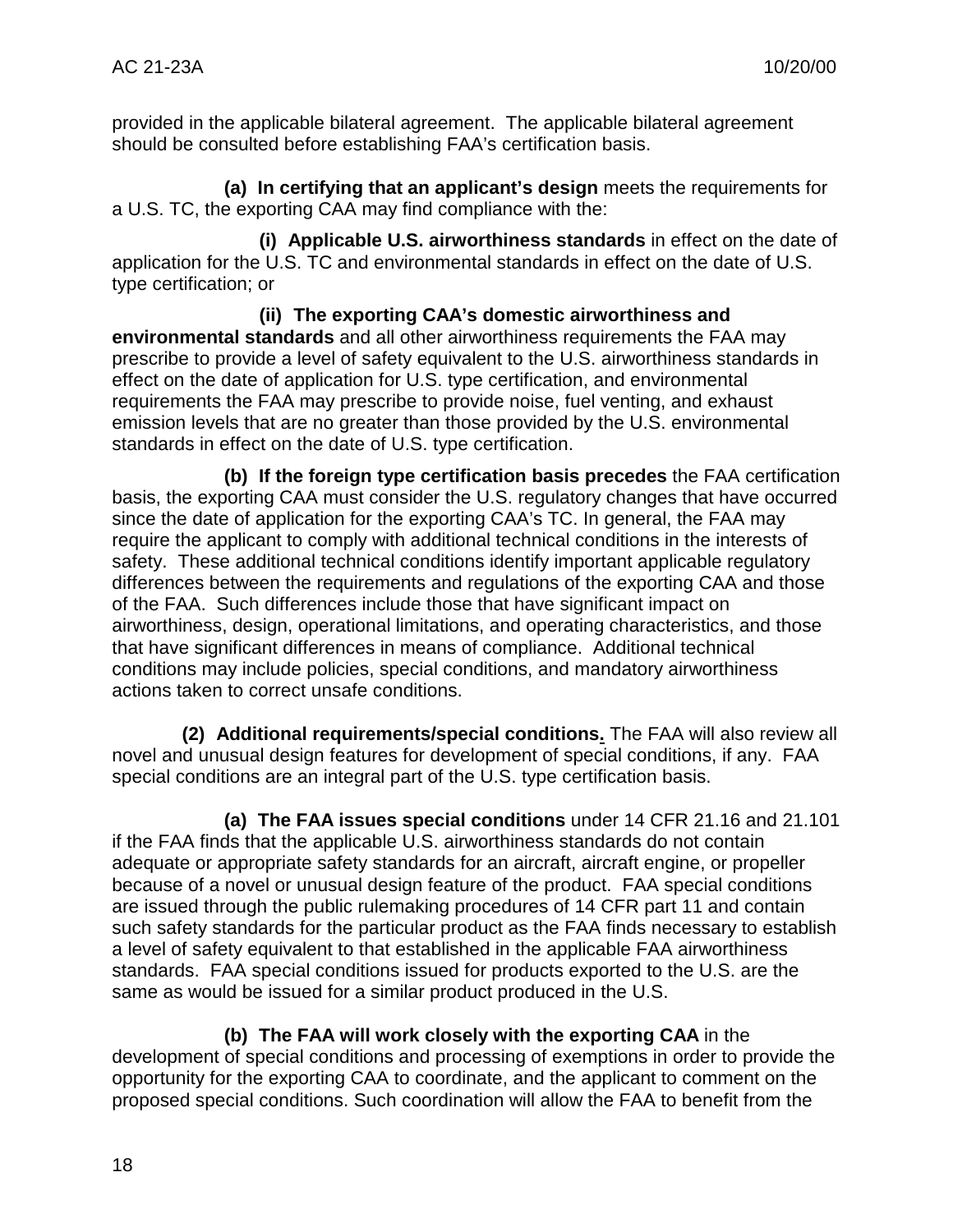technical expertise of the exporting CAA and allow the exporting CAA to better understand how to make a finding of compliance, if so requested by the FAA.

**(3) Environmental (Type) Certification Basis.** The regulatory basis for compliance with 14 CFR parts 34 and 36 is the effective amendment on the date of FAA certification. An applicant for a TC, amended TC, or STC should show that the product meets applicable airworthiness standards, special conditions, fuel venting and exhaust emission standards of 14 CFR part 34, and the noise standards of 14 CFR part 36.

**(4) Development of Additional Technical Conditions (ATC).** The FAA finding that the product meets the U.S. type certification basis will rely, to a great extent, on the exporting CAA's certification of compliance to FAA requirements. If the exporting CAA elects to certify compliance with its own national standards and additional FAA technical conditions, this choice should be established by the exporting CAA early in the project so that the necessary comparisons of national standards can be completed and the additional FAA technical conditions can be established. The diagram below illustrates how the U.S. type certification basis can be determined:

| <b>Applicant's National Standards</b><br><b>FAA Additional Technical Conditions</b> | equals | U.S. Type<br><b>Certification Basis</b> |
|-------------------------------------------------------------------------------------|--------|-----------------------------------------|
|                                                                                     | or     |                                         |
| U.S. Standards                                                                      | equals | U.S. Type<br><b>Certification Basis</b> |

**(a) If the findings of compliance are to the applicable U.S. standards**, the FAA will not develop any ATC's.

#### **(b) If the findings of compliance are to the exporting CAA's**

**standards**, the FAA may specify ATC's as a condition for FAA approval of the type design. These ATC's will account for:

**(i) Differences** in the basic airworthiness and environmental standards of the U.S. and the exporting state;

**(ii) Noncompliance** with the exporting CAA's airworthiness or environmental standards because of exemptions or equivalent safety findings granted by the exporting CAA for its own domestic certification (provided there is a similar U.S. requirement);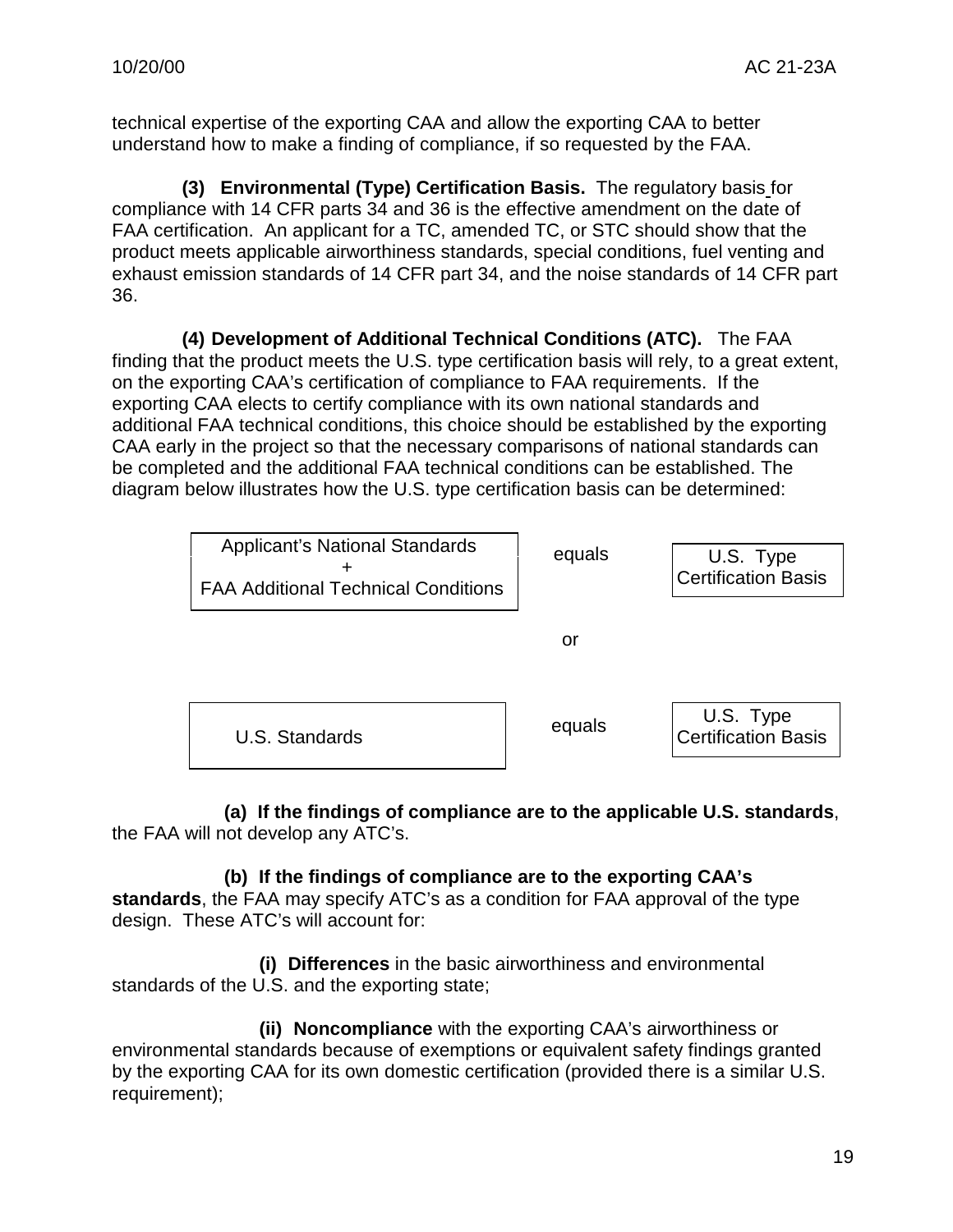**(iii) Special conditions** issued by the FAA under 14 CFR 21.16 or 21.101 because of a novel or unusual design feature of the product that are not required in an equivalent manner by the exporting CAA's airworthiness standards;

**(iv) Mandatory airworthiness actions** (i.e., AD's) directed by the exporting CAA to correct unsafe conditions experienced during operation prior to application for FAA approval; and

**(v) Optional conditions** identified by the FAA to assist any eventual U.S. operator to comply with current U.S. operational or maintenance requirements.

**(5) Changes to type certificates.** The FAA certification basis for a change to a product is established in accordance with 14 CFR part 21.

**(6) Application period.** 14 CFR 21.17(c) specifies an application for type certification of a transport category aircraft is effective for 5 years and an application for any other type certificate is effective for 3 years. After that time period, compliance with later requirements may be necessary. In the case of certification of an imported product, these time periods may not be applicable if other provisions are included in a specific bilateral agreement. For example, where the imported product was certificated by the exporting CAA several years earlier, the certification basis may essentially be frozen at the original date of application in the exporting State if a bilateral agreement provides for this.

**(7) Project Updating.** Throughout the course of the project, the FAA will rely on the exporting CAA to advise them of the following developments:

**(a) Novel or unusual design features** that become apparent during design development that could necessitate: amendment of the U.S. type certification basis, the issuance of special conditions, or special discussions with the FAA on acceptable means of compliance;

**(b) Previously specified changes** to the exporting CAA's certification basis, to include exemptions, etc., that could alter the FAA's additional requirements or special conditions; and

**(c) The need for FAA equivalent safety findings** or exemptions from the U.S. type certification basis that may become apparent and are considered justified by the exporting CAA during design development.

# **j. Data Submittal & Design Review**

**(1) Technical data varies** with the type and complexity of the product. Consequently, the project management office may request additional data to establish the U.S. type certification basis and to become familiar with unique design features or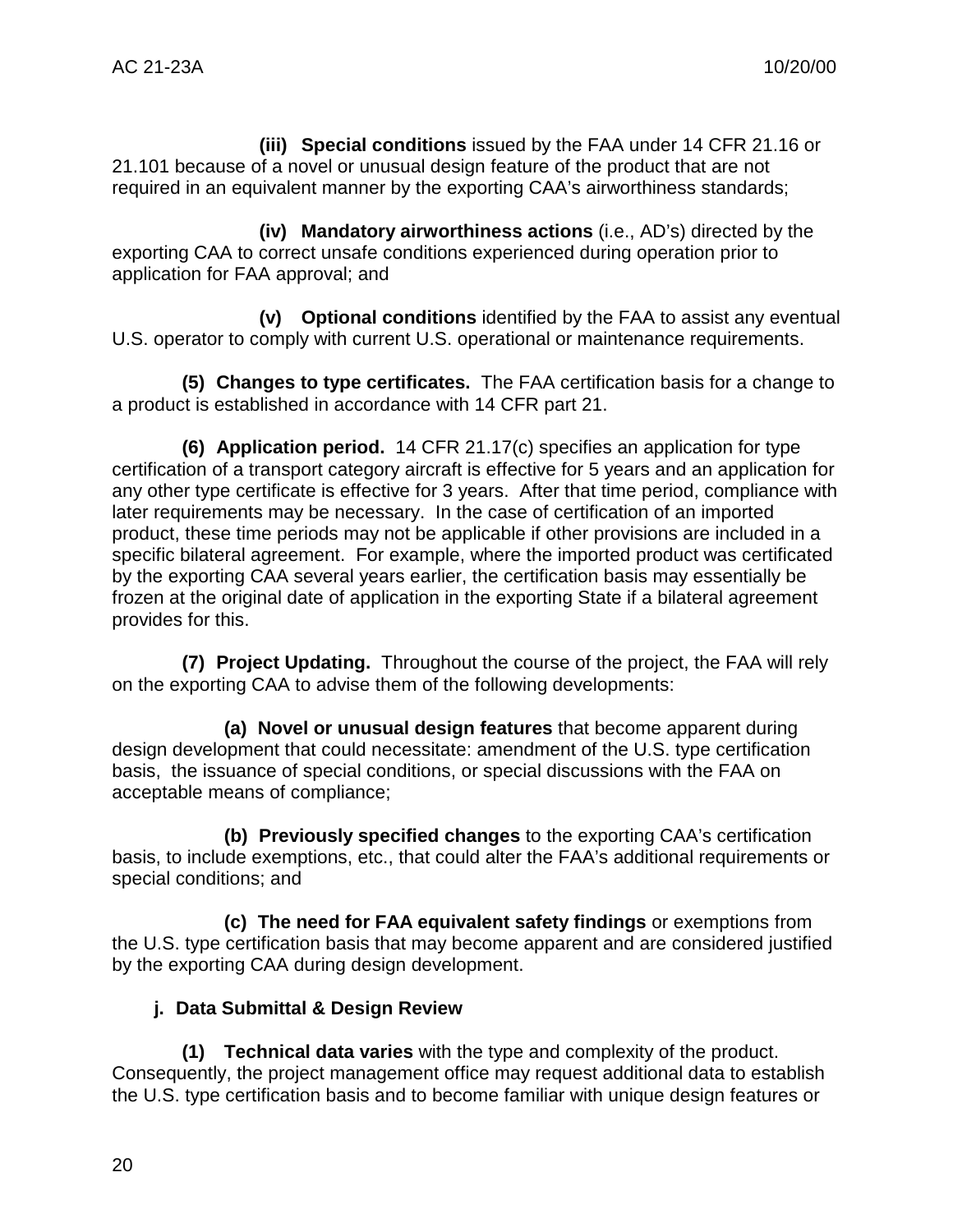manufacturing processes. The items listed in Figure 2-1 are examples of the technical data normally requested.

**(2) The applicant should submit data** to the exporting CAA for verification and transmittal to the FAA.

**k. Issue Papers.** An issue paper provides a means for the identification and resolution of significant technical, regulatory, and administrative issues that occur during the certification process. The FAA will coordinate all issue papers and changes to issue papers with the exporting CAA. Such coordination will expedite the timely and mutually acceptable resolution of certification issues.

# **l. Environmental Approval**

**(1) Environmental Testing and Approval Procedures.** The FAA is authorized to make findings of compliance to 14 CFR parts 34 and 36 based on FAAwitnessed tests conducted in accordance with FAA-approved test plans, and on FAA review and approval of all data and compliance demonstration reports submitted via the exporting CAA.

**(2) Environmental Testing and Approval Process.** The typical process for environmental testing and approvals should consist of the following actions:

**(a) The applicant should submit environmental** (noise, fuel venting, and exhaust emissions) compliance demonstration plans to the FAA for review, comment, and subsequent approval prior to undertaking U.S. environmental certification testing.

**(b) The FAA, before issuing an original type certificate** for an aircraft of any category, will assess the extent of noise abatement technology incorporated into the type design and determine whether additional noise reduction is achievable. The applicant should supply information and data as soon as possible after the application for type certification in each original type certification project and reflect noise reduction potentials that become evident during the design and certification process.

**(c) The FAA conducts an evaluation** of the measurement and analysis methods and practices, and data correction procedures of the applicant for aircraft noise certification under 14 CFR part 36, subparts B and H.

**(d) Aircraft noise test plans and engine exhaust emissions test plans** to be used for demonstrating U.S. environmental certification compliance should be submitted to the FAA for review and comment, and subsequent approval not less than 90 days prior to commencing testing.

**(e) Proposed equivalent procedures** to be used by the applicant during testing, data processing, data reduction, and data analysis should be specifically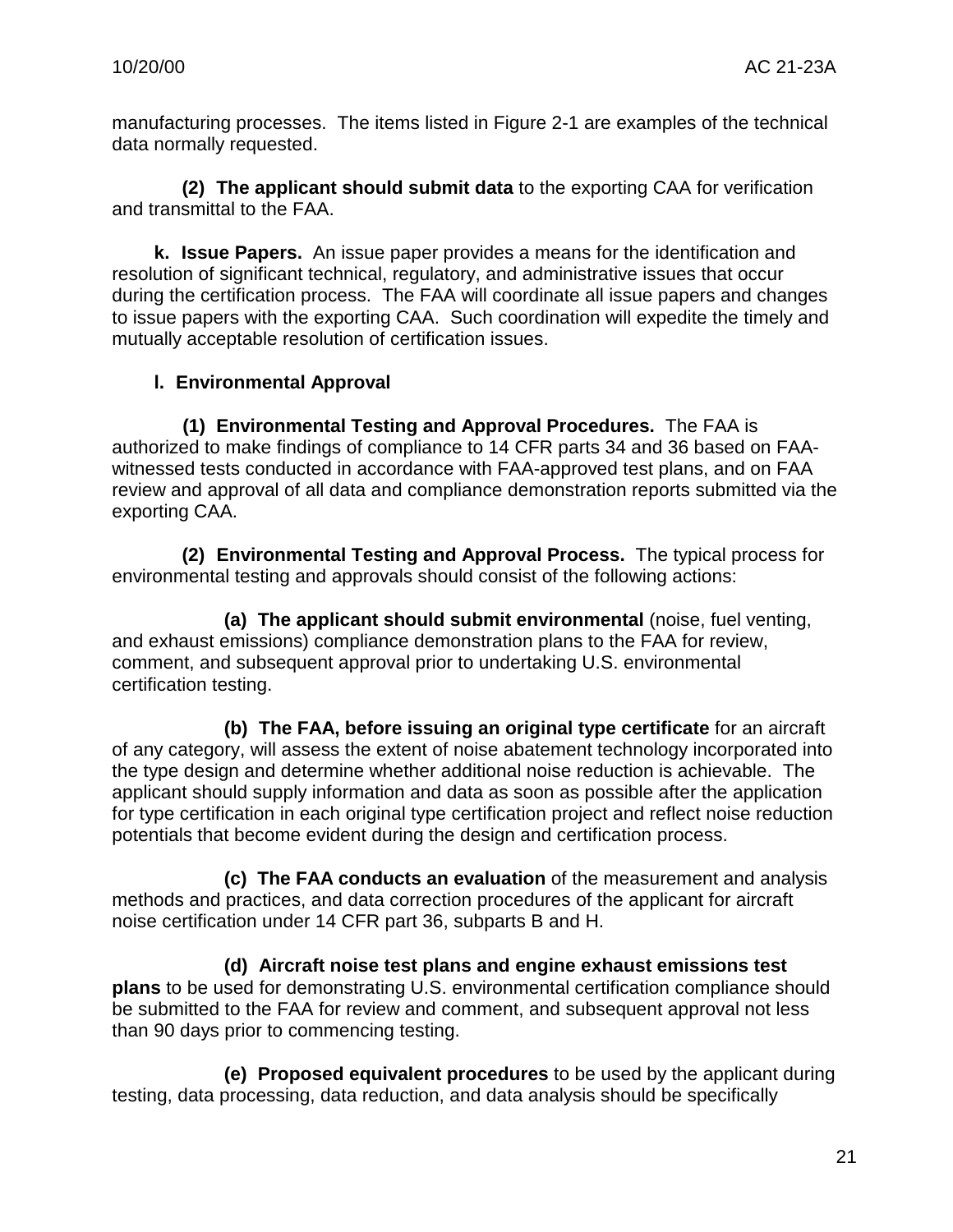identified to the FAA and approved in advance by the FAA as part of items l.(2)(a) and  $L(2)(d)$  above.

**(f) FAA personnel or FAA designated engineering representatives** will witness compliance demonstration tests. Prior to the start of testing it is necessary to ensure the conformity of the test article (i.e., aircraft or engine configuration) to that identified in the FAA approved compliance demonstration test plans. Witnessing these tests is not delegated to the exporting CAA, unless specific bilateral agreement provisions have been implemented regarding environmental approvals.

**(g) The FAA will review and comment** on compliance demonstration reports. Approval of these reports will precede type certification approval.

**m. Final Certification Meeting/Issuance of the Type Certificate.** Upon issuance of its domestic TC and demonstrated compliance with the U.S. Type Certification basis, the exporting CAA should forward a certifying statement to the FAA, in accordance with 14 CFR 21.29(a)(1), as well as all additional requested materials. The FAA, upon receipt and review of the documents, will prepare the TC and TC Data Sheet and forward them to the exporting CAA for transmittal to the applicant. A final meeting will be necessary only if there are areas of further discussion or if the sharing of information would be beneficial.

**n. Evaluation of U. S. Operational and Maintenance Aspects.** The FAA has established Aircraft Evaluation Groups (AEGs) located at the product-accountable Directorates. The AEGs are responsible for the Operational and Maintenance aspects of the Type Certification process.

**(1) The AEG will conduct boards**, as appropriate, on the foreign country's products prior to their entry into U. S. operations. These Boards will be used to review: 1) the Maintenance Review Board (MRB) Report and associated Instructions for Continued Airworthiness (ICAW) documentation; 2) operational configuration, pilot training and licensing requirements; product maintainability; and 3) the formulation and approval of a Master Minimum Equipment List (MMEL). The AEG will be invited to participate in the familiarization meeting by the FAA Project Manager and will generate issue papers as appropriate to the type design. Compliance with AEG requirements for Instructions for Continued Airworthiness is required at the time of issuance of the product's first U.S. standard airworthiness certificate (see 14 CFR 21.50(b)).

**(2) The AEG will also review and make recommendations** concerning the acceptability of the Aircraft Flight Manual and maintenance manuals against U.S. operational requirements. These AEG activities are not part of the design approval process; however, AEG staff will integrate their activities to the maximum extent practicable with the design approval activities to ease the burden on all concerned. It is in the applicant's best interest to cooperate and work with the AEG, because this will, in turn, assist U.S. operators in meeting FAA operational requirements (under 14 CFR parts 91, 121, 135, etc.).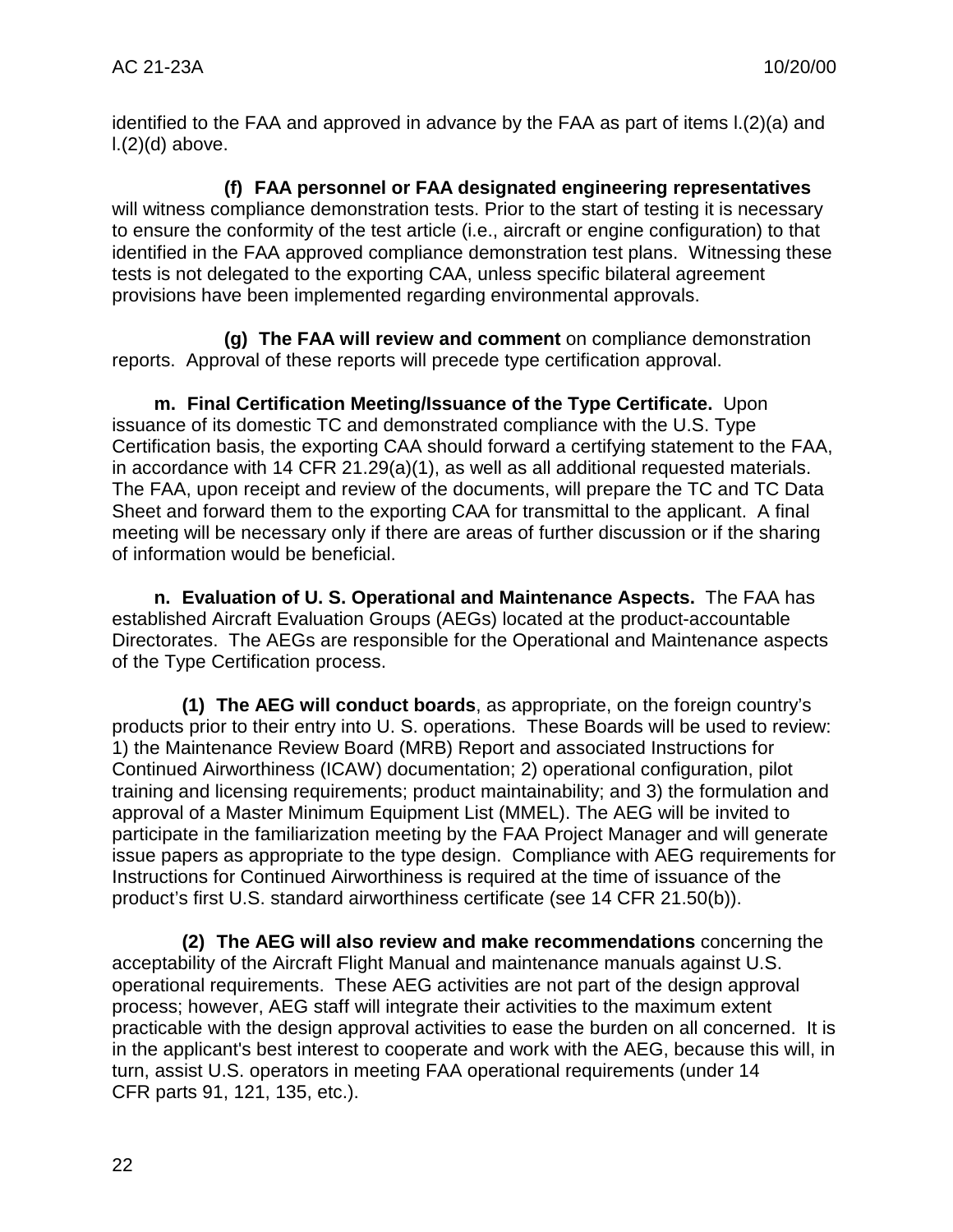# **2-4. TC AMENDMENTS AND STC's**

**a. The type certificate procedures and interrelationships** described above also apply to TC Amendments and STC's (if included in a bilateral agreement). The basic design approval procedures for U.S. type certification should be used for STC's, but the certification procedure may be adjusted as appropriate for the magnitude and complexity of the design change. Figure 2-2 lists examples of technical data normally requested for supplemental type certifications.

**b. Unless specifically covered** by the applicable bilateral agreement, the FAA does not issue STC's to non-U.S. applicants located outside the country where the affected aircraft, engine, or propeller was manufactured, because of the undue burden of administering the applicable requirements.

**c. When included in a BASA IPA,** applications for STC's shall be forwarded to the FAA office responsible for the original FAA type certificate/validation of the product. Application packages should include a full description of the major change and the proposed certification basis. If the application is for validation of an STC already issued by the exporting authority, the application package should include a statement certifying that the STC complies with FAA requirements for the product. If the application is for an STC project that is concurrently being evaluated by both the FAA and the exporting authority, the certifying statement by the exporting authority may be made at the end of the project.

#### **2-5. ACTIONS TO TRANSFER, SURRENDER, OR REVOKE AN FAA TYPE CERTIFICATE**

**a. General.** ICAO guidelines provide for the transfer of continued airworthiness responsibilities to the new type design holder and its CAA when a TC moves between countries. Transfer of ICAO state of design responsibilities for TC's and STC's to or from the United States may only be accomplished for those products within the scope of the bilateral Implementation Procedures established between the FAA and the CAA. Further, transfer of state of design responsibilities for STC's may only be accomplished: 1) when a bilateral agreement specifically provides for acceptance of state of design responsibilities for STC's; 2) for major changes to products within the scope of those bilateral Implementation Procedures; and 3) when the CAA has issued a type certificate or equivalent for the product being transferred. It is the option of the importing CAA whether or not to accept ICAO state of design responsibilities. It is important for industry to understand these conditions when contemplating the international sale or purchase of a type certificate.

# **b. Transfer of a Foreign TC or STC to a Person in the U.S.**

**(1) The FAA will accept ICAO state of design responsibilities** for TC and STC transfers only from countries with which the U.S. has a bilateral agreement. Upon notification of a transfer or transfer request from the CAA type certificate holder to a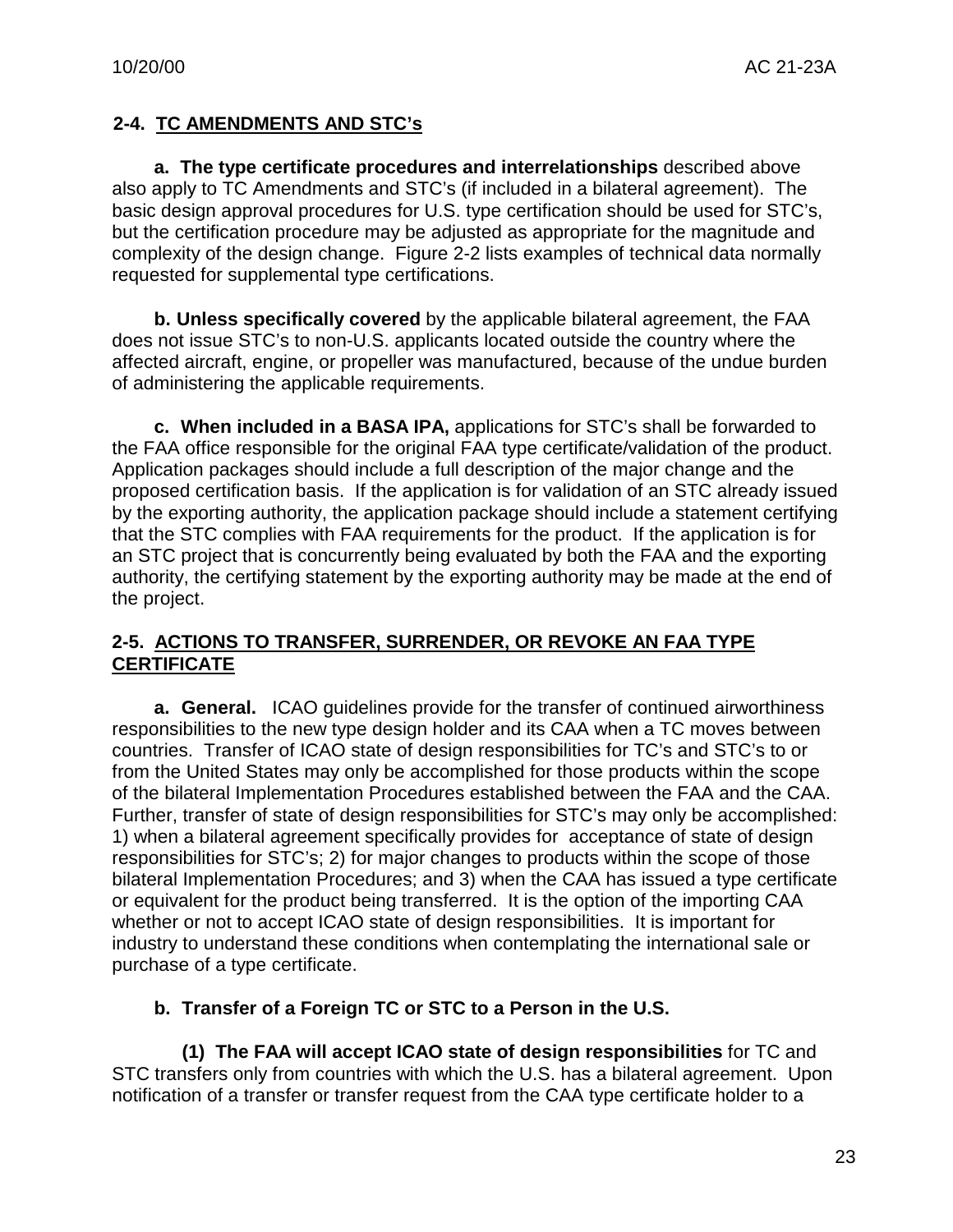U.S. applicant, the CAA should notify the product-accountable Directorate to establish procedures for the efficient transfer of the ICAO state of design responsibilities for the TC or STC to the U.S. Each transfer will be accomplished on a case-by-case basis through a special arrangement which identifies each authority's responsibilities in the transfer process.

**(2) The CAA should provide support** to establish that the certificated product complies with the applicable requirements of the U.S. airworthiness regulations. The CAA should provide the FAA with a compliance statement for the TC or STC certifying that the applicable requirements of the U.S. airworthiness regulations have been met.

**(3) Upon transfer of ICAO state of design responsibilities** or at an agreedupon date, the FAA product-accountable Directorate will become responsible for complying with the continued airworthiness requirements of ICAO, Annex 8 to the Chicago Convention, *Airworthiness of Aircraft*, for the affected product, and will notify all member countries of the change in state of design responsibility. Responsibilities pursuant to the Chicago Convention will not extend to products that have not been found to meet the U.S. type design.

**c. Surrender, Revocation, or Suspension of TC or STC**. BASA IPA's also provide procedures in cases where a TC or an STC is surrendered, revoked, or suspended. These procedures provide for immediate written notification and assurance of continued airworthiness responsibility to support the continued operational safety of the fleet.

# **2-6. DESIGN APPROVAL PROCEDURES FOR APPLIANCES -- FAA LETTER OF TSO DESIGN APPROVAL**

**a. The FAA will issue a letter of TSO design approval** only to manufacturers located in a country with which the U.S. has concluded a bilateral agreement applicable to the appliance in question. The exporting CAA is responsible for oversight of both the design and production of such appliances.

**b. An applicant for a FAA letter of TSO design approval** should apply through the exporting CAA with a request that the application and required data be forwarded to the FAA. The exporting CAA should contact the FAA for information concerning the latest FAA technical policy and procedures whenever the CAA receives an application for an FAA letter of TSO design approval to a TSO performance standard for which the CAA has not previously made compliance findings.

**c. The FAA issues a letter of TSO design approval** only for appliances of a kind for which a minimum performance standard has been published in an FAA Technical Standard Order (TSO) after:

**(1) Receipt of all required data** pertaining to the proper installation, performance, operation, and maintenance of the appliance;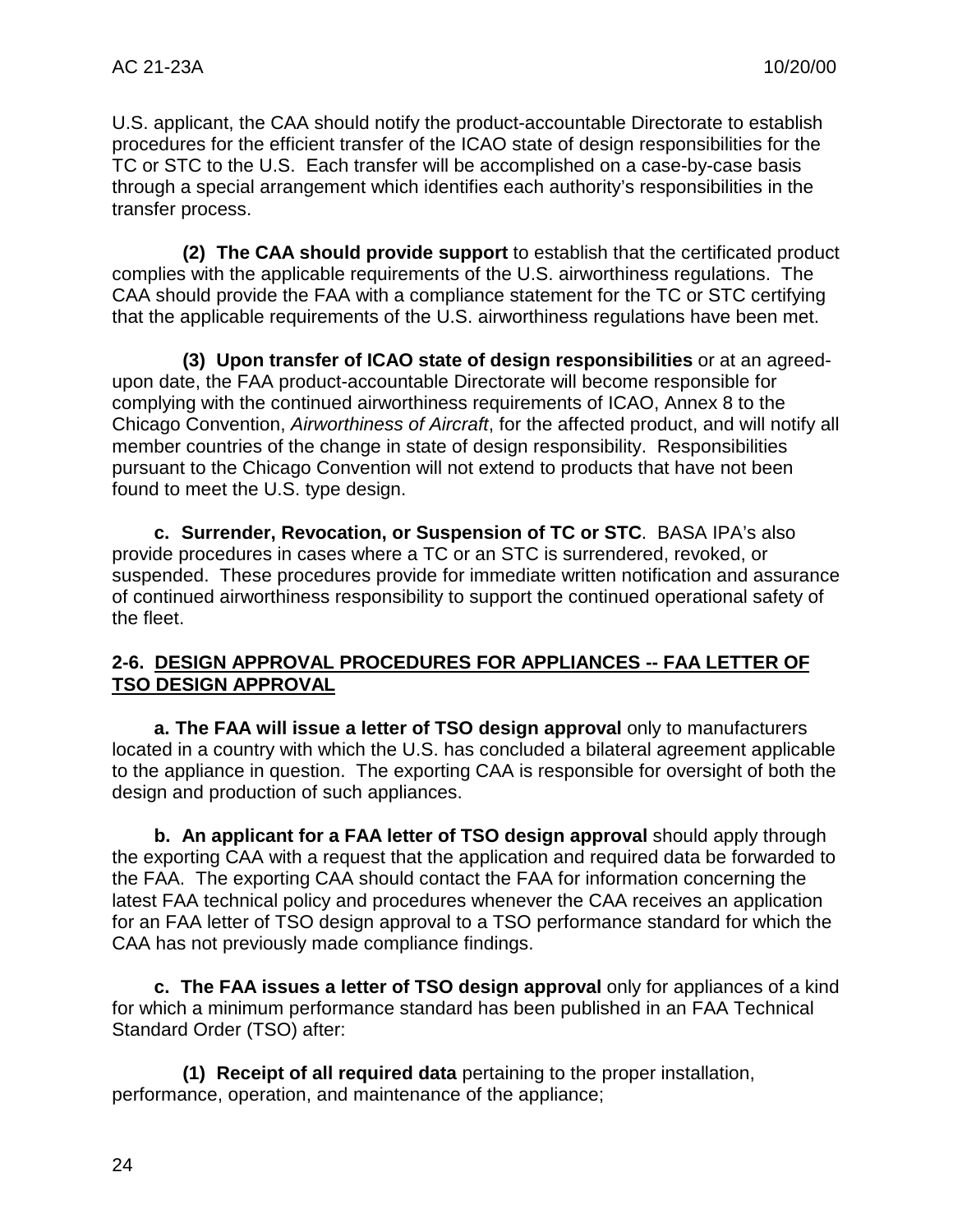**(2) Receipt of other specific technical data requested by the FAA** pertaining to the proposed installation, performance, operation, and maintenance of the appliance;

#### **(3) Receipt and approval of any proposed deviation**; and

**(4) Receipt of a certifying statement** from the exporting CAA that the appliance has been examined, tested, and found to meet the applicable FAA TSO or agreed upon standards that provide an equivalent level of safety.

**d. The FAA design approval of appliances** for which the U.S. airworthiness standards (minimum performance standards) are established in an FAA TSO can usually be accomplished by correspondence, as long as a complete data package has been forwarded by the exporting CAA. The TSO language should be carefully reviewed to ensure that all applicable data has been generated and submitted.

**e. Installation Approval.** An FAA Letter of TSO Design App**roval** does not constitute an installation approval for the TSO appliance on an aircraft. The installer must obtain installation approval from the applicable or cognizant authority for use on an aircraft registered by that authority.

# **2-7. LETTER OF PARTS DESIGN APPROVAL [RESERVED]**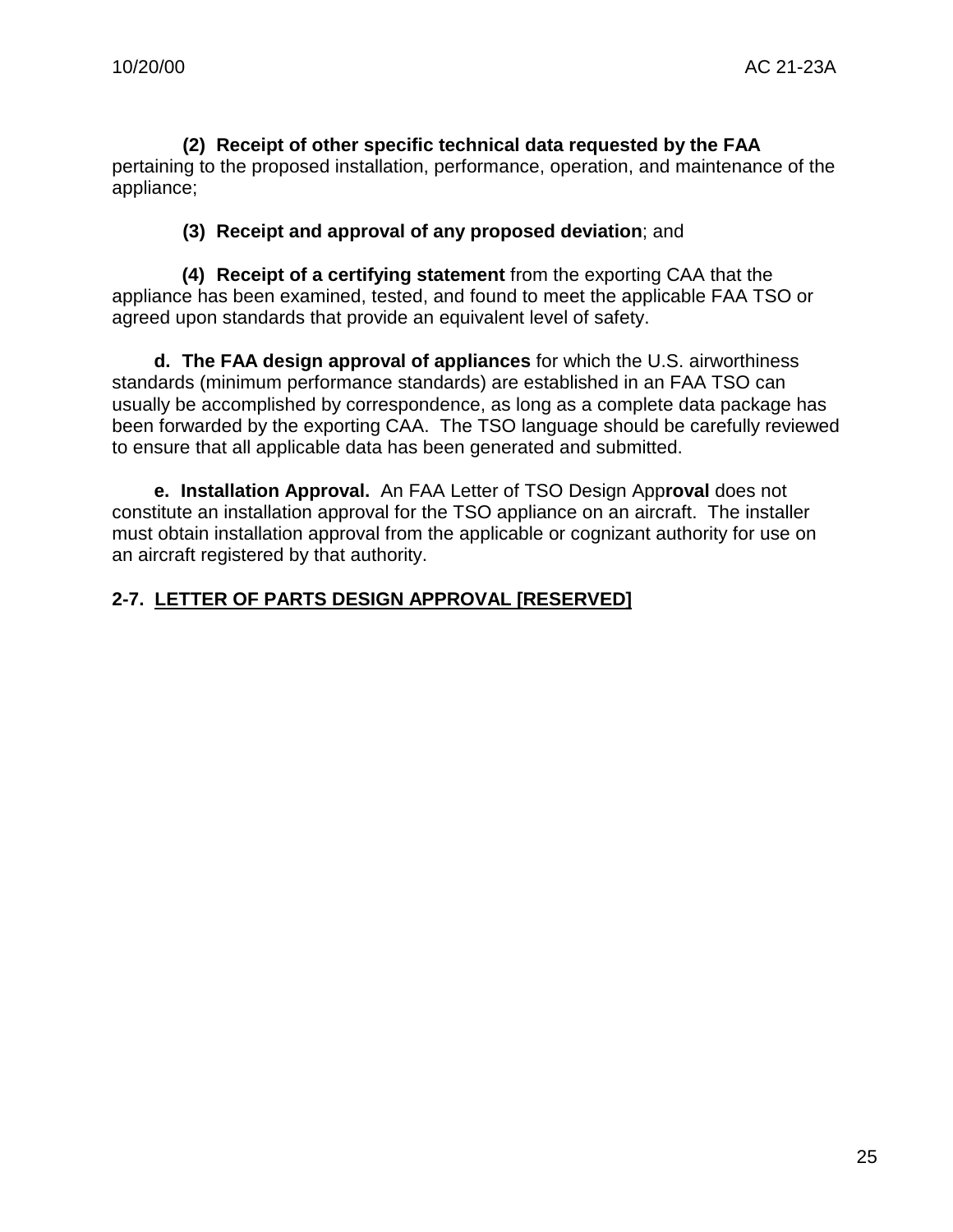#### FIGURE 2-1. EXAMPLES OF TECHNICAL DATA, BY PRODUCT, NORMALLY REQUESTED BY THE FAA FOR TYPE CERTIFICATION

#### 1. AIRCRAFT.

a.A statement of the applicable U.S. design certification standards.

b.General interior arrangement configuration drawings.

c.Three-view drawing (exterior configuration).

d.Master drawing list.

e.Master equipment list.

f.Aircraft Flight Manual (including the Configuration Deviation List, if applicable). g.Instructions for Continued Airworthiness.

h.Certification compliance (checklist).

i.Data and descriptive information needed by the FAA to approve/publish the type certificate data sheet. $1/2$ 

j.Listing of service life for critical parts subject to fatigue, if this information is not provided elsewhere in the above data.

#### 2. AIRCRAFT ENGINES.

a.Cross-section arrangement drawing.

b.Master drawing list.

c.Instructions for Continued Airworthiness.

d.Operating manual.

e.Installation manual.

f.Certification compliance (checklist).

g.Data and descriptive information needed by the FAA to prepare the type certificate data sheet. $1/2$ 

h.Listing of service life for critical parts subject to fatigue, if this information is not provided elsewhere in the above data.

#### 3. PROPELLERS.

\_\_\_\_\_\_\_\_\_\_\_\_

a.General arrangement drawings and model description.

b.Master drawing list.

c.Installation manual.

d.Instructions for Continued Airworthiness.

e.Operating manual.

f.Certification compliance (checklist).

g.Data and descriptive information needed by the FAA to prepare the type certificate data sheet. $1/2$ 

h.Listing of service life for critical parts subject to fatigue, if this information is not provided elsewhere in the above data.

 $1/2$ May be presented in the form of a draft type certificate data sheet prepared by the applicant.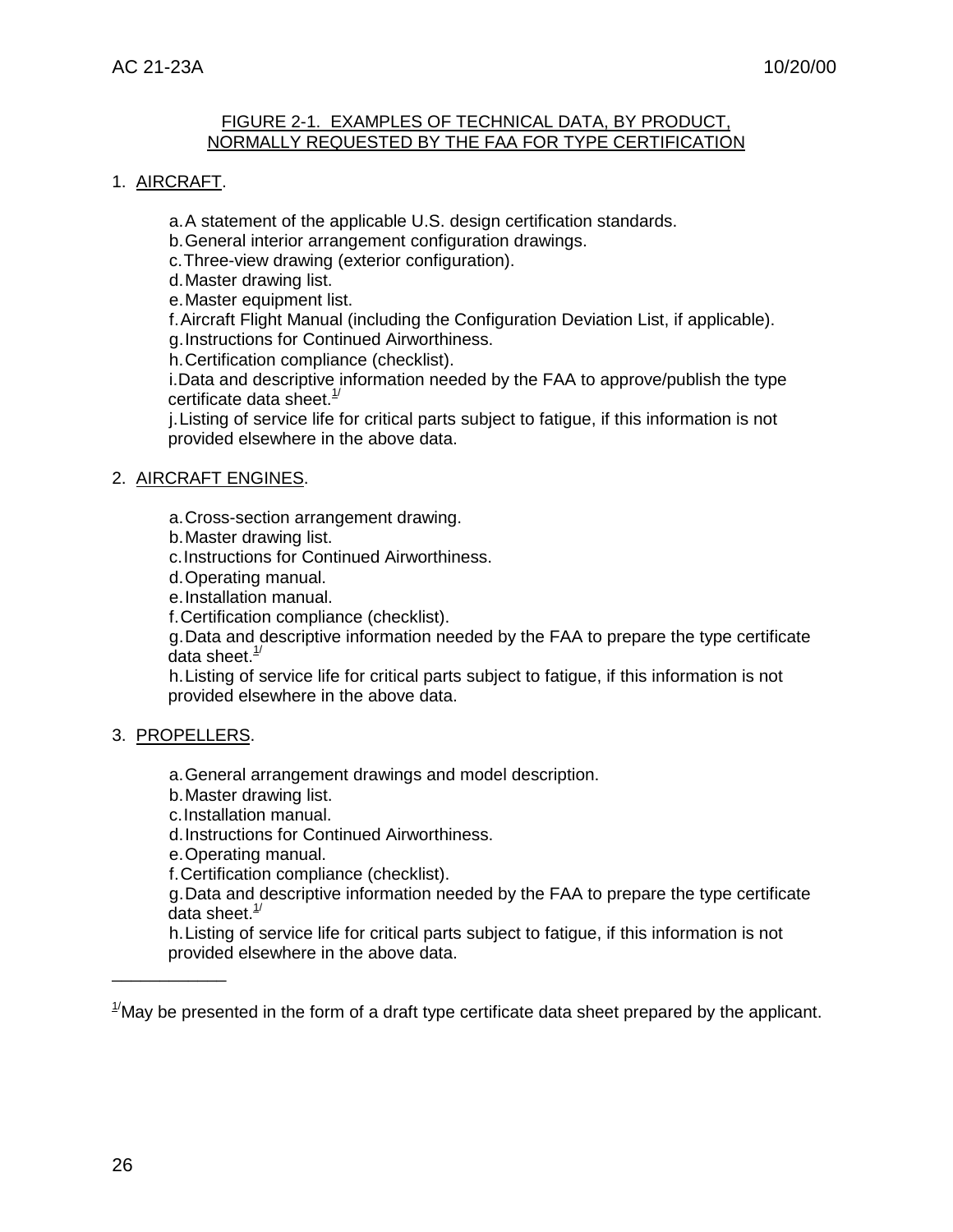#### FIGURE 2-2. EXAMPLES OF TECHNICAL DATA NORMALLY REQUESTED BY THE FAA FOR SUPPLEMENTAL TYPE CERTIFICATION

#### ALL PRODUCTS

- a.Certification compliance checklist
- b.Aircraft Flight Manual supplement
- c.Master documentation list

d.Master drawing list.

e.Manufacturing and installation instruction drawings

f.Maintenance/repair manual supplements

g.Weight and balance data

h.Instructions for Continued Airworthiness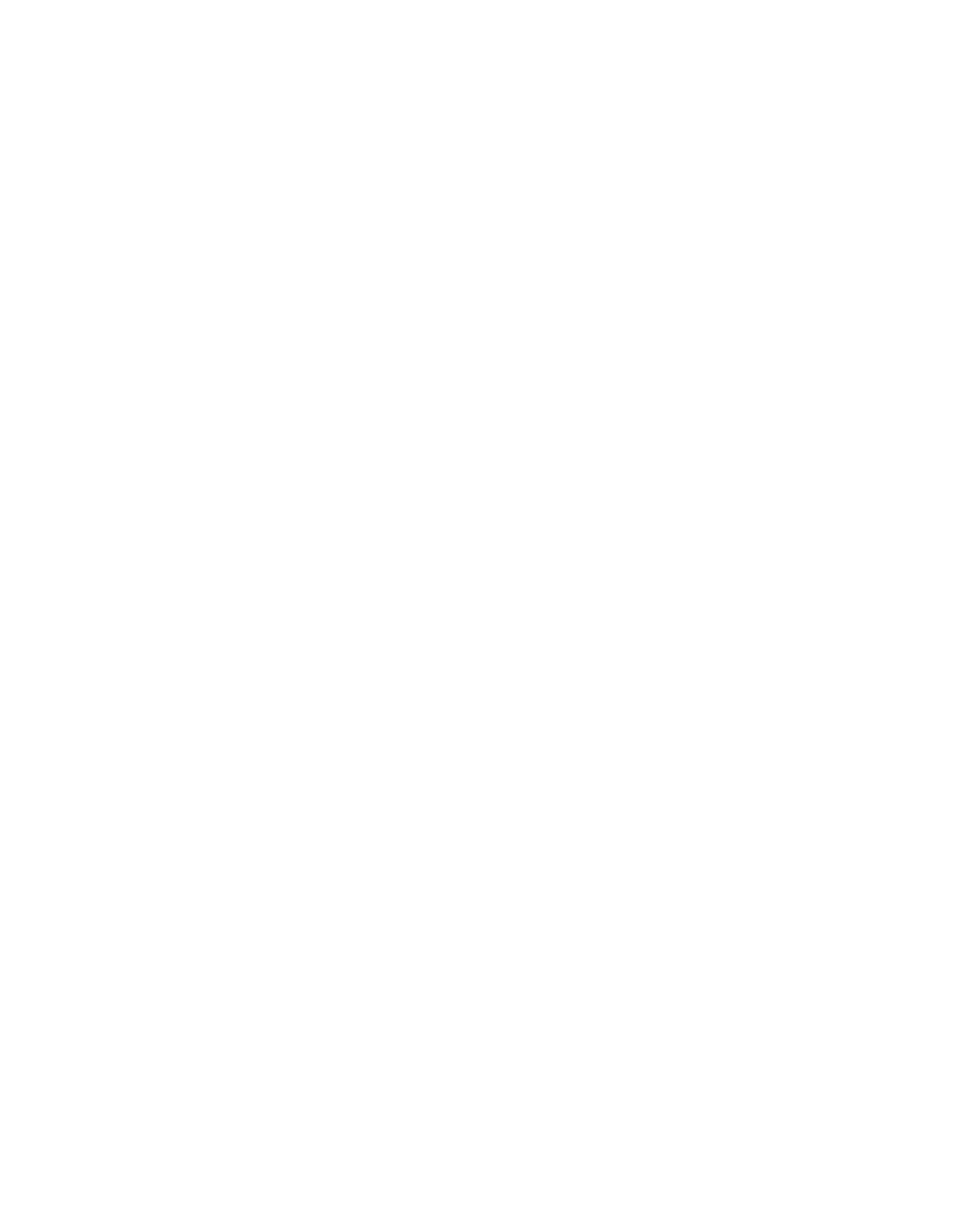#### **CHAPTER 3. AIRWORTHINESS APPROVAL OF IMPORTED PRODUCTS**

#### **3-1. GENERAL**

**a. Aircraft and related products manufactured outside of the U.S.** being imported to the U.S. may be eligible for FAA airworthiness acceptance, if they have received some form of FAA design approval and are accompanied by an export certificate of airworthiness or equivalent certifying statement issued by the CAA of the country of manufacture, or by the exporting CAA of a "third country," in accordance with the provisions of a bilateral agreement, as discussed in paragraph 3-2(e).

**(1) Export certificates of airworthiness or other certifying statements**, issued by either the FAA or an exporting CAA, officially document the airworthiness condition of the exported product. These certificates may facilitate airworthiness certification by the authority of the new country of registry, but do not constitute "airworthiness certificates" within the meaning of 49 U.S.C. 44704(d) or 14 CFR part 21, Subpart H.

**(2) Any deviations from the FAA-approved design** must be noted on the certifying statement. Any such deviation must be resolved by the installer before the product is eligible for installation approval on U.S. type certificated and U.S.-registered aircraft, or on an engine or propeller to be installed on a U.S. type certificated and U.S. registered aircraft. In no case may any aircraft be operated unless there is an appropriate airworthiness certificate or special flight permit issued to and valid for that aircraft.

**b. FAA airworthiness approvals for civil aeronautical products** to be imported to the U.S. are generally handled in the following manner:

**(1) U.S. Airworthiness Certificates** are issued for the approval of complete aircraft in accordance with the procedures outlined in paragraph 3-2 below.

**(2) New aircraft engines, propellers, appliances and parts** thereof are considered to meet the regulatory requirements for approval when the product is accompanied by a certification from the appropriate exporting authority, attesting that the product conforms to the FAA-approved design and is in a condition for safe operation as outlined in paragraph 3-3 below.

**c. The FAA requirements for the airworthiness approval of civil aeronautical products** imported to the U.S. are set forth in the following regulations.

**(1) Aircraft. 14 CFR part 21, subpart H**, establishes the procedural requirements for U.S. airworthiness certification of complete aircraft. These regulations apply to both new and used aircraft that do not already have a U.S. airworthiness certificate.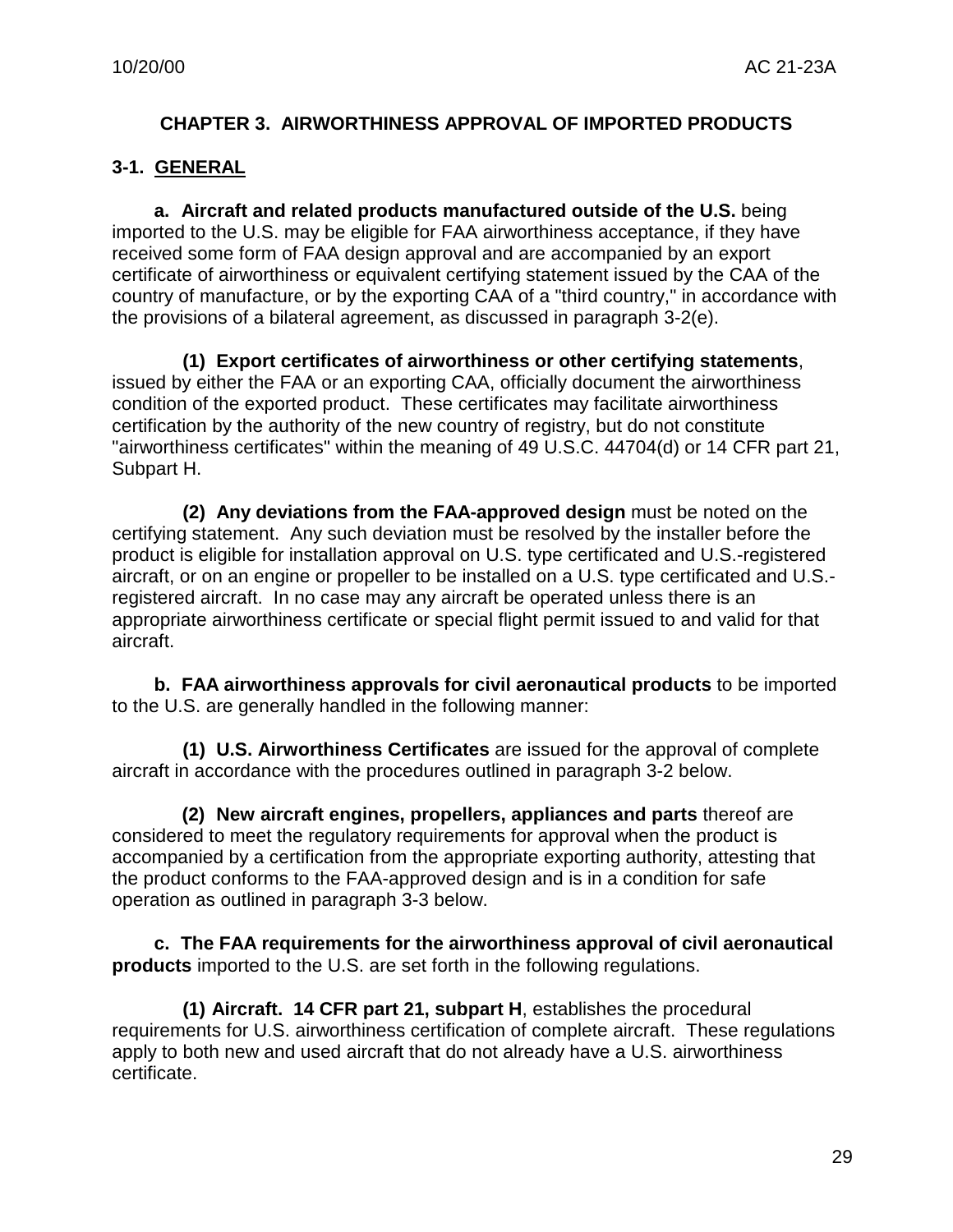**(a) 14 CFR 21.183(c) pertains to the issuance of U.S. standard airworthiness certificates** for import aircraft type certificated by the FAA under 14 CFR 21.29.

**(b) 14 CFR 21.183(d) pertains to the issuance of U.S. standard airworthiness certificates** to other aircraft imported to the U.S. and type certificated by the FAA, such as used aircraft and aircraft type certificated under the provisions of 14 CFR 21.21 but manufactured outside the U.S. (e.g., under a licensing agreement).

**(c) 14 CFR 21.184(b) pertains to the issuance of special airworthiness certificates for primary category aircraft** imported into the U.S. that have been type certificated by the FAA under 14 CFR 21.29. Such an aircraft is eligible for a Special Airworthiness Certificate if the exporting CAA of the country in which the aircraft was manufactured issues a certifying statement that the aircraft conforms to an approved type design that meets the criteria of 14 CFR 21.24 (a)(1) and is in a condition for safe operation.

**(d) 14 CFR 21.185(c) pertains specifically to the issuance of U.S. restricted category airworthiness certificates** to aircraft imported to the U.S. which have been type certificated by the FAA in the restricted category under the provisions of 14 CFR 21.29.

**(2) Other Aeronautical Products.** 14 CFR part 21, subpart K, prescribes procedural requirements for the approval of materials, parts, processes, and appliances. 14 CFR part 21, subpart N, establishes the procedural requirements for airworthiness approval or acceptance of aircraft engines, propellers, materials, parts, and appliances manufactured outside the U.S., including appliances for which a "letter of TSO design approval" has been issued under 14 CFR part 21, subpart O (§21.601(b)(3) and §21.617).

**d. Alteration, modification or repairs** made to an aircraft or related product that are not in accordance with FAA accepted or approved data require coordination and approval of the FAA.

# **3-2. AIRCRAFT**

# **a. Requirements for U.S. Airworthiness Certification**

**(1) FAA Regulations.** FAA regulations concerning issuance of airworthiness certificates for U.S.-registered aircraft (new or used) are contained in 14 CFR part 21, Subpart H. Most of the requirements apply to aircraft manufactured either within or outside the U.S. Additional requirements in 14 CFR parts 36, 39, 45, 47, 49, and 91 (described below) must also be met before the aircraft can be certificated or operated in the U.S.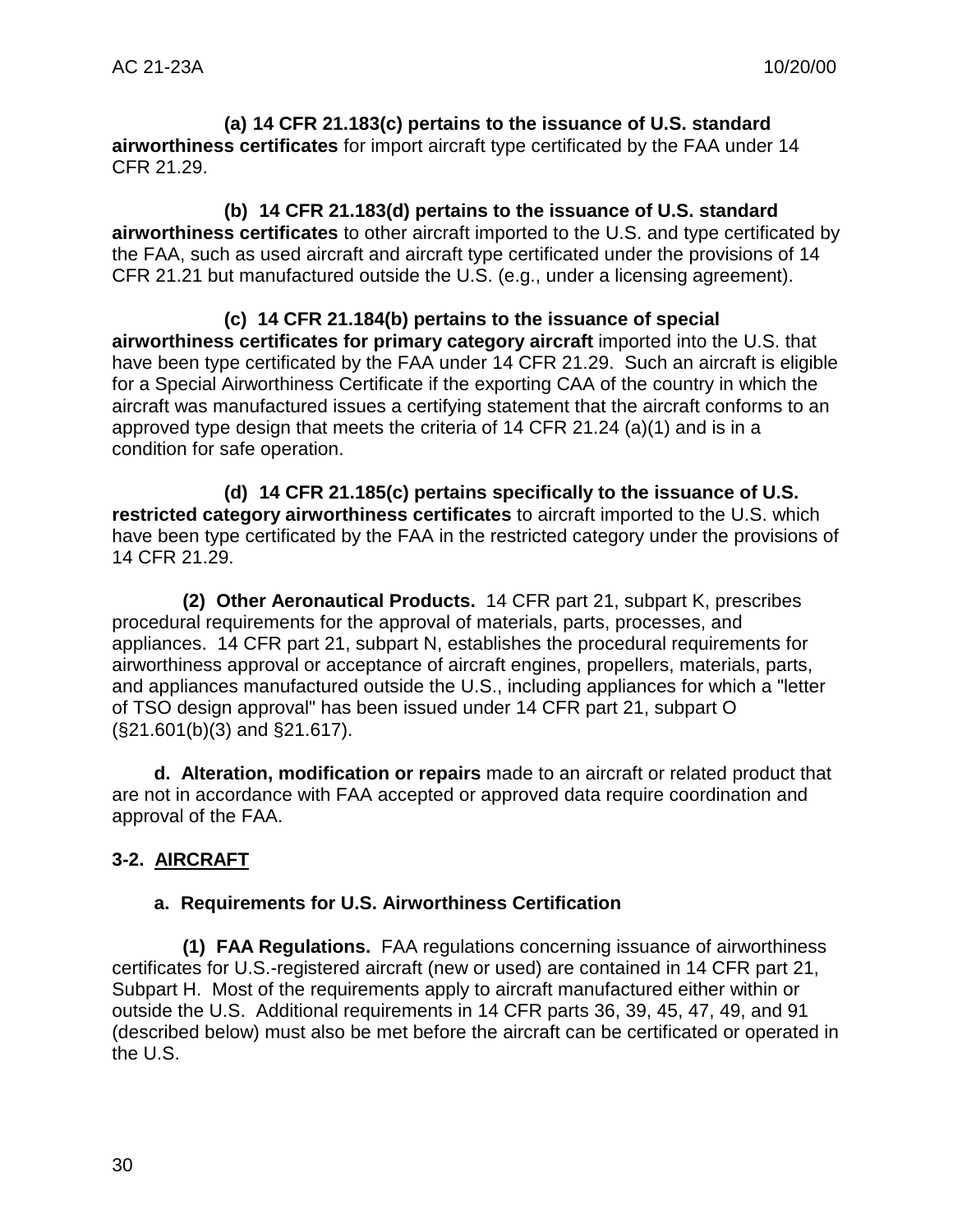**(2) U.S. Registration.** A valid U.S. registration must be issued by the Civil Aviation Registry in Oklahoma City, OK, and, except for those aircraft to which the provisions of 14 CFR 45.22(a) or (b) apply, appropriate nationality and registration marks ("N" numbers) must be displayed on the aircraft before a U.S. airworthiness certificate in any category may be issued. Evidence of de-registration from the foreign registry, if appropriate, and U.S. registration is required prior to the issuance of a U.S. airworthiness certificate. FAA requirements for U.S. registration are established in 14 CFR part 47. The recording of aircraft titles and security documents is addressed by 14 CFR part 49. Aircraft nationality and registration marking requirements are contained in 14 CFR part 45, Subpart C.

**(3) Aircraft Identification**. Prior to the issuance of a U.S. airworthiness certificate, the aircraft must have an identification plate in accordance with 14 CFR 21.182, which meets the requirements of 14 CFR part 45, subpart B. Subpart B also contains requirements for marking aircraft engines and propellers.

**(4) Noise and Emissions Requirements.** In addition to meeting the airworthiness standards, an aircraft must meet the noise standards of 14 CFR 21.93(b), 21.183(e) or 21.185(d), Part 36, and operating requirements of part 91, subpart I, as applicable. The emissions standards of 14 CFR part 34, if applicable, must also be met to be eligible for a U.S. airworthiness certificate.

**(5) Approved Flight Manuals, Markings, and Placards.** The aircraft must be accompanied by an approved flight manual in the English language if a manual is identified on the FAA type certificate data sheet. Also, the aircraft must have the appropriate English language markings and placards specified in the FAA type certificate data sheet, flight manual, or other approved manual materials for operations as required by 14 CFR 91.9 (a) and (b), a current weight and balance report, and a list of installed equipment. Additional requirements are specified in 14 CFR 21.5 (a).

**(6) Logbooks and Maintenance Records.** Aircraft must be accompanied by the necessary logbooks and maintenance and alteration records as specified in 14 CFR part 91, subpart E, to determine the status of required inspections, life limits, etc.

**(7) Airworthiness Directives.** Maintenance records, as specified in 14 CFR 91.417, must show that the aircraft complies with all applicable FAA AD's issued under 14 CFR part 39. The records required by 14 CFR 91.417 would satisfy that requirement.

**(8) Aircraft Location.** A U.S. airworthiness certificate is not issued to an aircraft located outside the U.S., unless the FAA finds no undue burden in administering the applicable regulations. Procedures have been established to use the services of the exporting CAA of the country of manufacture, or FAA-appointed designees, to mitigate the burden of completing U.S. airworthiness certification of aircraft located outside the U.S. A potential applicant for U.S. airworthiness certification should consult with the FAA to determine whether such services are possible in the applicant's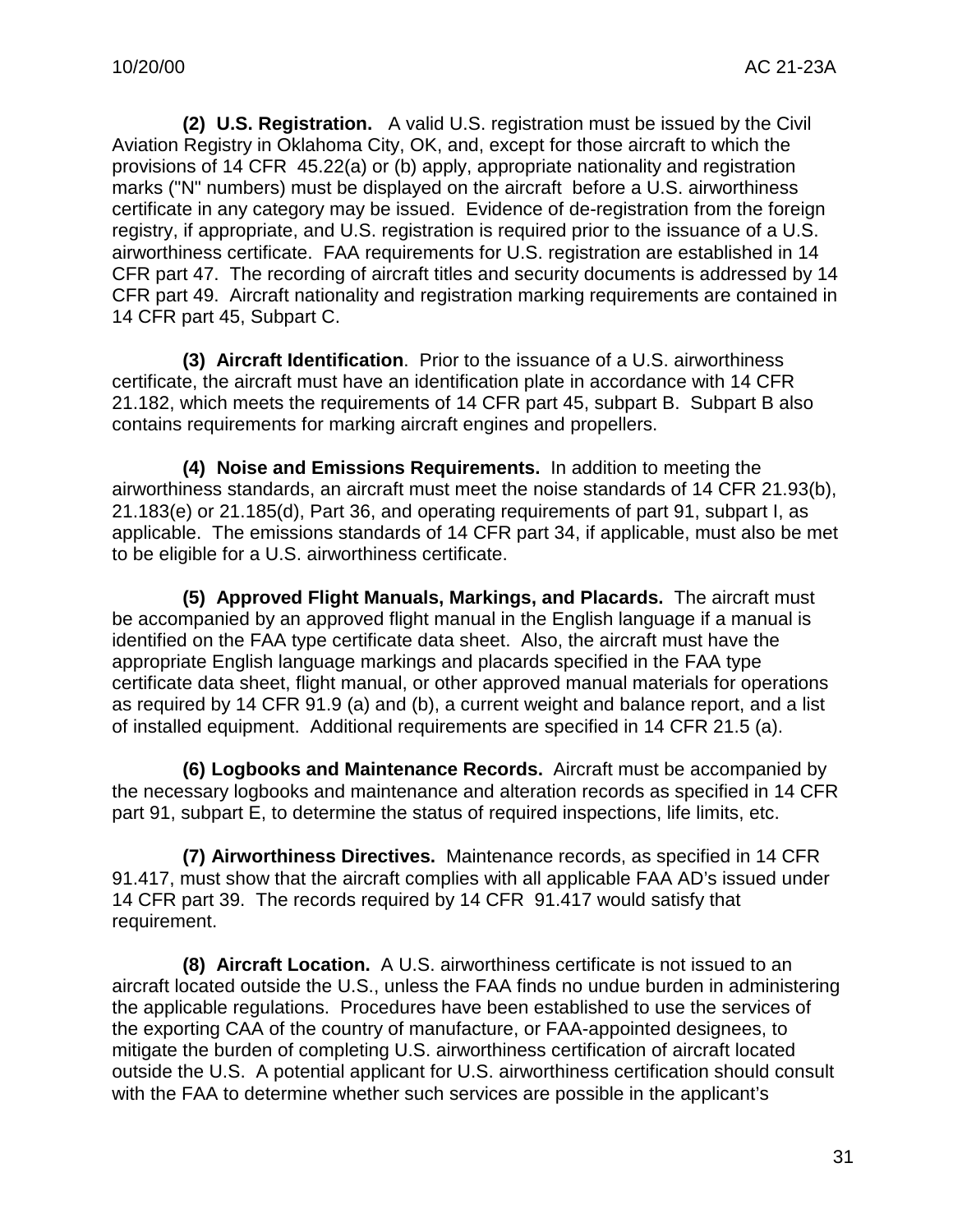particular situation before the applicant makes firm commitments for the issuance of a U.S. airworthiness certificate on an aircraft located outside the U.S.

# **b. Application for a U.S. Airworthiness Certificate**

**(1) Application for a U.S. airworthiness certificate** should be made by the registered owner (or an agent of the owner) on an FAA Form 8130-6, "Application for Airworthiness Certificate." AC 21-12, "Application for U.S. Airworthiness Certificate, FAA Form 8130-6," describes the details of the application.

**(2) Approved flight manuals, logbooks, and maintenance records** should not be submitted to FAA, but should be made available for examination by the FAA upon request.

# **c. FAA Airworthiness Determination**

**(1) Title 49 U.S.C. 44704 (d) requires the FAA to make a finding** that the aircraft under application conforms to an FAA type certificate (i.e., an FAA-approved type design), and that it is in a condition for safe operation before the FAA issues a U.S. airworthiness certificate for an aircraft. The FAA may base its findings, wholly or partially, on a certification (e.g., an export certificate of airworthiness) issued by the exporting CAA, provided a bilateral agreement which provides for such acceptance exists between the U.S. and the other country.

**(2) 14 CFR 21.183(c) and 21.185(c)** provide that an "import aircraft," i.e., an aircraft type certificated under the procedures of 14 CFR 21.29, may be eligible for a U.S. airworthiness certificate in the appropriate category (e.g., standard or restricted) if the exporting CAA of the country of manufacture certifies, and the FAA finds, that the aircraft conforms to a design configuration approved under the applicable FAA type certificate and is found to be in a condition for safe operation.

# **d. CAA Export Certifications**

**(1) CAA certifications** should be made by issuance of an export certificate of airworthiness which contains the certification statement noted on the corresponding FAA type certificate data sheet or a certification that the aircraft meets its FAAapproved type design and is in a condition for safe operation. The FAA expects that the aircraft will have been fully assembled and flight-tested, and the engines and propellers will be performance tested, before a CAA export certificate is issued.

**(2) The FAA will not normally issue a U.S. airworthiness certificate** for an aircraft manufactured outside of the U.S. when no export certification is available. To be acceptable, aircraft manufactured outside of the U.S. must be controlled under bilateral procedures with assurance of conformity and condition provided by the exporting CAA in the country of manufacture. Without assurance in the form of an export certificate or a certifying statement from the exporting CAA of the country of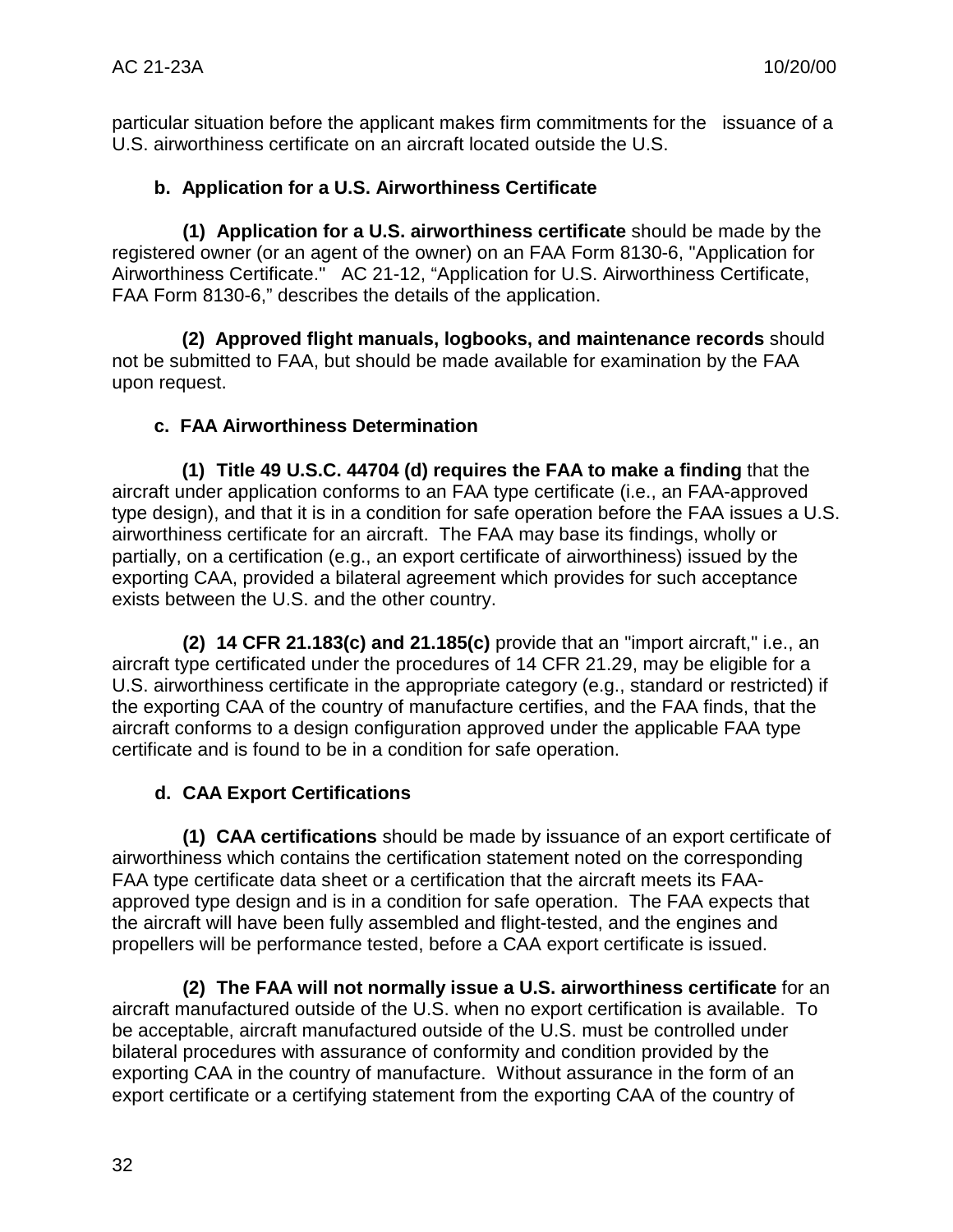manufacture, there is no practical way for an applicant to show, or for the FAA to find, conformance with the FAA-approved design and condition for safe operation.

**(3) Various types of export certification documents** are utilized by the exporting CAA. In some cases, these certifications may be in the form of an official exporting CAA certificate or may be made based on airworthiness forms signed by private persons, when so authorized by the exporting CAA. The FAA will accept various types of certifications, provided they represent a certification from the appropriate exporting CAA attesting conformity to the U.S. type design and condition for safe operation of the particular product being exported and are appropriately endorsed by the exporting CAA or a duly authorized designee (the CAA of the exporting country should confirm a designee's scope of authority when so requested by the FAA). These certifications serve to comply with the requirements for an export certificate of airworthiness for the purpose of 14 CFR 21.500 or 21.502 so long as the product is within the scope of the applicable bilateral agreement. In those instances where the certifying language differs from that stated in paragraph 3-2(d)(1), the FAA will request an explanatory letter from the exporting authority.

#### **e. Used Aircraft from Third Countries**

**(1) When a used aircraft is being exported to the U.S.** from a country other than the country of manufacture, the FAA will accept export certificates of airworthiness issued by the exporting CAA:

**(a) Provided that the bilateral agreements** between the U.S. and the exporting country and between the U.S. and the country of manufacture contain the appropriate provisions for the acceptance of products produced in another country with which both the U.S. and the exporting country have bilateral agreements (i.e., "third country" provisions); and

**(b) When the exporting CAA certifies that the aircraft conforms** to its FAA-approved type design and is found to be in a condition for safe operation. In such cases, the FAA considers it incumbent upon the authority issuing the export certificate to consult with both the CAA of the country of manufacture and the FAA to ensure that it has adequate knowledge of the type design approved by the FAA. Configuration variations, modifications, and major repairs that are not FAA-approved should be identified, and FAA approval for these deviations should be obtained before the exporting CAA issues its export certificate of airworthiness.

**(2) The application for a U.S. airworthiness certification** in these cases should cite 14 CFR 21.183(d) or 21.185(b) as the basis for certification. Although these regulations do not specifically speak to an exporting CAA's certification, such certifications may be the only practicable way for the applicant to show, and for the FAA to find, conformity to the FAA-approved type design and that the aircraft is in a condition for safe operation. These procedures also apply in those instances where the bilateral agreement with the exporting country does not contain a "third country"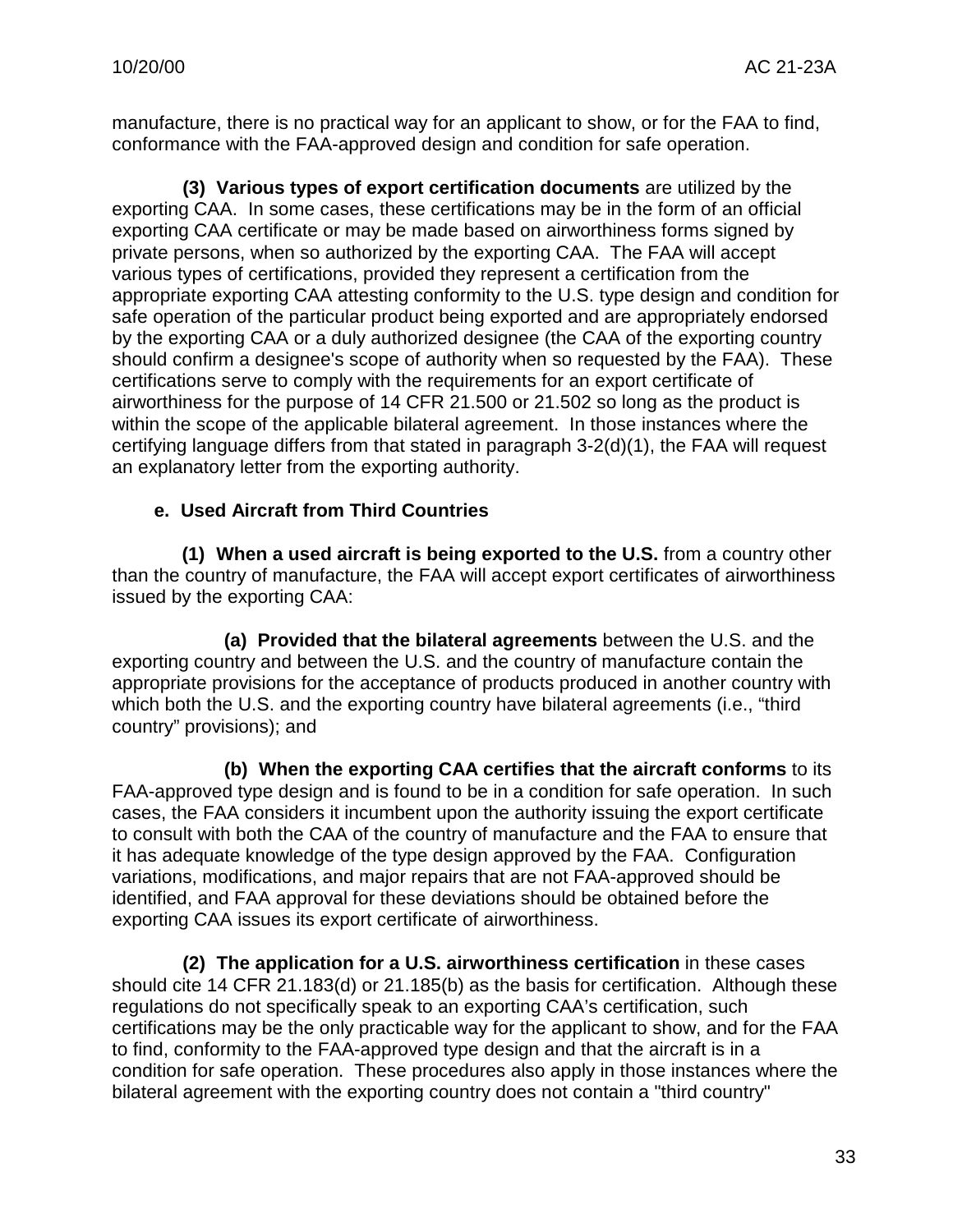provision when the export certificate of airworthiness issued by the exporting CAA is endorsed by the CAA of the country of manufacture.

**(3) The procedures** of paragraph 3-2 (d) may also be applied for U.S. manufactured aircraft being returned from a registry of another country for U.S. registration and airworthiness certification, provided the bilateral agreement between the U.S. and the last country of registry contain "third country" provisions.

**(4) FAA inspections of a used aircraft** may be conducted to determine that changes or modifications have not been made, and that the condition of the aircraft has not deteriorated subsequent to export certification by the exporting CAA. If the aircraft has been disassembled and reassembled subsequent to export certification by the exporting authority, flight testing may be required prior to issuance of a U.S. airworthiness certificate.

**(5) Cases may exist where it is impractical to obtain a U.S. airworthiness certificate** for an aircraft that has been operated on the registry of another country subsequent to the issuance of an export certificate of airworthiness by the CAA of the country of manufacture. This includes U.S.-manufactured aircraft being returned to the U.S. registry. Before a U.S. airworthiness certificate can be issued:

**(a) Applicants for the U.S. airworthiness certificate** should assure themselves that they will be able to identify repairs and modifications and document the equipment installed and maintenance accomplished on the aircraft between the period of time the export certificate was issued and the date of application for the U.S. airworthiness certificate; and

**(b) An applicant must show** that the aircraft has remained in, or has been returned to, its FAA-approved design configuration and is in a condition for safe operation. This may involve extensive inspections by designees, certificated persons, the exporting CAA of the country of manufacture, the aircraft manufacturer, or others, as appropriate, before a U.S. airworthiness certificate can be issued.

**f. Aircraft Manufactured Outside the U.S. to a Design Not Approved by the FAA.** Where an aircraft manufactured outside the U.S. was originally exported to a country other than the U.S., and the CAA of the country of manufacture has issued an export certificate attesting to conformance to a design other than that approved by the FAA, such certificates may be useful to the applicant to establish a baseline for showing conformity to the U.S.-approved design after modification. In these cases, or when the export certificate of airworthiness may not be available, the applicant should obtain the following:

**(1) A statement from the CAA of the country of manufacture** which certifies that, when originally exported from that country, the aircraft met an FAA-approved design and/or identifies any differences between the configuration identified in their original export certification and the FAA-approved design; and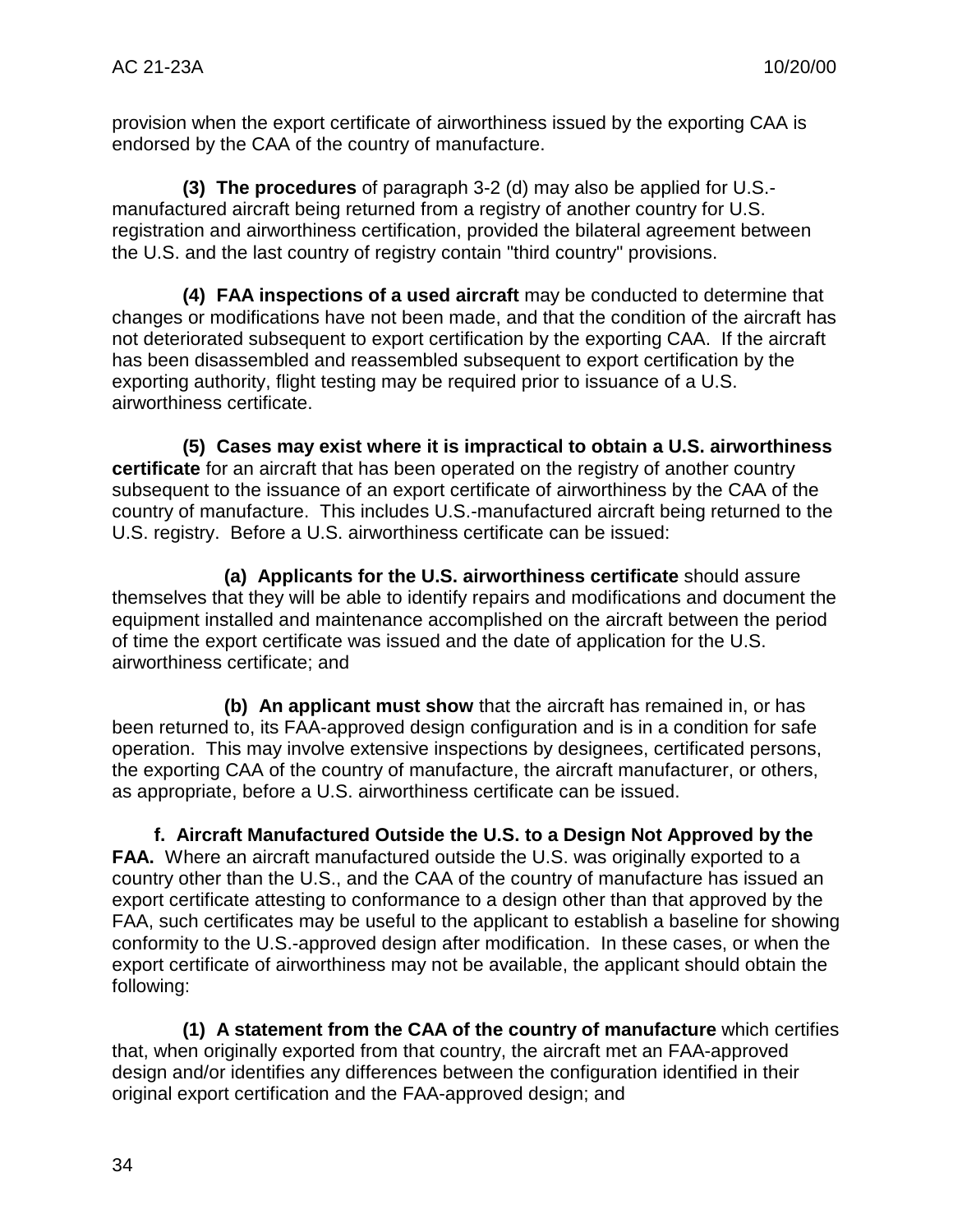**(2) The technical data necessary** to convert the aircraft to its FAA-approved design configuration. This method may involve extensive inspections by designees, certificated persons, the CAA of the country of manufacture, the aircraft manufacturer, etc., as appropriate, before the applicant is in a position to show conformity to the FAAapproved design and condition for safe operation. Attempts to obtain a U.S. airworthiness certificate via this method may prove to be impracticable for the applicant. In some instances, the applicant may ultimately be unable to obtain the desired U.S. airworthiness certificate.

#### **3-3. AIRCRAFT ENGINES, PROPELLERS, MATERIALS, PARTS AND APPLIANCES (RELATED PRODUCTS)**

#### **a. Airworthiness Acceptance – New Aircraft Engines and Propellers**

**(1) 14 CFR 21.500 provides for the airworthiness acceptance of aircraft engines or propellers** manufactured outside of the U.S. for which a U.S. type certificate has been issued. Such products are considered approved for installation on a U.S.-registered aircraft when a current export certificate of airworthiness has been issued by the exporting CAA of the country of manufacture which certifies that the engine or propeller:

**(a) Conforms to its U.S. type certificate** and is found to be in a condition for safe operation; and

**(b) Has been subjected to a final operational check** by the manufacturer.

#### **b. Airworthiness Acceptance – New Materials, Parts, and Appliances**

**(1) 14 CFR 21.502(a) provides for the airworthiness acceptance of materials and parts** (e.g., replacement/modification parts) manufactured in a foreign country with which the U.S. has an agreement for the acceptance of these materials and parts, when the country of manufacture issues a certificate of airworthiness for export certifying that the individual material or part conforms to FAA-approved design and is in a condition for safe operation. Parts imported into the U.S. are eligible for installation on U.S.-registered aircraft in accordance with the applicable FAA-approved design.

**(2) 14 CFR 21.502(a) also provides for the airworthiness acceptance of appliances and their parts** manufactured in a foreign country with which the U.S. has an agreement for the acceptance of those appliances and their parts. Neither an FAA letter of TSO design approval nor a Certificate of Airworthiness for Export issued by the CAA of the country of manufacture conveys installation approval. Installation approval for a TSO product or part should be obtained, in a manner acceptable to the FAA, at the time of installation on a U.S. registered product.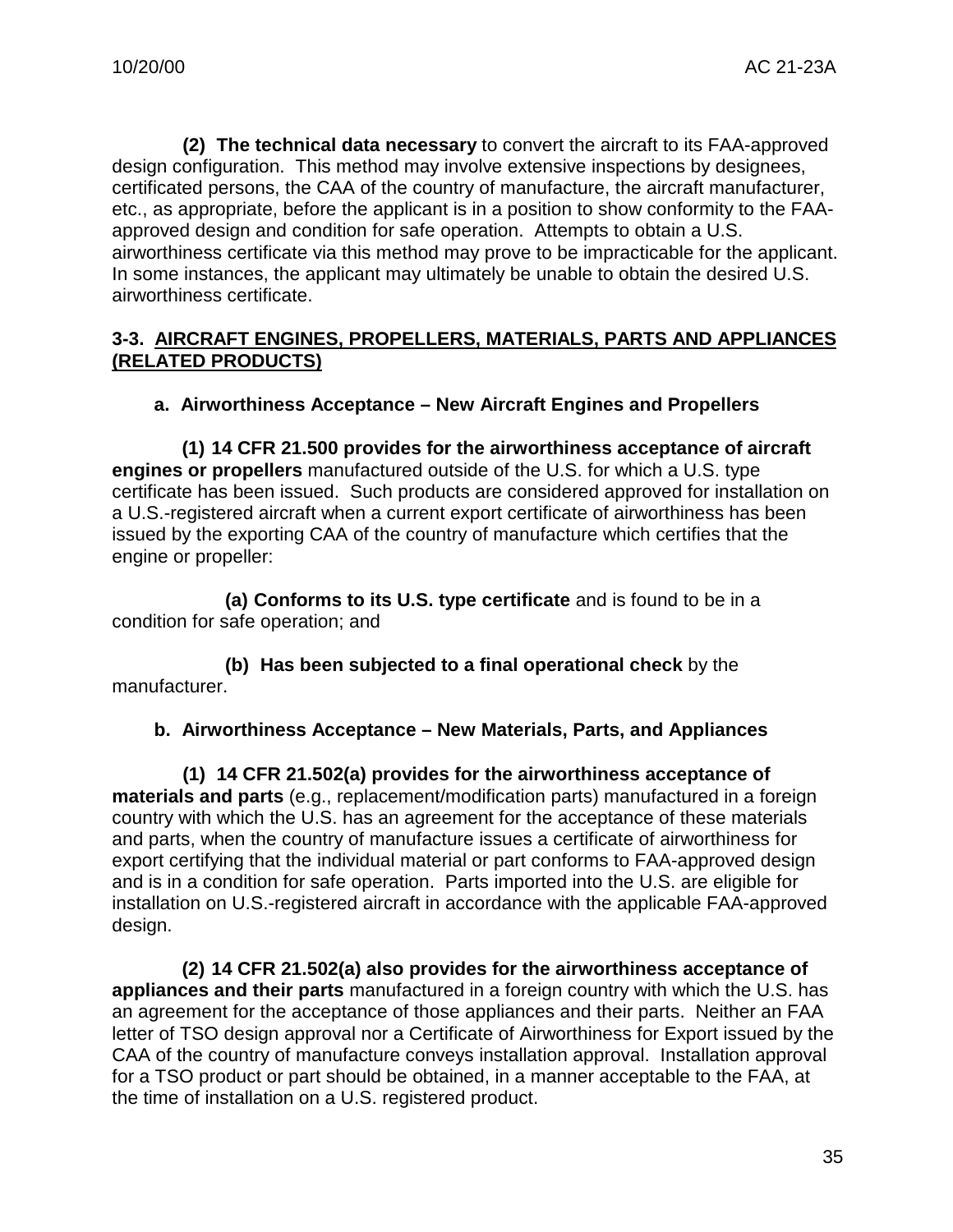**(3) A key phrase in 14 CFR 21.502(a)** is that the product must be "manufactured in a foreign country with which the U.S. has an *agreement for the acceptance* of those materials, parts, or appliances for export and import." Generally, the U.S. does not have bilateral agreements that address all parts. Excluding the agreements between the U.S. and Canada and the U.S. and Germany, the present bilateral agreements between the U.S. and other countries only permit the import of materials, parts, components, subassemblies, etc., in support of the bilateral partner country's exported Class I products (e.g., aircraft, aircraft engine or propeller) or TSO appliances. (See appendix 4). Imported materials, parts and appliances must be directly traceable back to an FAA-approved design.

**(4) The BASA IPA between the FAA and Transport Canada (TCCA)** recognizes the equivalence of U.S. Parts Manufacturer Approvals and Canadian replacement parts approvals (via STC for replacement parts or repair design certifications with a manufacturing approval). These parts, when accompanied by TCCA Authorized Release Certificates in accordance with the BASA IPA, are eligible for import and installation on a U.S. product.

**c. Airworthiness Acceptance – Used Engines, Propellers, Materials, Parts, and Appliances. Bilateral agreements do not include the reciprocal acceptance** of used engines, propellers, materials, parts, or appliances. Any U.S. acceptance of used engines, propellers, materials, parts or appliances is dependent upon satisfying applicable FAA airworthiness and maintenance requirements. In addition, for imported items, acceptance of these imported items, when new, must have been within the scope of a bilateral agreement.

#### **d. Identification and Marking**

**(1) Aircraft, aircraft engines, and propellers must be identified** in a manner specified in 14 CFR 45.11.

**(2) Critical components of a product must be identified** with a part number (or equivalent) and serial number (or equivalent), as required in 14 CFR 45.14.

**(3) Appliances and articles** of a design approved by an FAA letter of TSO design approval must be marked in accordance with the requirements specified in 14 CFR part 21, subpart O, and any additional marking requirements specified in the particular TSO. Approved deviations shall be marked by the holder of the TSO design approval on the TSO appliance or noted in attached limitations.

**(4) Parts to be used as replacement or modification parts** should be identified by a part number, serial number if applicable, and the manufacturer's name or trademark. In addition, information concerning the model designation and the type certificated product for which the part is eligible for installation should be furnished. If the bilateral agreement permits production of parts to a U.S. STC design, those parts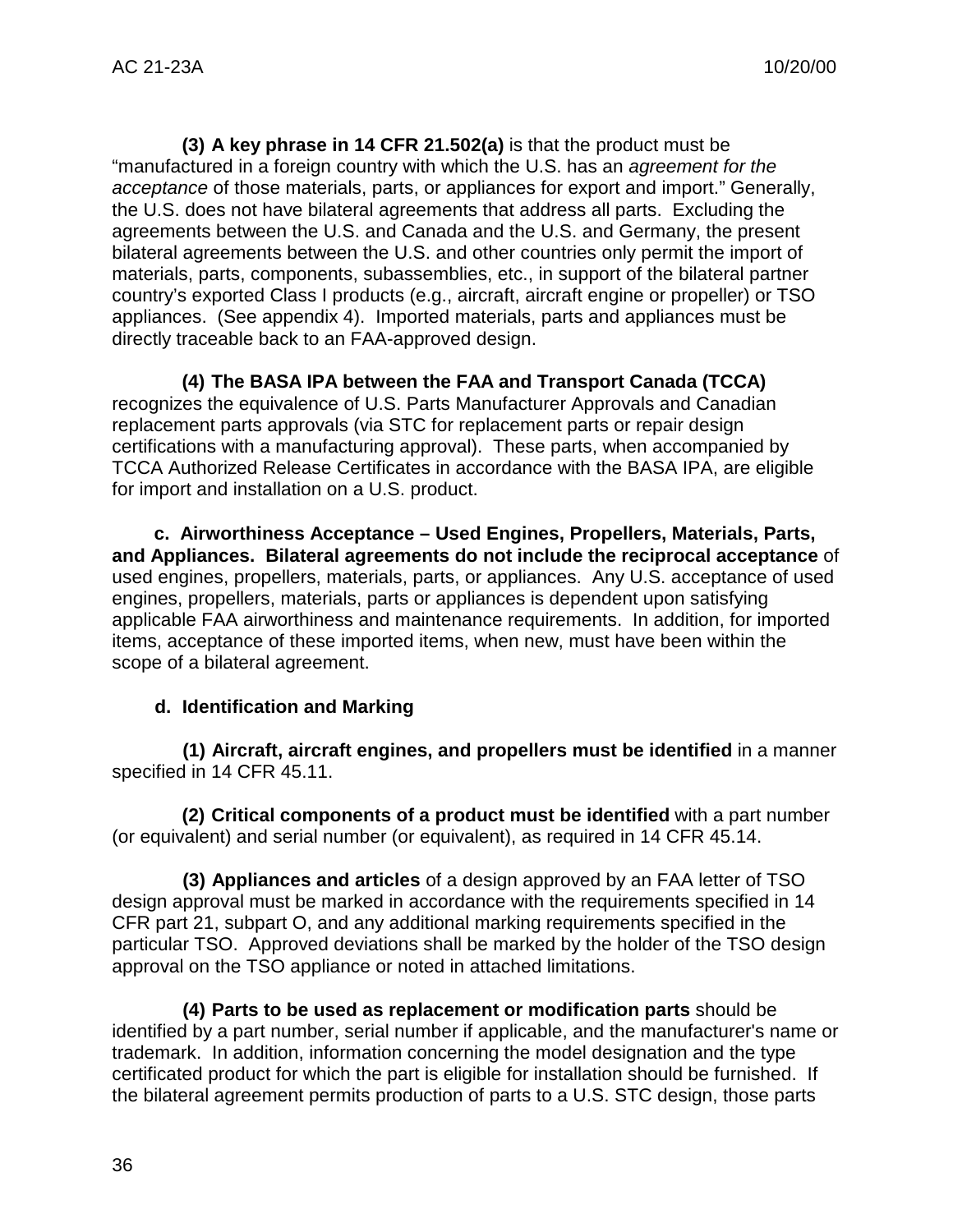should be marked with the U.S. STC number, as size permits. If size does not permit, information should accompany each part that identifies the applicable STC. This information can be included on the appropriate airworthiness release document. AC 20-62 - *Eligibility, Quality, and Identification of Aeronautical Replacement Parts*  prescribes the eligibility, quality, and traceability of aeronautical replacement parts.

**3-4. REBUILT PRODUCTS.** Rebuilt products are not eligible for import to the U.S. 14 CFR 43.3(j) limits rebuilding to manufacturers that hold FAA production approvals to manufacture aircraft, aircraft engines, propellers, or appliances. As a matter of policy, the FAA does not issue approvals to manufacture these products outside the U.S.

**3.5 SPECIAL MAINTENANCE RECORDS CONSIDERATION.** The information provided in paragraphs 3-1 through 3-3 above apply to aircraft or related products intended for operation under the General Operating and Flight Rules of 14 CFR part 91. U.S. operators, such as those certificated by the FAA for operation under 14 CFR parts 121, 125, and 135, are required to acquire, retain, and record sufficient maintenance information on aircraft and related products. This enables an operator to integrate the aircraft or related product into its own FAA-approved maintenance program. This can prove difficult for U.S. operators unless the records are complete and are either written in English or can be translated into English. Operators and potential U.S. operators of imported aircraft, including used U.S.-manufactured aircraft, should realize that an FAA airworthiness certificate does not automatically render an aircraft or product eligible for operation. FAA operating requirements may specify the need for additional maintenance records, inspections and tests, and the installation of instruments and equipment not specified in the basic airworthiness certification requirements.

# **3-6.-3-9. [RESERVED]**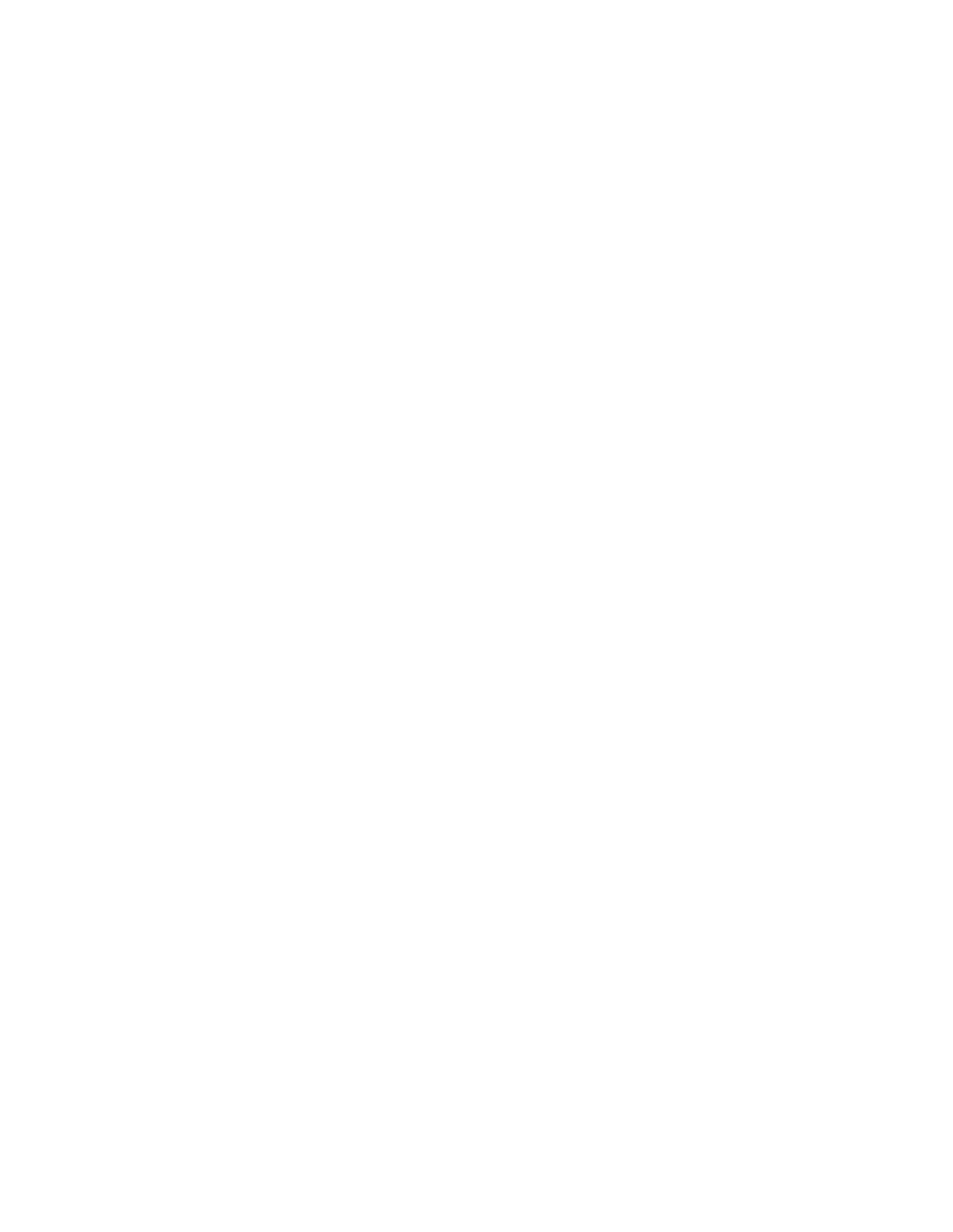# **CHAPTER 4. PRODUCTION APPROVALS**

**4-1. GENERAL**. FAA approval of a U.S. manufacturer's production quality control system facilitates FAA airworthiness certification, approval, or acceptance of products manufactured at that facility. These production quality control system approvals support the manufacturer's obligation to ensure that the products delivered from the facility conform to the approved design and are in a condition for safe operation. For products manufactured outside the U.S., the bilateral agreement is based on FAA confidence in the production quality control system of a bilateral partner. The export certification of airworthiness from the CAA of a country with which the U.S. has a bilateral agreement serves the same purpose as the FAA's certification. Therefore, the FAA does not normally issue production approvals outside the U.S.

#### **4-2. MANUFACTURING LIMITATIONS RELATED TO A BILATERAL AGREEMENT**

**a. Any U.S. manufacturer may propose to use the services of a foreign supplier or subcontractor** to furnish components (materials, parts, or subassemblies) for use on products, which are, or may be, certified or approved (i.e., production or prototype). Such proposals will be reviewed by the FAA in accordance with 14 CFR 21.43, 21.137, 21.303(g), and 21.601(c).

**b. A U.S. manufacturer may propose to use suppliers and subcontractors in any country** for the manufacture of components without benefit of bilateral agreements, provided the U.S. manufacturer holds an FAA production approval including an FAA approved quality control or fabrication inspection system to adequately verify that components produced in those countries conform to the manufacturer's approved design data. The FAA will not, however, permit direct shipment from a supplier or subcontractor located in a country that does not have a bilateral agreement with the U.S., unless the Administrator finds no undue burden on the U.S. in administering the applicable requirements of 14 CFR Part 21. These procedures are explained more fully in AC 21-20, *Supplier Surveillance Procedures*.

**c. A U.S. manufacturer may use a supplier located in a country with which the U.S. does not have a bilateral agreement only if** the authorities of that country would not inhibit, in any manner, an evaluation of the supplier by the FAA and that evaluation does not create an undue burden for the FAA to administer. Assurance of access should be provided to the U.S. manufacturer by both the supplier and the government of the country in which the supplier is located. This assurance of access should be made available to the FAA. If access is at any time obstructed or denied, the U.S. manufacturer will be instructed by the FAA to cease using the supplier.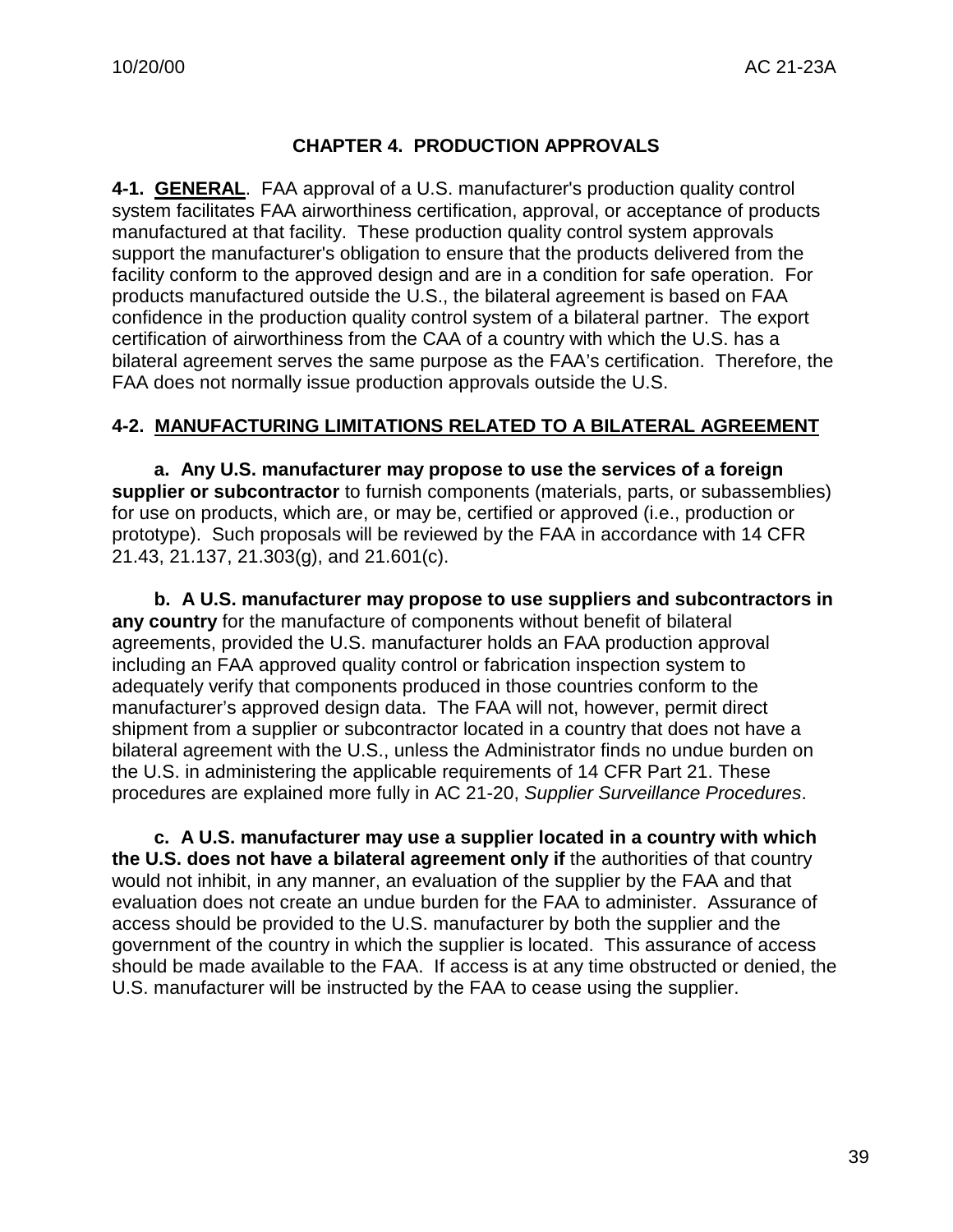# **4-3. EXTENSIONS OF FAA PRODUCTION APPROVALS TO COUNTRIES OUTSIDE THE U.S.**

**a. The FAA may extend a Production Certificate** to include a facility located outside the U.S. when: 1) production takes place in a country with which the U.S. has a bilateral agreement; and 2) the CAA of that country is willing to conduct the necessary surveillance at facilities located in their country on behalf of the FAA. Guidance related to extensions is contained in AC 21-24, *Extending a Production Certificate to a Facility, Located in a Bilateral Airworthiness Agreement Country*, and in the applicable country's BASA IPA.

**b. When a production approval has been granted or extended** by the FAA or CAA of a country of manufacture, the approving authority will be fully responsible for the surveillance and oversight of the manufacturing facilities, wherever located, including a "third country."

# **4-4. PRODUCTION UNDER LICENSE TO A U.S. APPROVAL HOLDER**

**a. The FAA or CAA of country of manufacture may grant a production approval** in their respective countries based on design data obtained through licensing agreement with a TC holder in the other country. In this case the authority granting that production approval would ensure that:

**(1) Adequate manufacturing processes and established quality control procedures** exist to ensure that each product conforms to its approved licensed design data; and

**(2) A process exists that specifies who has design authority** and ensures that the design approval holder and its CAA approves all design changes made by the licensee.

**b. Production approvals based on licensing agreements** will be addressed on a case by case basis in accordance with a BASA IPA.

# **4-5. CAA SURVEILLANCE ASSISTANCE ON BEHALF OF THE FAA**

**a. If a U.S. manufacturer uses a supplier in a country with which the U.S. has a bilateral agreement**, the FAA may utilize the country's CAA for surveillance activities and/or inspection as a means of determining that the product or service provided by the supplier meets the type design, and that the supplier is adhering to the U.S. manufacturer's quality requirements. When the CAA in a country with which the U.S. has a bilateral agreement is requested by the FAA to conduct surveillance activities or conformity inspection(s) at a supplier's facility, the U.S. manufacturer will incur all charges that the CAA may impose to accomplish the request(s).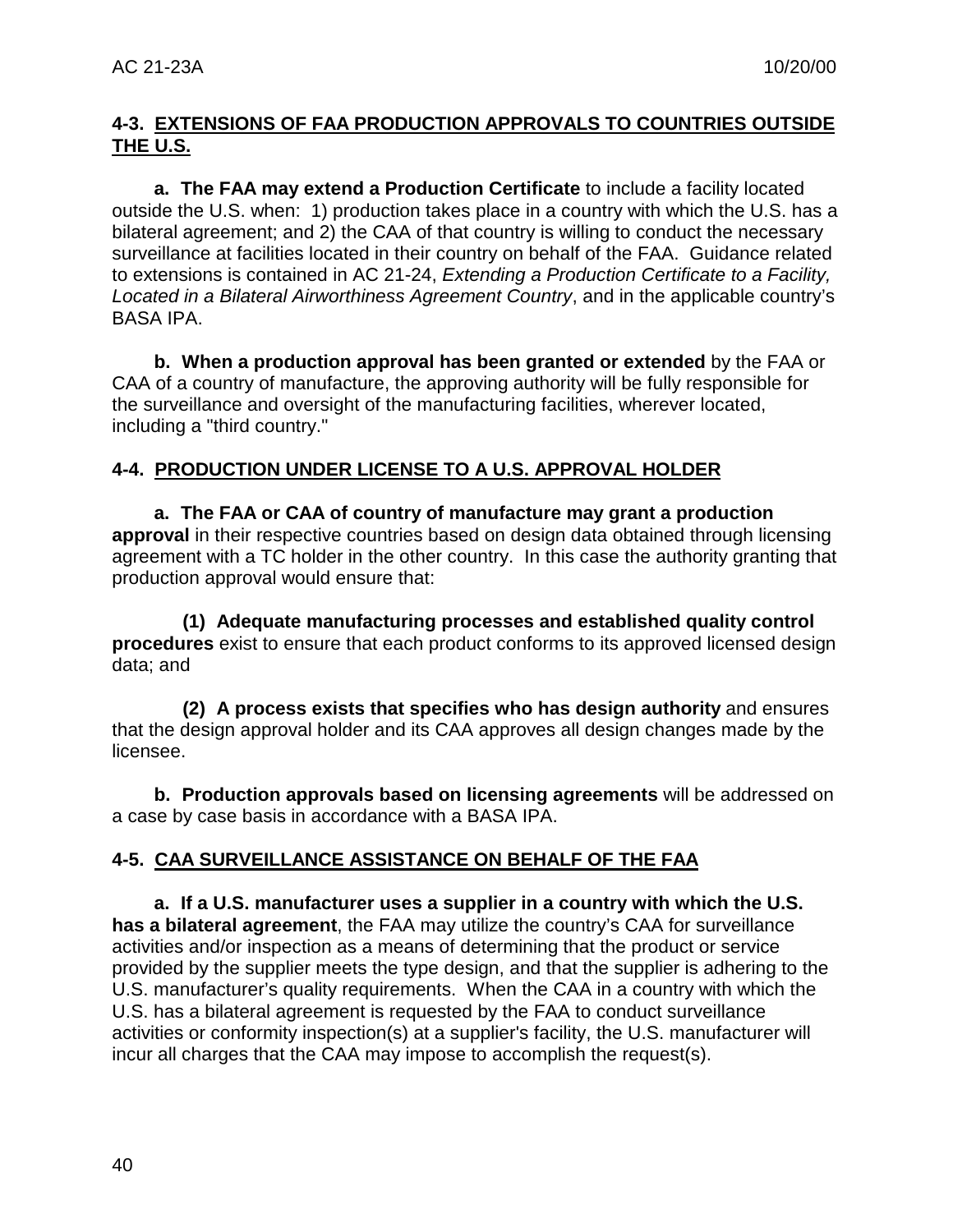#### **b. FAA production approval and supplier surveillance programs** are described in FAA Order 8120.2, *Production Approval and Surveillance Procedures*, AC 21-20, *Supplier Surveillance Procedures*, and FAA Order 8100.7, *Aircraft Certification*

*Systems Evaluation Program*.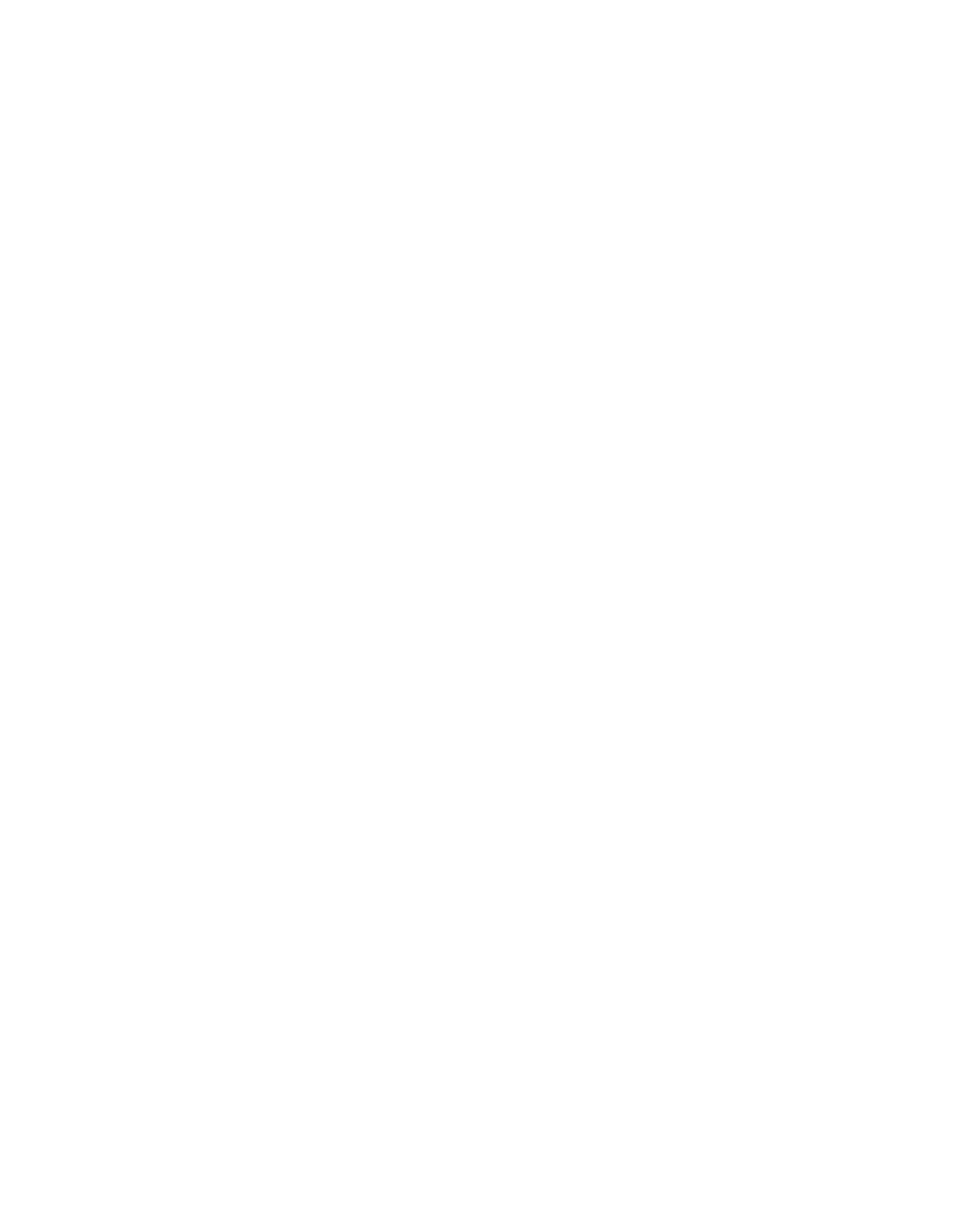#### **CHAPTER 5. CONTINUED AIRWORTHINESS**

#### **5-1. GENERAL**

**a. Bilateral agreements provide for close cooperation** between countries in the resolution of safety issues that can arise from in-service operation of any product exported/imported and approved or accepted under the terms of the agreement. When a safety concern arises, the FAA cooperates with its partner to determine the appropriate corrective action to be taken by operators or owners of affected U.S.-registered aircraft. The FAA expects exporting CAA's to keep it informed of corrective actions that they believe are required for the safety of U.S.-registered aircraft.

**b. The FAA also works closely with its counterpart authority** to approve changes to type designs. These changes may consist of design improvements, changes necessary for continued airworthiness, repair information, or customer options.

#### **5-2. CONTINUED AIRWORTHINESS DOCUMENTS**

**a. Continued Airworthiness Service documents** (e.g., service bulletins, structural repair manuals, supplemental structural inspection documents), approved by the airworthiness authority of the country where an affected product is manufactured, are considered to be FAA-approved unless otherwise noted in a specific bilateral agreement. However, service bulletins or other similar instructions classified as "mandatory" by the exporting CAA are not mandatory under 14 CFR unless required by an FAA AD.

**b. Owners or operators** of affected U.S.-registered aircraft or engines, propellers, appliances and parts (i.e., products) are not required under U.S. law to comply with service documents or directives issued by the airworthiness authorities of other countries unless an FAA AD is issued under 14 CFR part 39. FAA AD's are published in the Federal Register. AD's issued during the current calendar year are available on the Internet at http://av-info.faa.gov. Information for ordering AD's can also be obtained from the FAA's Airworthiness Programs Branch, AFS-610, P.O. Box 25082, Oklahoma City, Oklahoma, 73125.

**c. The FAA is committed to sharing safety critical information** as soon as possible with its bilateral partners. FAA maintains an automated data base of all service difficulty reports received from the aviation community, including reports on imported products. This data is available on the Internet at http://av-info.faa.gov.

**d. The FAA has filed an official difference with ICAO** over the ICAO requirement for states to require that a system exists to transmit continuing airworthiness information to type design organizations. (See ICAO Annex 8, Part II, paragraph 4.2.5.) Instead, the FAA shares significant information with the certificating authority. In addition the FAA makes its Service Difficulty Reporting (SDR) system database available on the Internet at the address listed in c. above.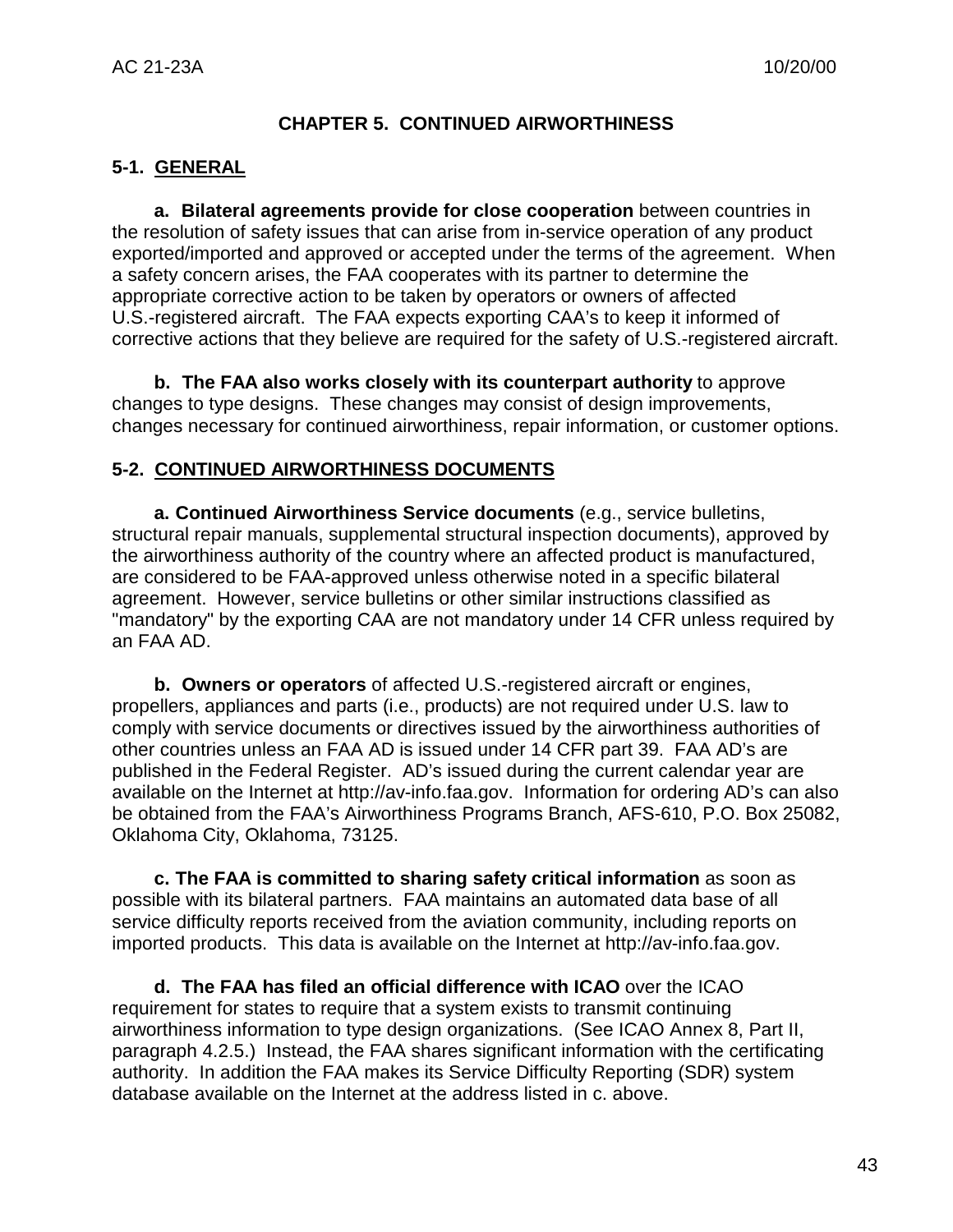# **5-3. NOTIFICATION OF UNSAFE CONDITION AND MANDATORY CONTINUING AIRWORTHINESS ACTIONS**

**a. When an exporting CAA issues a mandatory continuing airworthiness action** for an unsafe condition that exists in a product, the FAA evaluates the information provided by the exporting CAA about the unsafe condition to determine whether the condition is likely to exist or develop on another product of the same type design. The exporting CAA should provide the FAA the following information:

**(1) Make, model, and serial numbers** of the affected product;

**(2) Description of the unsafe condition**, reasons for the mandatory action, and its impact on the affected aircraft and its continued operation;

**(3) Description of the cause of the unsafe condition** (e.g., stress, corrosion, fatigue, design problem, quality control, suspected unapproved part);

**(4) The means by which the unsafe condition was detected** and, if resulting from in-service experience, the number of occurrences;

**(5) Corrective actions and corresponding compliance times**, with a list of the relevant manufacturer's service information, including reference number, revision number and date;

**(6) The number of aircraft** world-wide needing corrective action;

**(7) A statement on the availability of parts**; and

**(8) An estimate of the number of labor hours** and the cost of parts required for the corrective actions.

**b. When an exporting CAA does not issue a mandatory continuing airworthiness action**, but the FAA determines that one may be necessary, the exporting CAA should facilitate the manufacturer's providing sufficient information, including service bulletins, to the FAA in a timely manner for use in evaluating the need for an AD.

**c. Continued airworthiness information should be sent** to the FAA's Airworthiness Programs Branch, AFS-610, P.O. Box 25082, Oklahoma City, Oklahoma, 73125.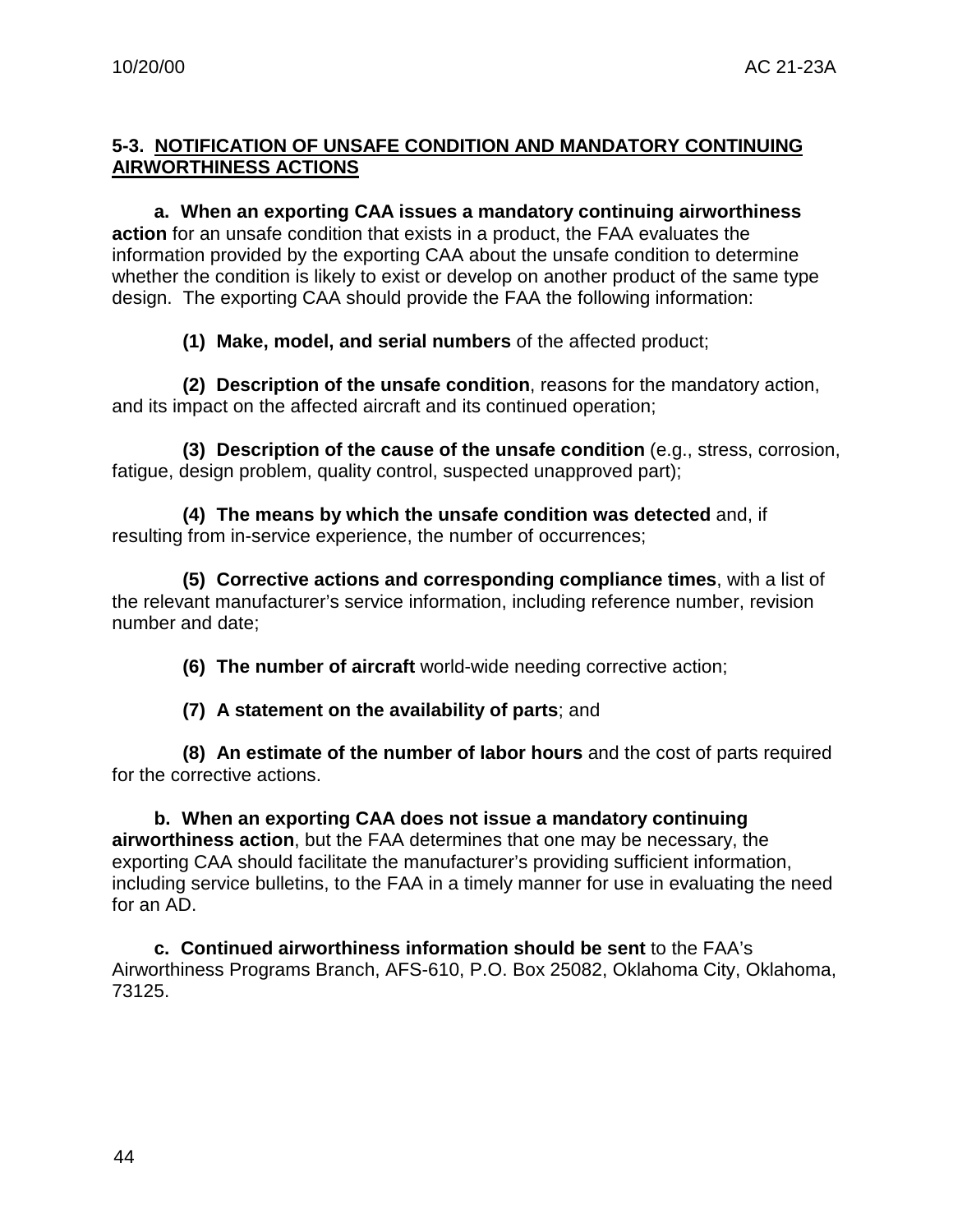# **5-4. DESIGN CHANGES.**

**a. Following the type certification of an aircraft**, it frequently becomes necessary to revise data on the aircraft type design. Major changes to a type design not great enough to require an application for a new TC, sought by the TC holder, may be issued as amendments to the type certificate issued under 14 CFR 21.29, or otherwise approved by the FAA. A certification procedure similar to that described in Chapter 2 is conducted and adjusted for the magnitude and complexity of the design change. The FAA retains the right to determine whether the proposed change is substantial enough to require a new type certificate for the changed type design.

**b. Major changes to a type certificated design** (for aircraft, aircraft engines, and propellers) which do not require an application for a new type certificate may also be approved through the issuance of a U.S. STC. Minor changes made by the type certificate holder are considered approved by the FAA upon approval by the exporting CAA under its normal procedures.

**c. Each voluntary change in the type design** of an aircraft or engine that may increase fuel venting or exhaust emissions is an "emissions change" as specified in 14 CFR 21.93, and requires further demonstration of compliance with 14 CFR part 34. Similarly, each voluntary change in the type design of an aircraft that may increase the noise levels of that aircraft is an "acoustical change," requiring demonstration of compliance with 14 CFR part 36.

**d. Changes described in service bulletins, structural repair manuals, supplemental inspection documents, etc.,** with a CAA approval statement are accepted by the FAA and can be considered to be FAA-approved only under bilateral agreements. Such approval pertains to the aircraft type design only, and further FAA evaluation of installation or operational implications may be necessary.

**5-5. APPROVAL OF DESIGN DATA USED TO SUPPORT REPAIRS.** Repair data used to support minor repairs must be acceptable to the Administrator. Repair data used to support major repairs must be approved by the Administrator or conform to the provisions of a bilateral agreement. The FAA may accept design data to support repairs when approved by the CAA under the conditions included in a BASA IPA.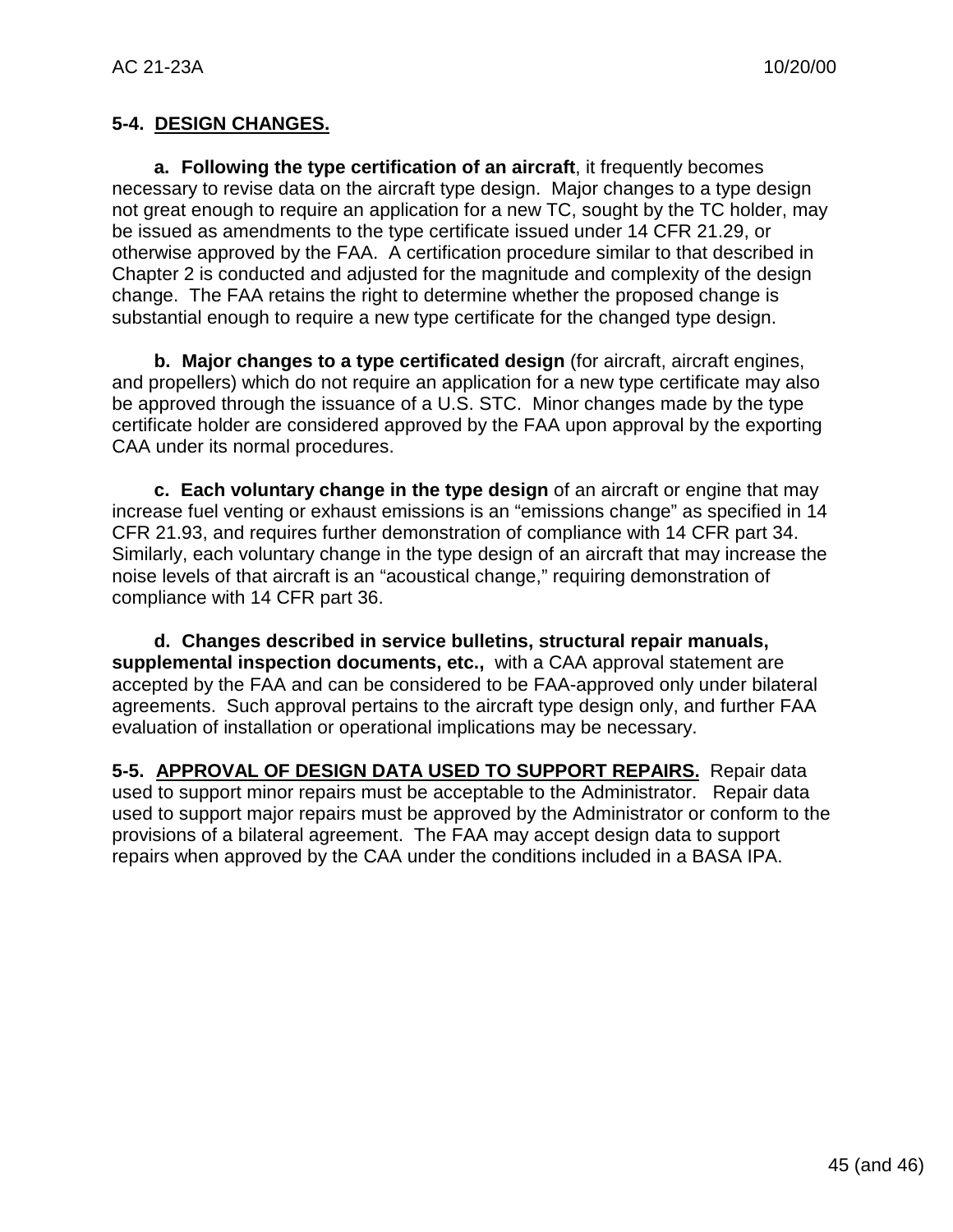# **APPENDIX 1**

# **AIRCRAFT CERTIFICATION SERVICE**

# **(AIR)**



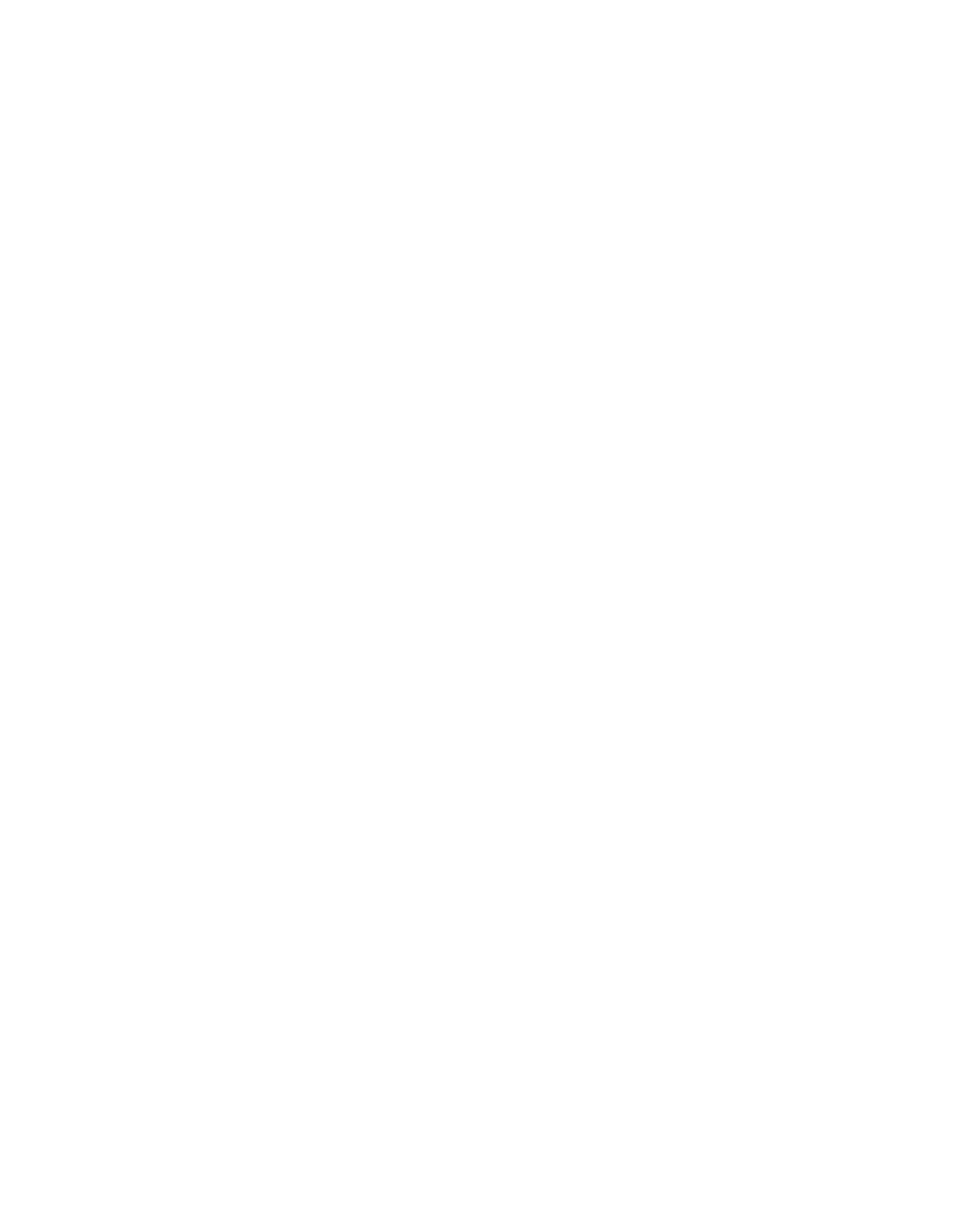# **APPENDIX 2. ACCOUNTABLE FAA DIRECTORATES**

#### **Engine and Propeller Directorate**

ANE-100

Regulatory and policy responsibility for all aircraft engines, propellers, and auxiliary power units.

12 New England Executive Park Burlington, Massachusetts 01803

Telephone:(781) 238-7100 Fax:(781) 238-7199

*Bilateral Countries Assigned to ANE: Belgium, Canada, Japan, Singapore, and United Kingdom*

#### **Rotorcraft Directorate**

ASW-100

Regulatory and policy responsibility for normal and transport category rotorcraft.

2601 Meacham Blvd. Fort Worth, TX 76137-4298

Telephone:(817) 222-5100 Fax:(817) 222-5959

*Bilateral Countries Assigned to ASW: Indonesia, Italy, and South Africa*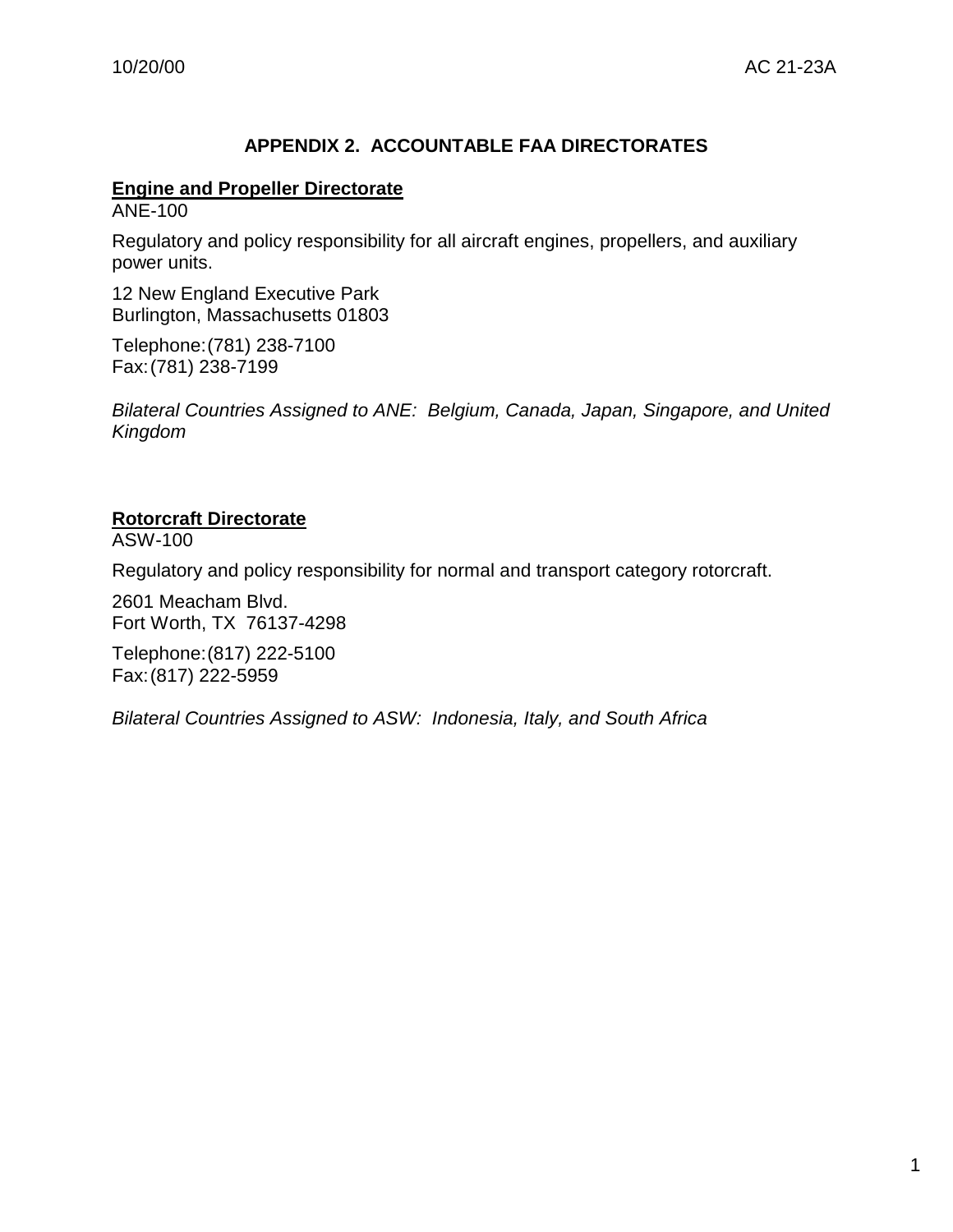# **APPENDIX 2. ACCOUNTABLE FAA DIRECTORATES (Cont.)**

#### **Small Airplane Directorate**

ACE-100

Regulatory and policy responsibility for:

- 1. Normal, utility, and acrobatic category airplanes weighing less than 12,500 pounds and having passenger configurations of 9 seats or fewer,
- 2. Commuter category airplanes weighing 19,000 pounds or less, with passenger configurations of 19 seats or fewer, and
- 3. Primary category aircraft, gliders, airships, and hot air balloons.

DOT Building 901 Locust, Room 301 Kansas City, MO 64106-2641

Telephone:(816) 329-4100 Fax:(816) 329-4106

*Bilateral Countries Assigned to ACE: Austria, Argentina, Australia, China, Czech Republic, Germany, Malaysia, New Zealand, Poland, Romania, and Switzerland*

# **Transport Airplane Directorate**

ANM-100

Regulatory and policy responsibility for all transport category airplanes.

1601 Lind Avenue, SW Renton, WA 98055-4056

Telephone:(425) 227-2104 Fax:(425) 227-1100

*Bilateral Countries Assigned to ANM: Brazil, Denmark, Finland, France, Israel, the Netherlands, Norway, Russia, Spain, and Sweden*

> NOTE: For countries not listed above, contact the International Airworthiness Programs Staff, AIR-4.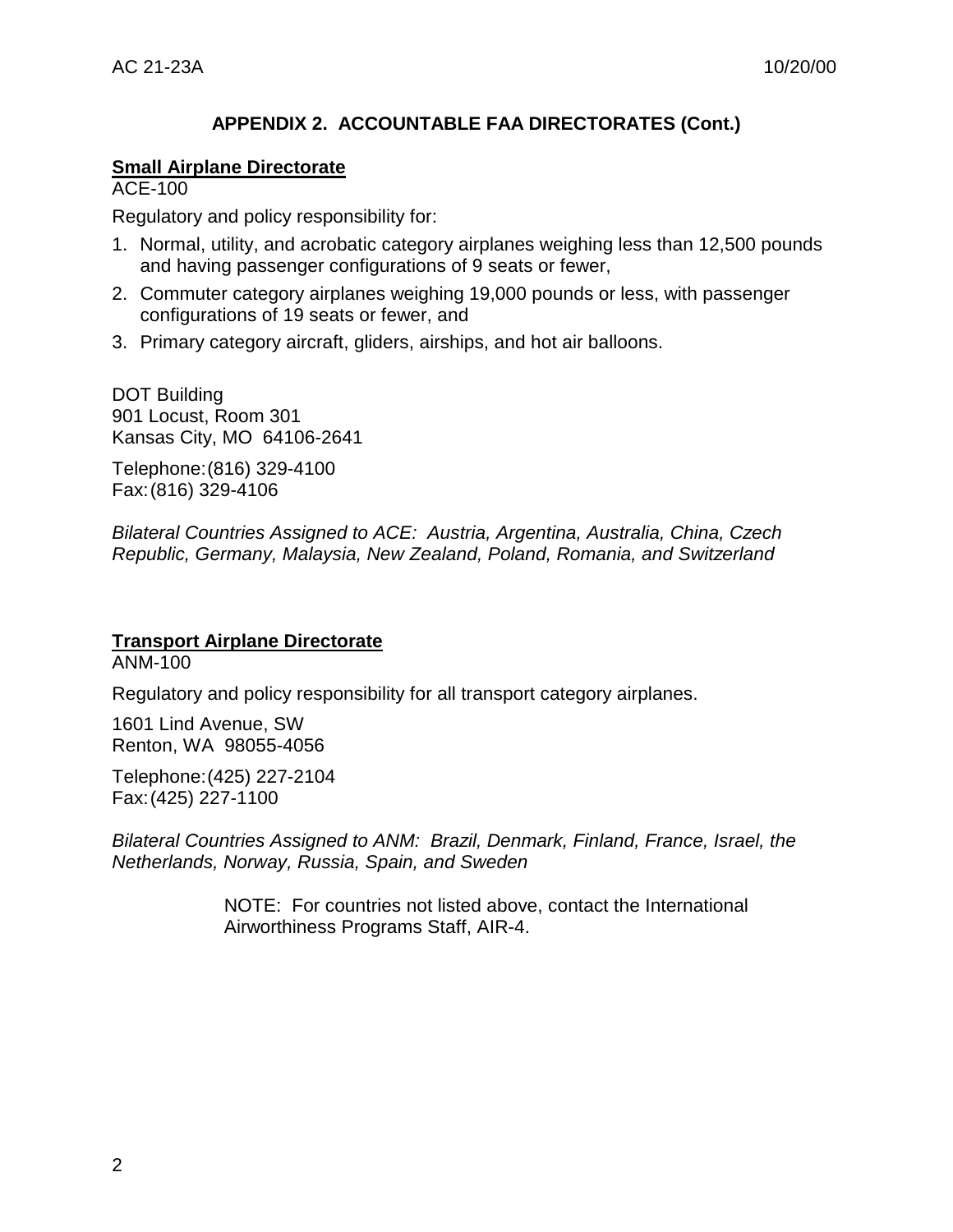# **APPENDIX 3. BILATERAL AGREEMENTS RELATED TO AIRWORTHINESS (AS OF OCTOBER 2000)**

|                | <b>COUNTRY</b>        | <b>AGREEMENT TYPE</b>                                                                    | <b>APPLICATION/SCOPE OF U.S.</b><br><b>ACCEPTANCE</b>                                                                                                                                                              |
|----------------|-----------------------|------------------------------------------------------------------------------------------|--------------------------------------------------------------------------------------------------------------------------------------------------------------------------------------------------------------------|
| 1              | Argentina             | <b>BAA</b><br>Schedule of Implementation<br>Procedures                                   | Applies to all aeronautical<br>products, including components                                                                                                                                                      |
| $\overline{2}$ | Australia             | <b>BAA</b>                                                                               | Applies to all aeronautical<br>products and certain components                                                                                                                                                     |
| 3              | Austria               | <b>BAA</b>                                                                               | Applies to all aeronautical<br>products                                                                                                                                                                            |
| 4              | <b>Belgium</b>        | <b>BAA</b>                                                                               | Applies to all aeronautical<br>products and certain components                                                                                                                                                     |
| 5              | <b>Brazil</b>         | <b>BAA</b>                                                                               | Applies to all aeronautical<br>products and certain components                                                                                                                                                     |
| 6              | Canada                | <b>BASA Executive Agreement</b><br><b>Implementation Procedures</b><br>for Airworthiness | Applies to all aeronautical<br>products, including components                                                                                                                                                      |
| $\overline{7}$ | China                 | <b>BAA</b><br>$\bullet$<br>Schedule of Implementation<br>Procedures                      | Applies to fixed-wing aircraft not<br>exceeding 12,500 lbs., commuter<br>category airplanes up to 19<br>passengers with a maximum<br>certificated take-off weight of<br>19,000 lbs. or less, and TSO<br>appliances |
| 8              | <b>Czech Republic</b> | <b>BAA</b><br><b>Operating Procedures</b>                                                | Applies to all aeronautical<br>products                                                                                                                                                                            |
| 9              | <b>Denmark</b>        | <b>BAA</b>                                                                               | Applies to all aeronautical<br>products and certain components                                                                                                                                                     |
| 10             | Finland               | <b>BAA</b>                                                                               | Applies to gliders and aircraft<br>appliances                                                                                                                                                                      |
| 11             | France                | <b>BAA</b>                                                                               | Applies to all aeronautical<br>products and certain components                                                                                                                                                     |
| 12             | Germany               | <b>BASA Executive Agreement</b><br><b>Implementation Procedures</b><br>for Airworthiness | Applies to all aeronautical<br>products and certain components                                                                                                                                                     |
| 13             | Indonesia             | <b>BAA</b><br>Schedule of Implementation<br>Procedures                                   | Applies to production oversight in<br>Indonesia under licensing<br>agreements with U.S.<br>manufacturers                                                                                                           |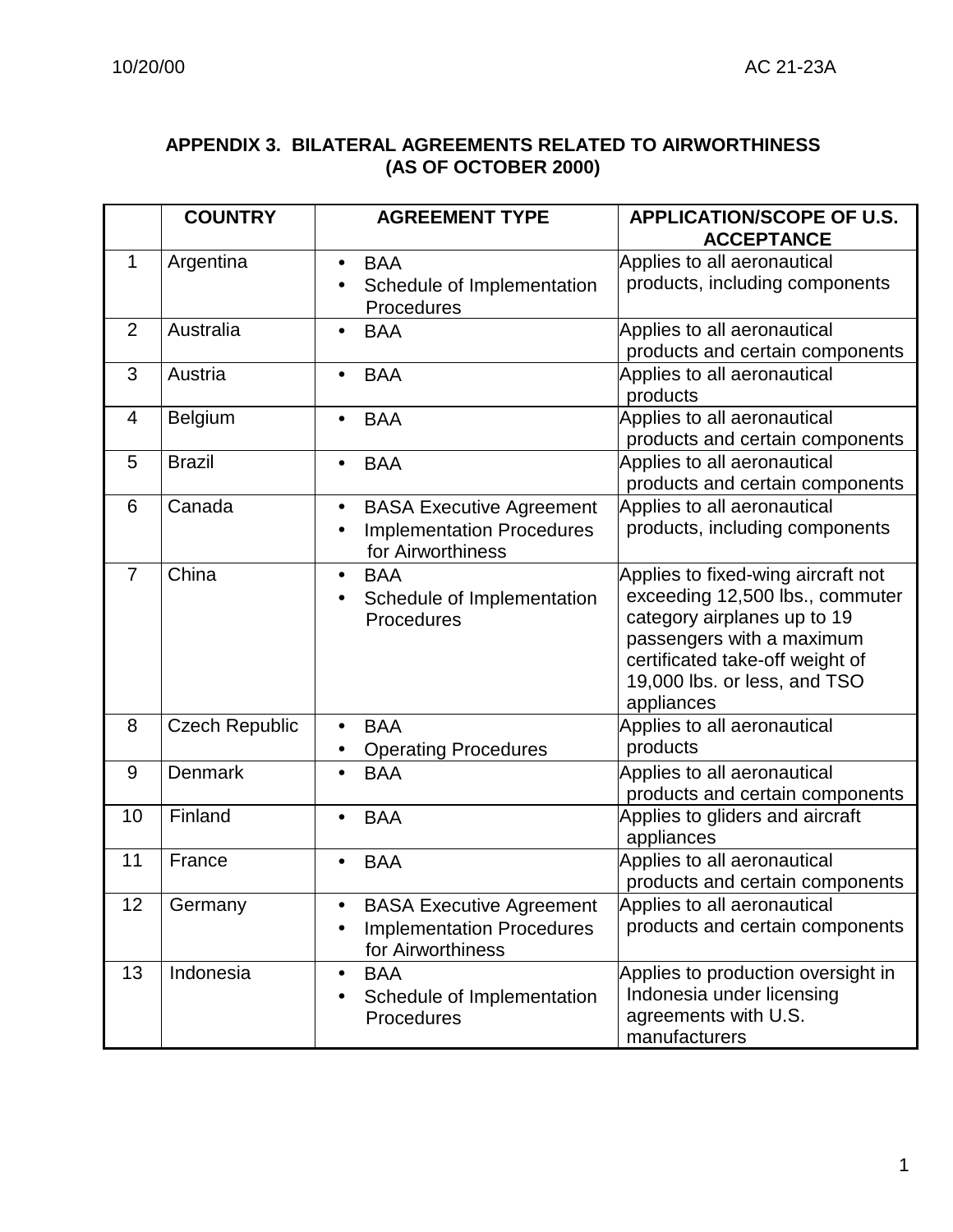#### **APPENDIX 3. BILATERAL AGREEMENTS RELATED TO AIRWORTHINESS (AS OF OCTOBER 2000) (Continued)**

| 14 | <b>Israel</b> |           | <b>BAA</b>                       | Applies to all aeronautical          |
|----|---------------|-----------|----------------------------------|--------------------------------------|
|    |               |           |                                  | products, appliances, and            |
|    |               |           |                                  | components                           |
| 15 | <b>Italy</b>  | $\bullet$ | <b>BAA</b>                       | Applies to all aeronautical products |
|    |               |           |                                  | and certain components               |
| 16 | Japan         |           | <b>BAA</b>                       | Applies to all aeronautical products |
|    |               |           |                                  | and certain components               |
| 17 | Malaysia      | $\bullet$ | <b>BASA Executive Agreement</b>  | Applies to TSO appliances and        |
|    |               |           | <b>Implementation Procedures</b> | small, all metal airplanes up to 9   |
|    |               |           | for Airworthiness                | passengers with a maximum            |
|    |               |           |                                  | certificated take-off weight of      |
|    |               |           |                                  | 12,500 lbs.                          |
| 18 | Netherlands   |           | <b>BAA</b>                       | Applies to all aeronautical products |
|    |               |           |                                  | and certain components               |
| 19 | New Zealand   |           | <b>BAA</b>                       | Applies to fixed-wing aircraft not   |
|    |               |           |                                  | exceeding 12,500 lbs. and certain    |
|    |               |           |                                  | components.                          |
| 20 | Norway        |           | <b>BAA</b>                       | Applies to all categories of civil   |
|    |               |           |                                  | aircraft and appliances              |
| 21 | Poland        |           | <b>BAA</b>                       | Applies to certain components;       |
|    |               |           |                                  | gliders; piston engines of 1,000     |
|    |               |           |                                  | h.p. or less; associated propellers; |
|    |               |           |                                  | helicopters; turbine engines; and    |
|    |               |           |                                  | fixed-wing aircraft not exceeding    |
|    |               |           |                                  | 12,500 lbs.                          |
| 22 | Romania       | $\bullet$ | <b>BAA</b>                       | Applies to gliders and motorized     |
|    |               |           |                                  | gliders                              |
| 23 | Russia        | $\bullet$ | <b>BASA Executive Agreement</b>  | Applies to small, all metal          |
|    |               |           | <b>Implementation Procedures</b> | airplanes up to 9 passengers with    |
|    |               |           | for Airworthiness                | a maximum certificated take-off      |
|    |               |           |                                  | weight of 12,500 lbs. and to         |
|    |               |           |                                  | transport category cargo airplanes   |
|    |               |           |                                  | (both with FAA-certificated          |
|    |               |           |                                  | engines, propellers, and avionics.)  |
| 24 | Singapore     |           | <b>BAA</b>                       | Applies to TSO appliances and        |
|    |               |           |                                  | components                           |
| 25 | South Africa  | $\bullet$ | <b>BAA</b>                       | Applies to all categories of civil   |
|    |               |           |                                  | aircraft                             |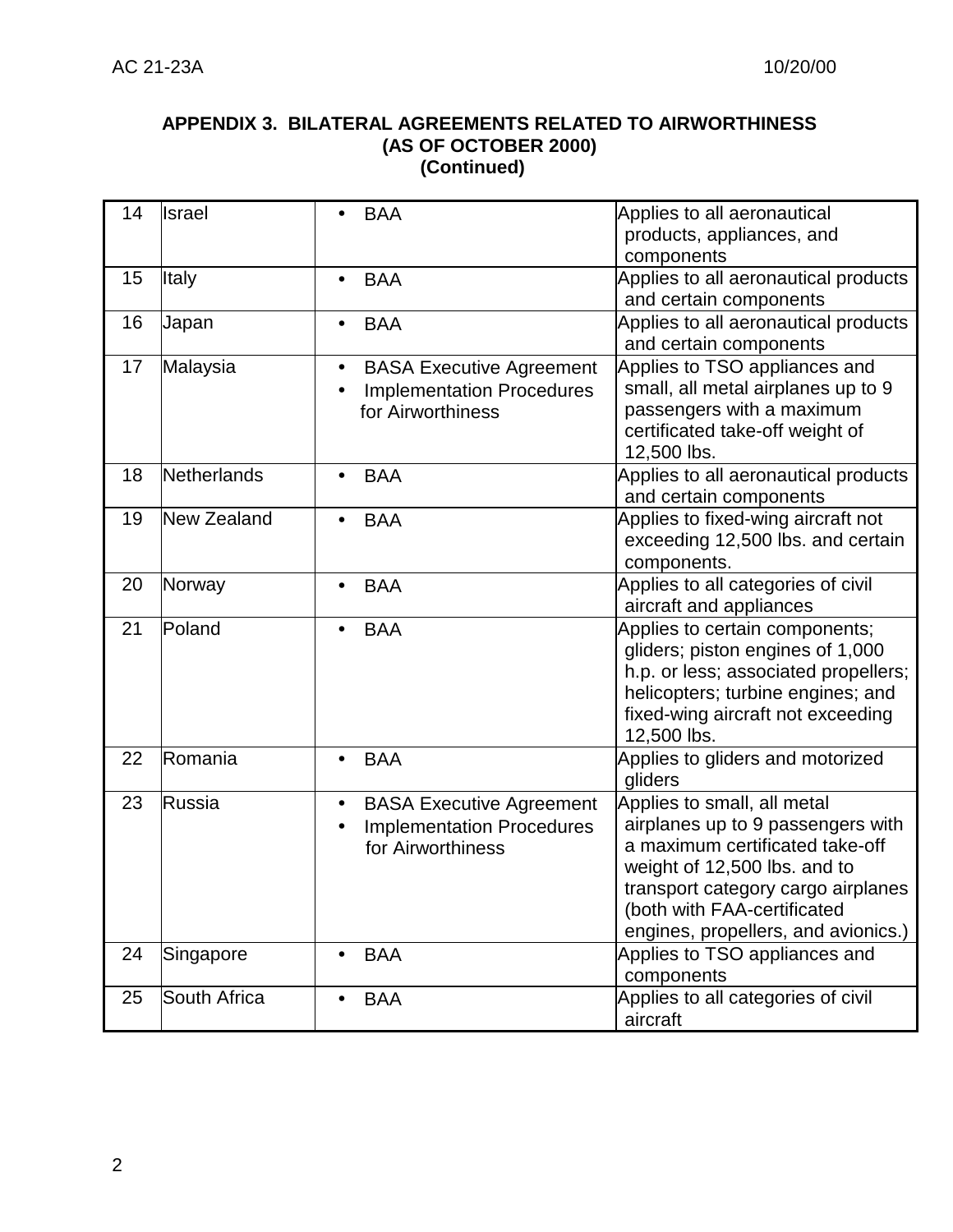#### **APPENDIX 3. BILATERAL AGREEMENTS RELATED TO AIRWORTHINESS (AS OF OCTOBER 2000) (Continued)**

| 26 | Spain          | $\bullet$ BAA | Applies to all categories of civil<br>aircraft and appliances  |
|----|----------------|---------------|----------------------------------------------------------------|
|    | <b>Sweden</b>  | $\bullet$ BAA | Applies to all aeronautical products<br>and certain components |
| 28 | Switzerland    | $\bullet$ BAA | Applies to all aeronautical products<br>and certain components |
| 29 | United Kingdom | , BAA         | Applies to all aeronautical products<br>and certain components |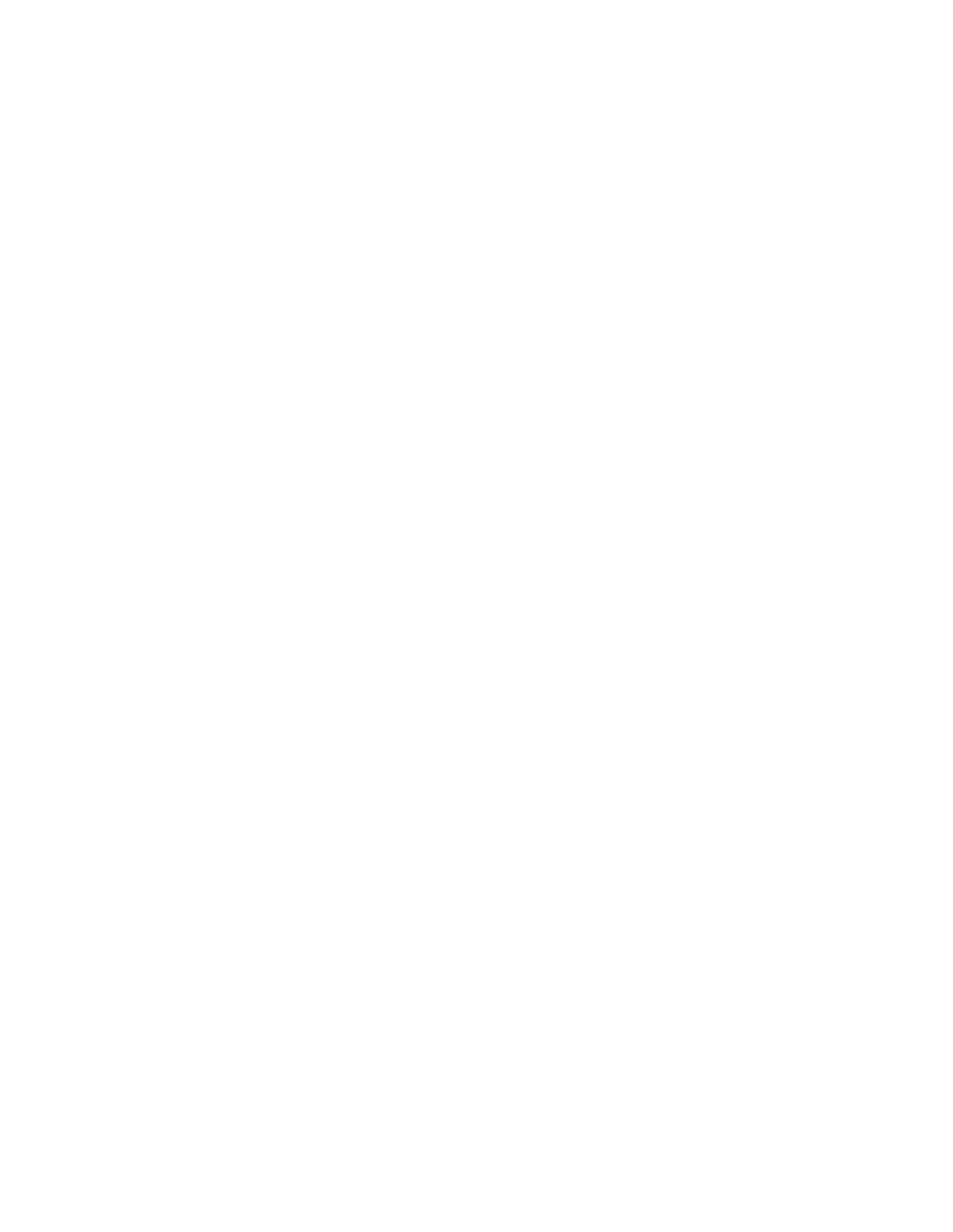#### **APPENDIX 4. SUMMARY OF PRODUCTS ELIGIBLE FOR U.S. IMPORT UNDER BILATERAL AGREEMENTS (AS OF OCTOBER 2000)**

|                                                           |                         |                                                                |                         |                                                               |                         |                                                                  |                         |                                                                  |                         | Conformity<br>Inspection |                         |                          |                         |                |                            |
|-----------------------------------------------------------|-------------------------|----------------------------------------------------------------|-------------------------|---------------------------------------------------------------|-------------------------|------------------------------------------------------------------|-------------------------|------------------------------------------------------------------|-------------------------|--------------------------|-------------------------|--------------------------|-------------------------|----------------|----------------------------|
| <b>BILATERAL</b><br><b>COUNTRIES</b><br>(Revised<br>2000) | Aircraft                | parts For Exported Aircraft<br>Replacement/Modification<br>New | Aircraft Engines        | Parts for Exported Engines<br>New<br>Replacement/Modification | Propellers              | Parts for Exported Propellers<br>Replacement/Modification<br>New | Appliances              | Parts for Exported Appliances<br>Replacement/Modification<br>New | Materials               | Parts                    | Subassemblies           | Third Country Provisions | Maintenance             | Agreement Date | See Reference Notes Number |
| Argentina                                                 | $\overline{X}$          | $\overline{X}$                                                 | $\overline{X}$          | $\overline{X}$                                                | X                       | $\overline{X}$                                                   | $\overline{X}$          | $\overline{\mathsf{X}}$                                          | X                       | $\overline{X}$           | $\overline{\mathsf{x}}$ |                          |                         | 1991           | $\overline{2}$             |
| Australia                                                 | $\overline{\mathsf{x}}$ | $\overline{\mathsf{x}}$                                        | $\overline{X}$          | $\overline{X}$                                                | $\overline{\mathsf{x}}$ | $\overline{X}$                                                   | $\overline{X}$          | $\overline{\mathsf{X}}$                                          | χ                       | $\overline{\mathsf{x}}$  | $\overline{\mathsf{x}}$ | Χ                        |                         | 1975           | 1, 2, 3                    |
| Austria                                                   | $\overline{\mathsf{x}}$ | $\overline{\mathsf{x}}$                                        | $\overline{\mathsf{X}}$ | $\overline{\mathsf{X}}$                                       | $\overline{\mathsf{x}}$ | $\overline{X}$                                                   |                         |                                                                  |                         |                          |                         |                          |                         | 1959           |                            |
| Belgium                                                   | X                       | $\overline{X}$                                                 | $\overline{X}$          | $\overline{\mathsf{X}}$                                       | X                       | $\overline{X}$                                                   | $\overline{X}$          | $\overline{X}$                                                   | $\overline{X}$          | X                        | $\overline{X}$          | $\overline{X}$           |                         | 1973           | 1, 2                       |
| <b>Brazil</b>                                             | $\overline{\mathsf{x}}$ | $\overline{\mathsf{x}}$                                        | $\overline{\mathsf{x}}$ | $\overline{\mathsf{x}}$                                       | $\overline{\mathsf{x}}$ | $\overline{\mathsf{X}}$                                          | X                       | $\overline{\mathsf{x}}$                                          | $\overline{\mathsf{x}}$ | $\overline{\mathsf{x}}$  | $\overline{\mathsf{x}}$ | $\overline{\mathsf{x}}$  |                         | 1976           | 1, 2                       |
| Canada                                                    | $\overline{\mathsf{x}}$ | $\overline{X}$                                                 | χ                       | Χ                                                             | X                       | $\overline{\mathsf{X}}$                                          | χ                       | Χ                                                                | X                       | X                        | $\overline{\mathsf{x}}$ | $\overline{\mathsf{x}}$  | X                       | 1984<br>2000   | 1, 2,<br>15                |
| China                                                     | $\overline{\mathsf{x}}$ | $\overline{X}$                                                 |                         |                                                               |                         |                                                                  | $\overline{X}$          |                                                                  | $\overline{X}$          | X                        | X                       |                          |                         | 1991,<br>1995  | 2, 4                       |
| Czech<br>Republic                                         | $\overline{\mathsf{x}}$ | $\overline{X}$                                                 | X                       | $\overline{\mathsf{x}}$                                       | $\overline{\mathsf{x}}$ | $\overline{\mathsf{x}}$                                          | X                       | $\overline{\mathsf{X}}$                                          |                         |                          |                         |                          |                         | 1970           |                            |
| Denmark                                                   | $\overline{\mathsf{x}}$ | $\overline{\mathsf{x}}$                                        | $\overline{X}$          | $\overline{\mathsf{X}}$                                       | $\overline{X}$          | $\overline{\mathsf{X}}$                                          | $\overline{\mathsf{x}}$ | $\overline{\mathsf{X}}$                                          | $\overline{\mathsf{x}}$ | X                        | $\overline{\mathsf{x}}$ | $\overline{X}$           |                         | 1982           | $\overline{c}$             |
| Finland                                                   | $\overline{\mathsf{x}}$ | Χ                                                              |                         |                                                               |                         |                                                                  | $\overline{\mathsf{X}}$ | Χ                                                                |                         |                          |                         |                          |                         | 1974           | $\overline{5}$             |
| France                                                    | $\overline{\mathsf{x}}$ | $\overline{\mathsf{x}}$                                        | X                       | $\overline{\mathsf{X}}$                                       | $\overline{\mathsf{x}}$ | $\overline{\mathsf{x}}$                                          | χ                       | $\overline{\mathsf{X}}$                                          | X                       | X                        | $\overline{\mathsf{x}}$ | $\overline{\mathsf{x}}$  | $\overline{\mathsf{x}}$ | 1973<br>1999   | 1, 2,<br>14                |
| Germany                                                   | X                       | $\overline{\mathsf{x}}$                                        | $\overline{\mathsf{x}}$ | $\overline{X}$                                                | X                       | $\overline{X}$                                                   | $\overline{X}$          | $\overline{X}$                                                   | X                       | X                        | X                       | X                        | $\times$                | 1997<br>1999   | 1, 2,<br>13                |
| Indonesia                                                 |                         |                                                                |                         |                                                               |                         |                                                                  |                         |                                                                  |                         |                          |                         |                          |                         | 1992           | 6                          |
| Israel                                                    | $\overline{\mathsf{x}}$ | $\overline{X}$                                                 | Χ                       | $\overline{\mathsf{X}}$                                       | $\overline{\mathsf{x}}$ | $\overline{\mathsf{x}}$                                          | $\overline{\mathsf{X}}$ | X                                                                | $\overline{\mathsf{x}}$ | X                        | $\overline{\mathsf{x}}$ |                          |                         | 1968,<br>1974  | $\overline{2}$             |
| Italy                                                     | $\overline{X}$          | $\overline{X}$                                                 | $\overline{\mathsf{x}}$ | $\overline{\mathsf{X}}$                                       | $\overline{\mathsf{x}}$ | $\overline{\mathsf{X}}$                                          | $\overline{\mathsf{x}}$ | $\overline{\mathsf{X}}$                                          | $\overline{\mathsf{X}}$ | X                        | $\overline{X}$          | $\overline{\mathsf{X}}$  |                         | 1973           | $\overline{1,2}$           |
| Japan                                                     | $\overline{\mathsf{x}}$ | Χ                                                              | X                       | Χ                                                             | X                       | $\overline{\mathsf{x}}$                                          | $\overline{\mathsf{X}}$ | Χ                                                                | X                       | X                        | $\overline{\mathsf{x}}$ | χ                        |                         | 1977           | 1, 2                       |
| Malaysia                                                  | $\overline{X}$          | $\overline{\mathsf{x}}$                                        |                         |                                                               |                         |                                                                  | $\overline{\mathsf{x}}$ |                                                                  | $\overline{\mathsf{x}}$ | X                        | $\overline{\mathsf{x}}$ |                          |                         | 1997           | 2.7                        |
| Netherlands                                               | X                       | $\overline{\mathsf{x}}$                                        | $\overline{\mathsf{x}}$ | X                                                             | X                       | $\overline{X}$                                                   | $\overline{X}$          | $\overline{X}$                                                   | X                       | X                        | X                       | X                        |                         | 1974           | 1, 2                       |
| New Zealand                                               | $\overline{\mathsf{x}}$ | $\overline{X}$                                                 |                         |                                                               |                         |                                                                  | $\overline{\mathsf{X}}$ | $\overline{X}$                                                   | X                       | X                        | $\overline{\mathsf{x}}$ |                          |                         | 1970,<br>1979  | 2, 8                       |
| Norway                                                    | X                       | $\overline{X}$                                                 |                         |                                                               |                         |                                                                  | X                       | $\overline{\mathsf{X}}$                                          |                         |                          |                         |                          |                         | 1957,<br>1978  |                            |
| Poland                                                    | $\overline{X}$          | $\overline{\mathsf{x}}$                                        | $\overline{\mathsf{x}}$ | $\overline{\mathsf{x}}$                                       | X                       | X                                                                | $\overline{\mathsf{x}}$ | $\overline{\mathsf{x}}$                                          | $\overline{\mathsf{x}}$ | X                        | X                       | X                        |                         | 1976,<br>1980  | 2, 9                       |
| Romania                                                   | $\overline{X}$          | $\overline{X}$                                                 |                         |                                                               |                         |                                                                  |                         |                                                                  |                         |                          |                         |                          |                         | 1976           | 10                         |
| Russia                                                    | $\overline{X}$          | $\overline{\mathsf{X}}$                                        |                         |                                                               |                         |                                                                  |                         |                                                                  | $\overline{X}$          | $\overline{X}$           | $\overline{X}$          |                          |                         | 1998           | 2, 11                      |
| Singapore                                                 |                         |                                                                |                         |                                                               |                         |                                                                  | $\overline{X}$          | $\overline{X}$                                                   | $\overline{X}$          | $\overline{X}$           | $\overline{X}$          | $\overline{X}$           |                         | 1981           | 1, 2,<br>12                |
| South Africa                                              | $\overline{X}$          | $\overline{X}$                                                 | $\overline{X}$          | $\overline{X}$                                                | $\overline{\mathsf{x}}$ | $\overline{X}$                                                   | $\overline{\mathsf{x}}$ | $\overline{X}$                                                   | $\overline{X}$          | $\overline{X}$           | $\overline{X}$          |                          |                         | 1955,<br>1984  | $\overline{2}$             |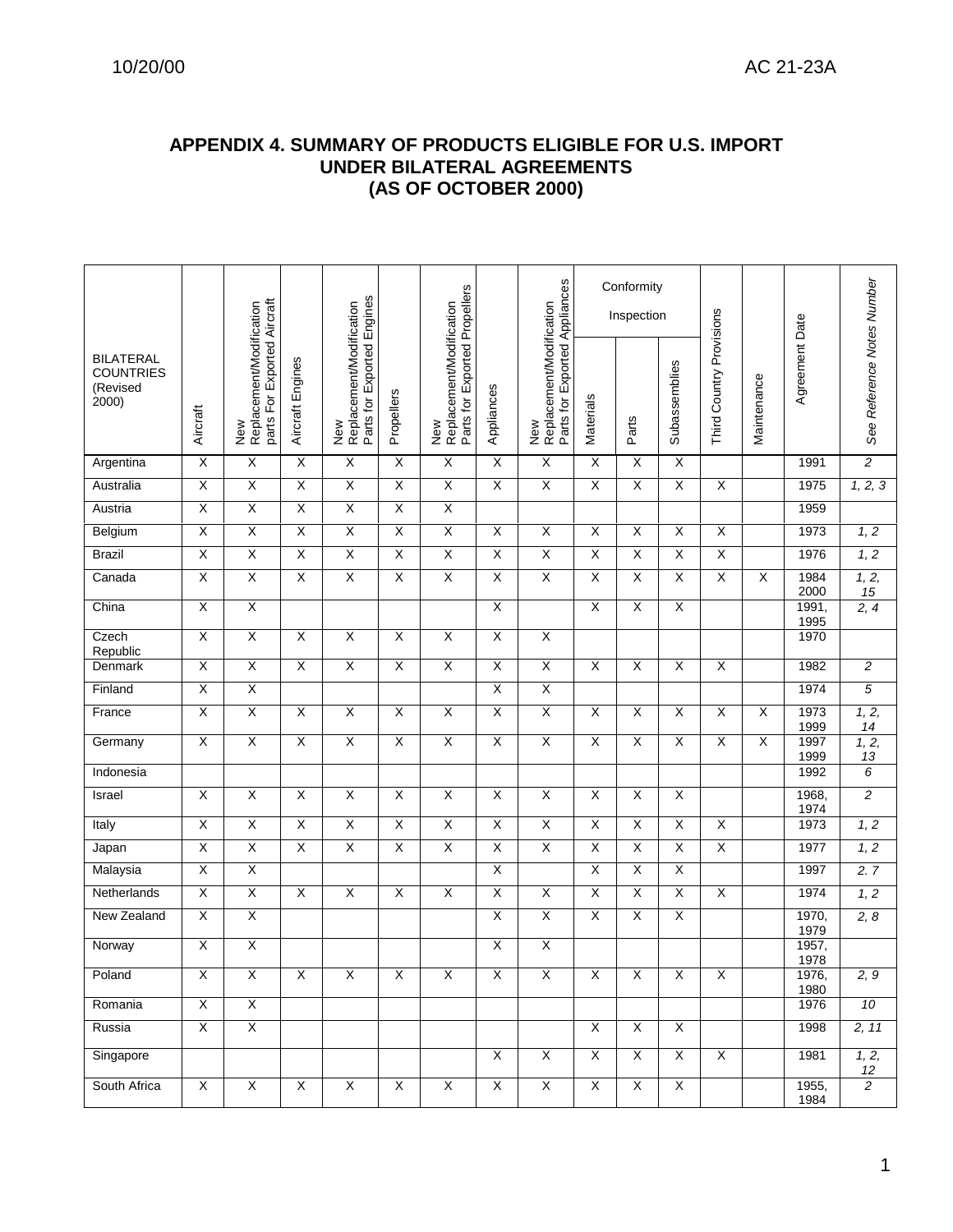| Spain             | ۰.<br>$\lambda$        | $\lambda$ |                          |           |           |    | $\lambda$ | $\lambda$ |           |                          |           |           | 1978 |  |
|-------------------|------------------------|-----------|--------------------------|-----------|-----------|----|-----------|-----------|-----------|--------------------------|-----------|-----------|------|--|
| Sweden            | $\lambda$              |           |                          | $\lambda$ | $\lambda$ |    | ↗         | $\lambda$ | ,         |                          | $\cdot$   | $\lambda$ | 1973 |  |
| Switzerland       | $\lambda$<br>$\lambda$ | $\lambda$ | $\overline{\phantom{a}}$ | $\lambda$ | $\lambda$ | 71 | $\lambda$ | $\lambda$ | $\lambda$ | $\overline{\phantom{a}}$ | $\lambda$ |           | 1977 |  |
| United<br>Kingdom | . .<br>$\lambda$       |           |                          | ,,        | $\lambda$ | ↗  | $\lambda$ | $\lambda$ | $\lambda$ |                          | $\lambda$ | $\lambda$ | 1972 |  |

# **EXPLANATION OF NOTES**

1. These bilateral agreements contain a third-country provision that provides for import/export certification of products by the CAA of a country other than the country of manufacture. In these instances, the exporting country must certify that the products conform to the design covered by the certificate or approval of the importing country (which would be other than country of manufacture) and that the products are in proper state of airworthiness. This provision only applies when all three countries (i.e., manufacturing, importing, and exporting countries) have similar agreements for the reciprocal acceptance of such certifications covering the same class of products. The specific text of the applicable bilateral agreements should be consulted for any limitations.

2. The U.S. has bilateral agreements with these countries which provide for the reciprocal acceptance of conformity inspections (certificates of conformity) for components (i.e., materials, parts, and subassemblies) produced within the limits of each particular bilateral, provided that:

a. An agreement exists between the manufacturers in the importing and exporting countries;

b. The component is of such complexity that a determination of conformity cannot readily be made by the manufacturer in the importing country;

c. The airworthiness authorities of the importing country have notified the airworthiness authorities of the exporting country of the applicable design, test, and quality control requirements; and

d. The authority of the exporting country is willing to undertake the conformity inspection task.

3. The U.S./Australian BAA contains a two-party country provision which provides for:

a. Reciprocal certification whereby Australia can issue an export certificate for a U.S.-manufactured product located in that country which is to be exported to the U.S.

b. Conversely, the U.S. can issue an export certificate for an Australian-manufactured product which is located in the U.S. and which is to be exported to Australia.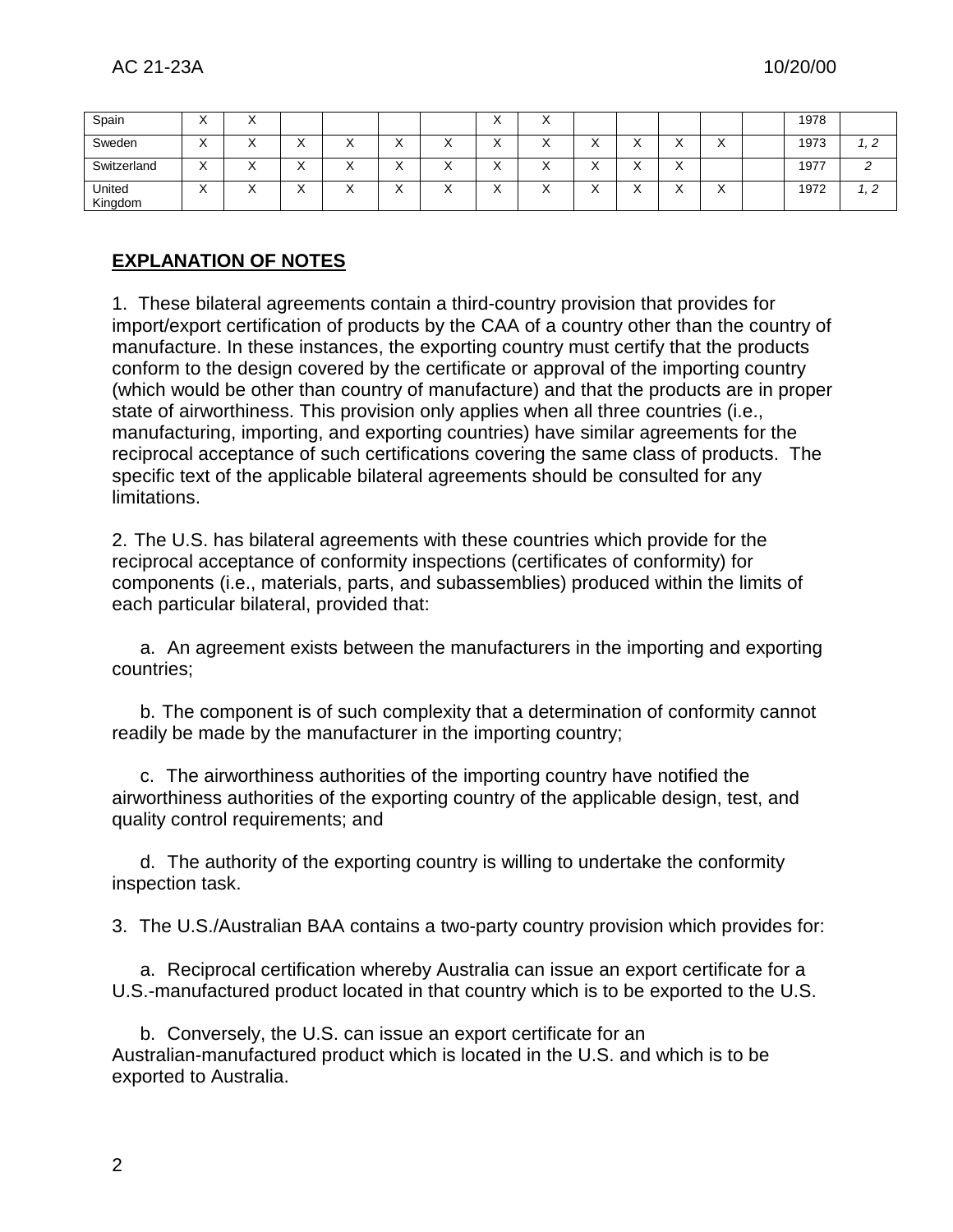c. Such certifications will state that the product conforms to the importing country's type design and is in a proper state of airworthiness.

4. The Schedule of Implementation Procedures for the U.S./China BAA provides for U.S. acceptance of Chinese TSO appliances, fixed-wing aircraft not exceeding 12,500 lbs., and commuter category airplanes up to 19 passengers with a maximum certificated take-off weight of 19,000 lbs.

5. The U.S./Finland BAA is limited to acceptance of glider aircraft and appliances from each country. Although this bilateral agreement contains a provision for including appliances and replacement or modification parts therefor, by mutual consent of both countries' aviation authorities, no appliances nor replacement/modification parts have been included to date.

6. The Schedule of Implementation Procedures for the U.S./Indonesia BAA is limited, when exporting aeronautical products from Indonesia to the U.S., to the production approval and airworthiness certification or approval of civil aeronautical products for which the Indonesian manufacturer holds the manufacturing rights to a U.S. type certificate under a licensing agreement with a U.S. manufacturer, or with a manufacturer in another state with which the U.S. has an agreement for the reciprocal acceptance of type design certifications.

7. The US/Malaysia Implementation Procedures for Airworthiness provides for U.S. acceptance of Malaysian TSO appliances and small metal airplanes of up to 9 passengers with a maximum certificated take-off weight of 12,500 lbs.

8. The U.S./New Zealand BAA is limited to:

a. Export from New Zealand to the U.S.:

(1) Fixed-wing aircraft constructed in New Zealand not exceeding a maximum weight of 12,500 pounds; and their spare (replacement) parts;

(2) Appliances for use on civil aircraft; and their spare (replacement) parts; and

(3) Components for fixed-wing aircraft not exceeding 12,500 pounds.

b. Export from the U.S. to New Zealand:

(1) U.S.-constructed civil aircraft, aircraft engines and propellers; and their spare (replacement) parts;

(2) Appliances for use on civil aircraft; and their spare (replacement) parts; and

(3) Components for use on civil aircraft and related products.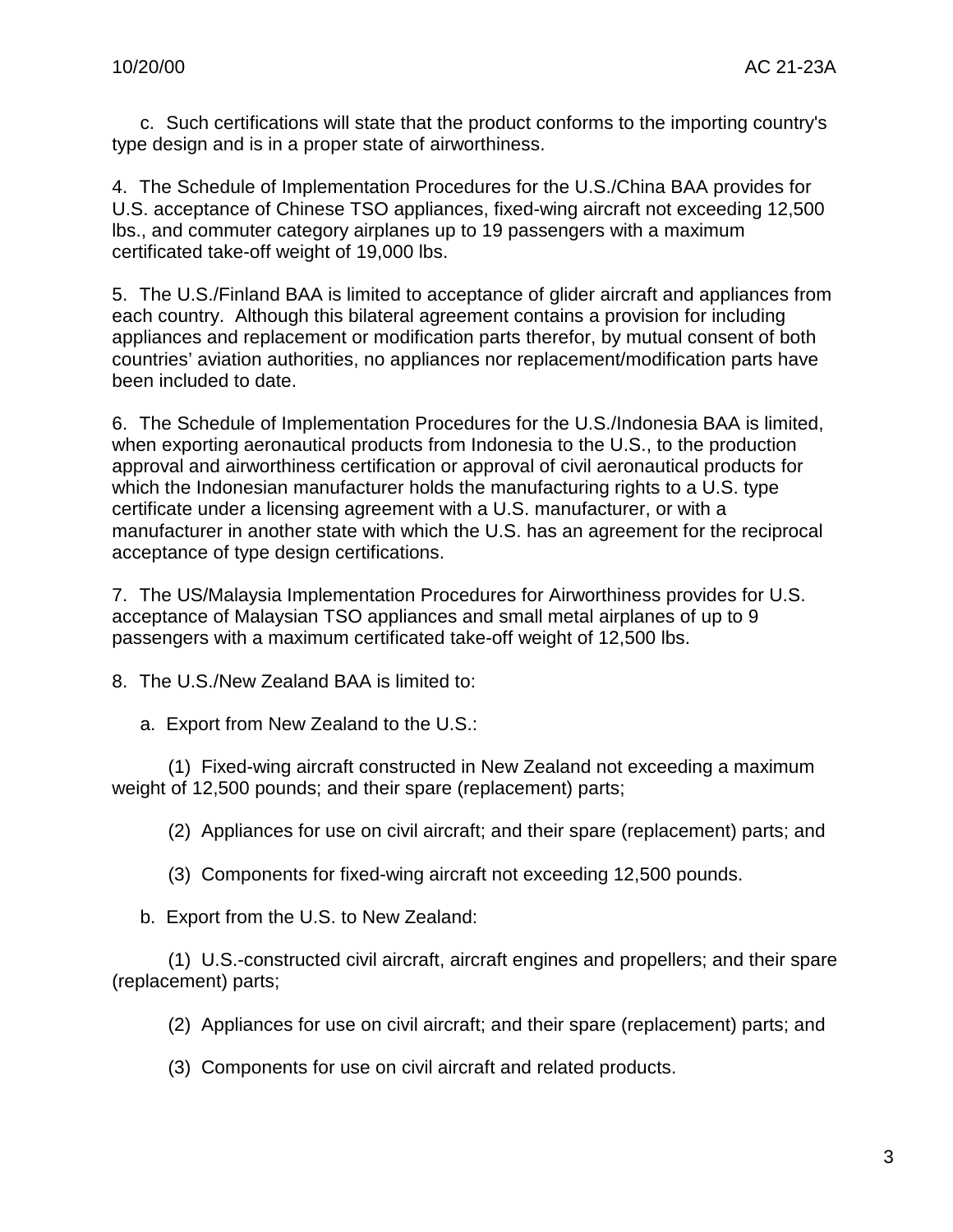9. The U.S./Poland BAA is limited to:

a. Products which may be exported from Poland to U.S. (or U.S. possession):

(1) Civil gliders and replacement/modification parts therefor designed and produced in Poland;

(2) Piston engines of 1,000 h.p. or less with associated propellers and accessories and replacement/modification parts therefor produced in Poland;

\*(3) Small fixed-wing aircraft of 12,500 pounds of less and replacement/modification parts therefor;

\*(4) Helicopters with associated accessories and replacement/ modification parts therefor;

\*(5) Turbine engines and replacement/modification parts therefor; and

(6) Components and appliances for U.S.-manufactured products of the types specified in subparagraphs (1-5) above.

\*NOTE: Refer to U.S./Poland BAA for applicable design constraints.

b. Products which may be exported from the U.S. to Poland:

(1) U.S.-designed and produced aircraft, engines, propellers, components and appliances; and replacement/modification parts therefor; and

(2) U.S.-produced components and appliances for Polish-manufactured products; and replacement and spare parts therefor.

10. The U.S./Romania bilateral provides for U.S. acceptance of Romanian gliders and motorized gliders only.

11. The U.S./Russia Implementation Procedures for Airworthiness limit U.S. acceptance to Russian:

a. New and used, metal aircraft having up to 9 passengers and a maximum certificated take-off weight of 12,500 lbs. or less,

b. New and used transport category aircraft (cargo configuration only) with FAAcertificated engines, propellers, and avionics, approved for Category I and Category II instrument approach procedures; and

c. Metallic materials.